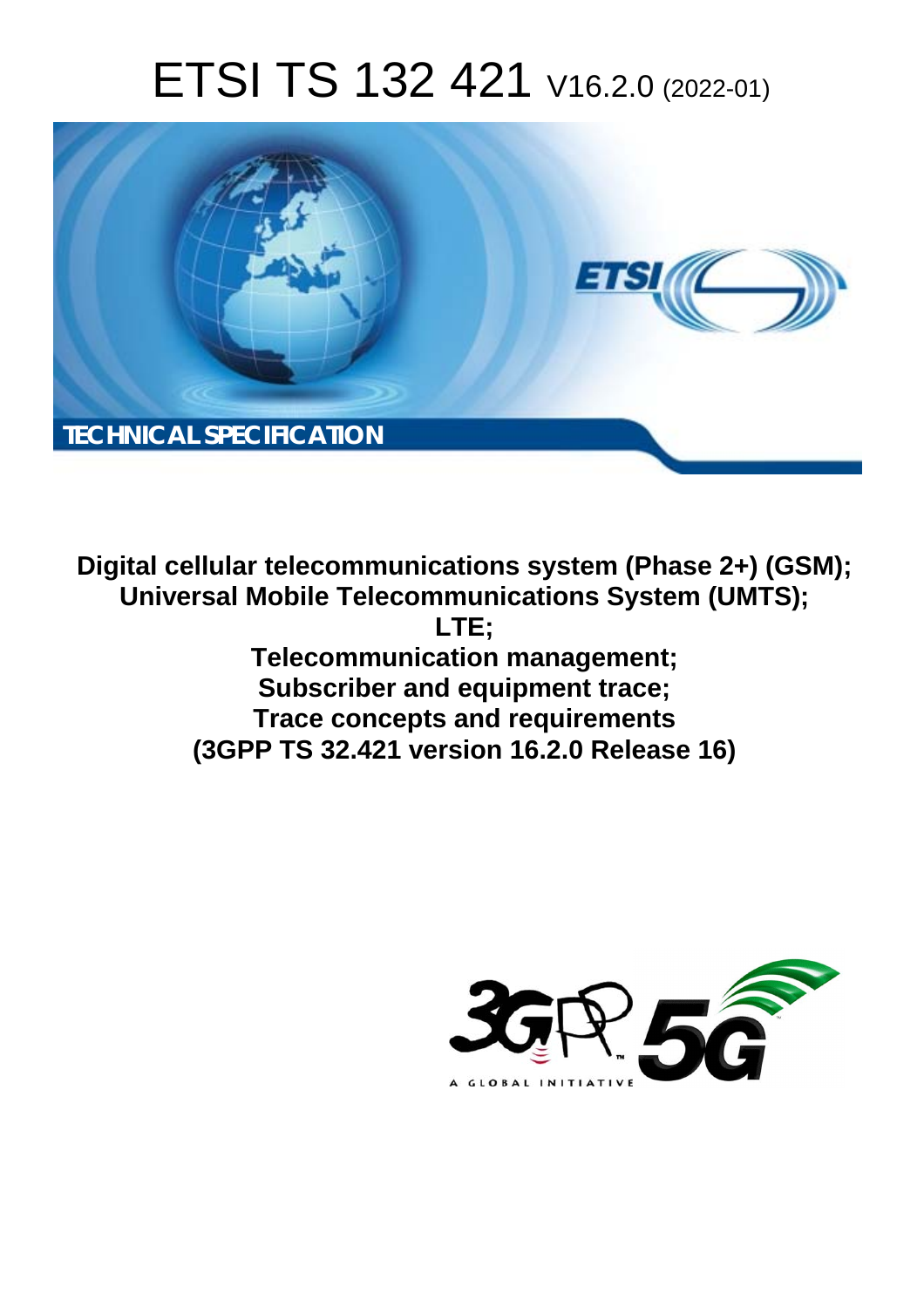Reference RTS/TSGS-0532421vg20

Keywords

GSM,LTE,UMTS

#### *ETSI*

650 Route des Lucioles F-06921 Sophia Antipolis Cedex - FRANCE

Tel.: +33 4 92 94 42 00 Fax: +33 4 93 65 47 16

Siret N° 348 623 562 00017 - APE 7112B Association à but non lucratif enregistrée à la Sous-Préfecture de Grasse (06) N° w061004871

#### *Important notice*

The present document can be downloaded from: <http://www.etsi.org/standards-search>

The present document may be made available in electronic versions and/or in print. The content of any electronic and/or print versions of the present document shall not be modified without the prior written authorization of ETSI. In case of any existing or perceived difference in contents between such versions and/or in print, the prevailing version of an ETSI deliverable is the one made publicly available in PDF format at [www.etsi.org/deliver](http://www.etsi.org/deliver).

Users of the present document should be aware that the document may be subject to revision or change of status. Information on the current status of this and other ETSI documents is available at <https://portal.etsi.org/TB/ETSIDeliverableStatus.aspx>

If you find errors in the present document, please send your comment to one of the following services: <https://portal.etsi.org/People/CommiteeSupportStaff.aspx>

#### *Notice of disclaimer & limitation of liability*

The information provided in the present deliverable is directed solely to professionals who have the appropriate degree of experience to understand and interpret its content in accordance with generally accepted engineering or other professional standard and applicable regulations.

No recommendation as to products and services or vendors is made or should be implied.

No representation or warranty is made that this deliverable is technically accurate or sufficient or conforms to any law and/or governmental rule and/or regulation and further, no representation or warranty is made of merchantability or fitness for any particular purpose or against infringement of intellectual property rights.

In no event shall ETSI be held liable for loss of profits or any other incidental or consequential damages.

Any software contained in this deliverable is provided "AS IS" with no warranties, express or implied, including but not limited to, the warranties of merchantability, fitness for a particular purpose and non-infringement of intellectual property rights and ETSI shall not be held liable in any event for any damages whatsoever (including, without limitation, damages for loss of profits, business interruption, loss of information, or any other pecuniary loss) arising out of or related to the use of or inability to use the software.

#### *Copyright Notification*

No part may be reproduced or utilized in any form or by any means, electronic or mechanical, including photocopying and microfilm except as authorized by written permission of ETSI. The content of the PDF version shall not be modified without the written authorization of ETSI.

The copyright and the foregoing restriction extend to reproduction in all media.

© ETSI 2022. All rights reserved.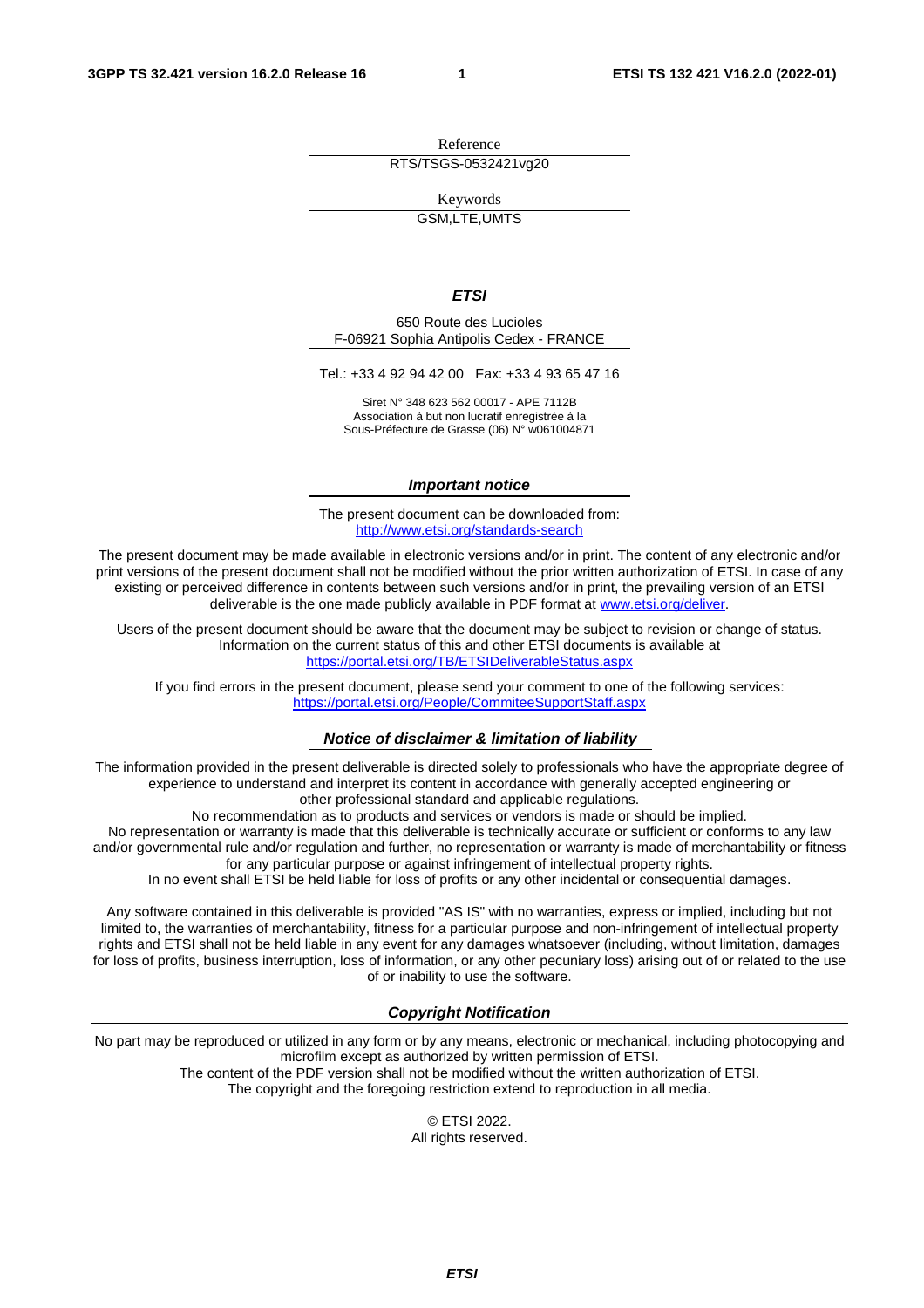## Intellectual Property Rights

#### Essential patents

IPRs essential or potentially essential to normative deliverables may have been declared to ETSI. The declarations pertaining to these essential IPRs, if any, are publicly available for **ETSI members and non-members**, and can be found in ETSI SR 000 314: *"Intellectual Property Rights (IPRs); Essential, or potentially Essential, IPRs notified to ETSI in respect of ETSI standards"*, which is available from the ETSI Secretariat. Latest updates are available on the ETSI Web server ([https://ipr.etsi.org/\)](https://ipr.etsi.org/).

Pursuant to the ETSI Directives including the ETSI IPR Policy, no investigation regarding the essentiality of IPRs, including IPR searches, has been carried out by ETSI. No guarantee can be given as to the existence of other IPRs not referenced in ETSI SR 000 314 (or the updates on the ETSI Web server) which are, or may be, or may become, essential to the present document.

#### **Trademarks**

The present document may include trademarks and/or tradenames which are asserted and/or registered by their owners. ETSI claims no ownership of these except for any which are indicated as being the property of ETSI, and conveys no right to use or reproduce any trademark and/or tradename. Mention of those trademarks in the present document does not constitute an endorsement by ETSI of products, services or organizations associated with those trademarks.

**DECT™**, **PLUGTESTS™**, **UMTS™** and the ETSI logo are trademarks of ETSI registered for the benefit of its Members. **3GPP™** and **LTE™** are trademarks of ETSI registered for the benefit of its Members and of the 3GPP Organizational Partners. **oneM2M™** logo is a trademark of ETSI registered for the benefit of its Members and of the oneM2M Partners. **GSM**® and the GSM logo are trademarks registered and owned by the GSM Association.

### Legal Notice

This Technical Specification (TS) has been produced by ETSI 3rd Generation Partnership Project (3GPP).

The present document may refer to technical specifications or reports using their 3GPP identities. These shall be interpreted as being references to the corresponding ETSI deliverables.

The cross reference between 3GPP and ETSI identities can be found under<http://webapp.etsi.org/key/queryform.asp>.

### Modal verbs terminology

In the present document "**shall**", "**shall not**", "**should**", "**should not**", "**may**", "**need not**", "**will**", "**will not**", "**can**" and "**cannot**" are to be interpreted as described in clause 3.2 of the [ETSI Drafting Rules](https://portal.etsi.org/Services/editHelp!/Howtostart/ETSIDraftingRules.aspx) (Verbal forms for the expression of provisions).

"**must**" and "**must not**" are **NOT** allowed in ETSI deliverables except when used in direct citation.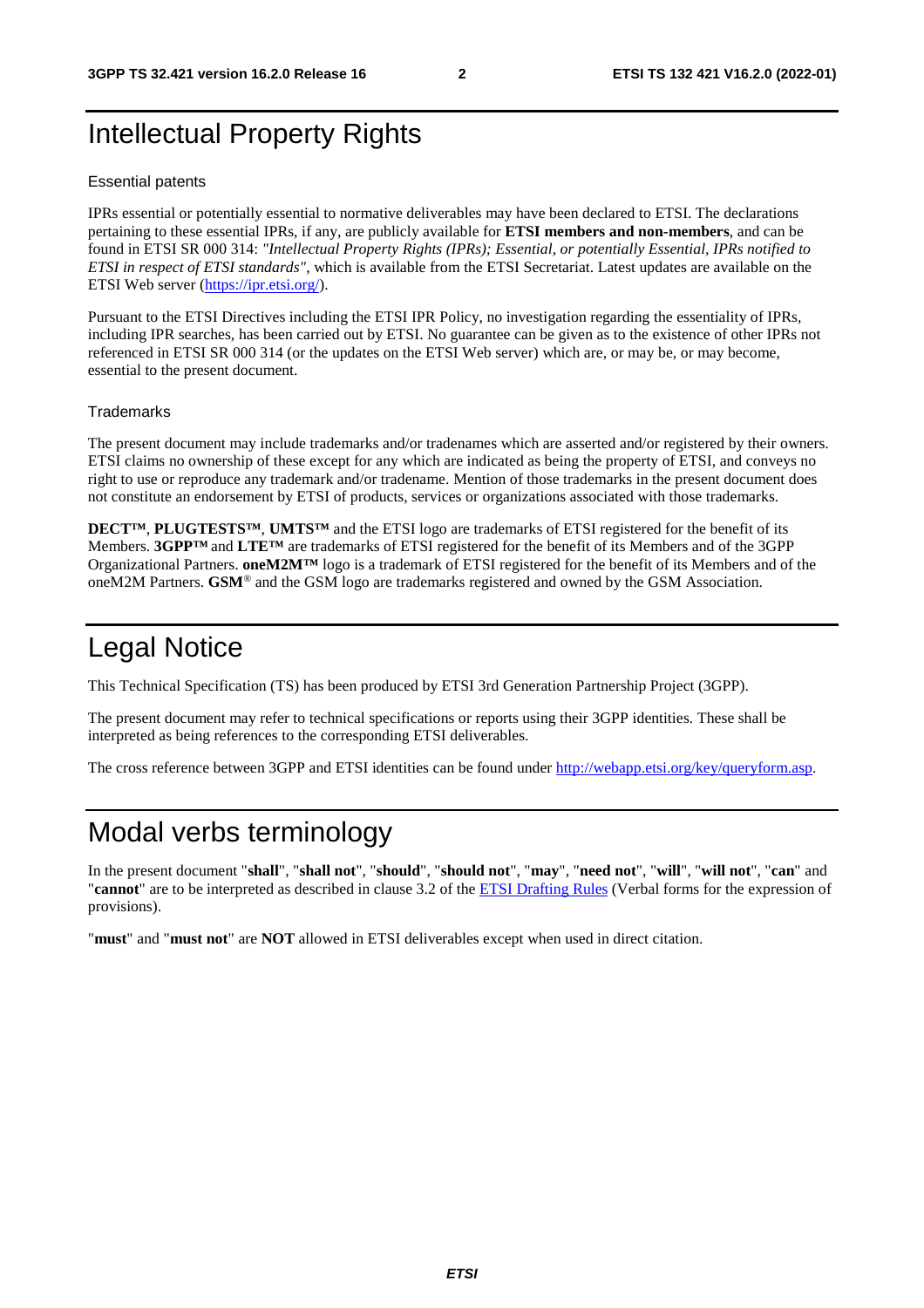$\mathbf{3}$ 

## Contents

| 1              |                               |  |  |  |  |  |  |
|----------------|-------------------------------|--|--|--|--|--|--|
| $\overline{2}$ |                               |  |  |  |  |  |  |
| 3              |                               |  |  |  |  |  |  |
| 3.1            |                               |  |  |  |  |  |  |
| 3.2            |                               |  |  |  |  |  |  |
| 4<br>4.1       |                               |  |  |  |  |  |  |
| 4.2            |                               |  |  |  |  |  |  |
| 4.3            |                               |  |  |  |  |  |  |
| 5              |                               |  |  |  |  |  |  |
| 5.1            |                               |  |  |  |  |  |  |
| 5.2            |                               |  |  |  |  |  |  |
| 5.3            |                               |  |  |  |  |  |  |
| 5.3.1          |                               |  |  |  |  |  |  |
| 5.3.2<br>5.4   |                               |  |  |  |  |  |  |
| 5.4.1          |                               |  |  |  |  |  |  |
| 5.4.2          |                               |  |  |  |  |  |  |
| 5.5            |                               |  |  |  |  |  |  |
| 5.6            |                               |  |  |  |  |  |  |
| 5.7            |                               |  |  |  |  |  |  |
| 5.8            |                               |  |  |  |  |  |  |
| 6              |                               |  |  |  |  |  |  |
| 6.1            |                               |  |  |  |  |  |  |
| 6.2            |                               |  |  |  |  |  |  |
| 6.2.1          |                               |  |  |  |  |  |  |
| 6.2.2          |                               |  |  |  |  |  |  |
| $\overline{7}$ |                               |  |  |  |  |  |  |
| 7.1            |                               |  |  |  |  |  |  |
| 7.2            |                               |  |  |  |  |  |  |
|                | <b>Annex A (informative):</b> |  |  |  |  |  |  |
| A.1            |                               |  |  |  |  |  |  |
| A.1.1          |                               |  |  |  |  |  |  |
| A.1.2          |                               |  |  |  |  |  |  |
|                |                               |  |  |  |  |  |  |
| A.2            |                               |  |  |  |  |  |  |
| A.2.1<br>A.2.2 |                               |  |  |  |  |  |  |
|                |                               |  |  |  |  |  |  |
| A.3            |                               |  |  |  |  |  |  |
| A.3.1          |                               |  |  |  |  |  |  |
| A.3.2          |                               |  |  |  |  |  |  |
| A.4            |                               |  |  |  |  |  |  |
| A.4.1          |                               |  |  |  |  |  |  |
| A.4.2          |                               |  |  |  |  |  |  |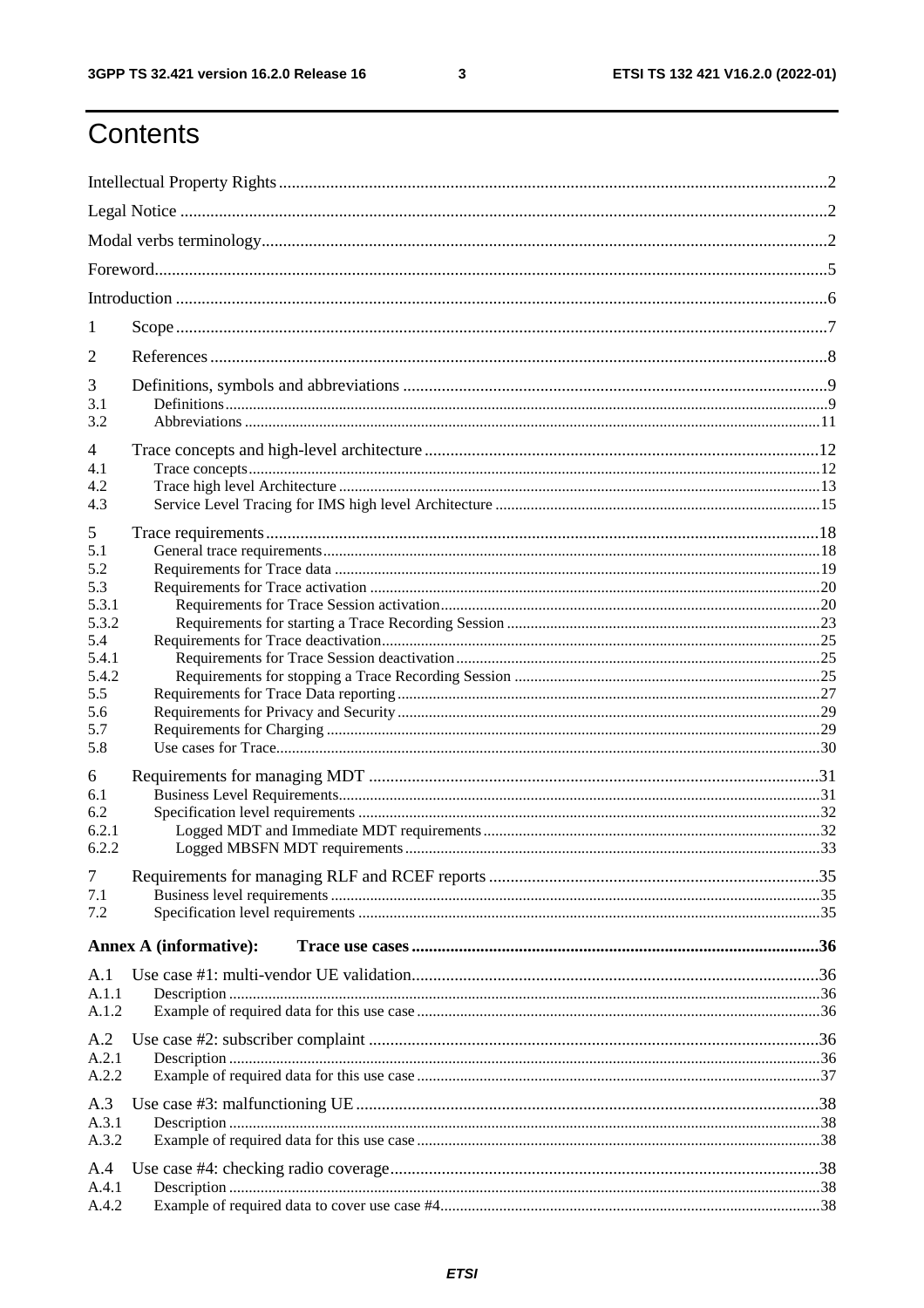#### $\overline{\mathbf{4}}$

| A.5              |                                                                                                            |  |
|------------------|------------------------------------------------------------------------------------------------------------|--|
| A.5.1            |                                                                                                            |  |
| A.5.2            |                                                                                                            |  |
| A.6              |                                                                                                            |  |
| A.6.1<br>A.6.2   |                                                                                                            |  |
|                  |                                                                                                            |  |
| A.7<br>A.7.1     |                                                                                                            |  |
|                  |                                                                                                            |  |
| A.8<br>A.8.1     |                                                                                                            |  |
| A.9              |                                                                                                            |  |
| A.9.1            |                                                                                                            |  |
|                  | A.10 Use case #10: Service fault localization when a service is hosted by a third party Service Provider41 |  |
| A.10.1           |                                                                                                            |  |
|                  |                                                                                                            |  |
| A.11.1           |                                                                                                            |  |
| A.11.2           |                                                                                                            |  |
|                  |                                                                                                            |  |
|                  |                                                                                                            |  |
|                  |                                                                                                            |  |
|                  | A.13 Use case #13 Differentiation of management based MDT data by terminal type43                          |  |
| A.13.1           |                                                                                                            |  |
| A.13.2           |                                                                                                            |  |
|                  | A.14 Use case #14 Subscriber complaint about MBMS service in the eUTRAN network 43                         |  |
| A.14.1           |                                                                                                            |  |
| A.14.2           |                                                                                                            |  |
|                  | A.15 Use case #15 Check MBMS service quality and performance of the eUTRAN Network44                       |  |
| A.15.1           |                                                                                                            |  |
| A.15.2           |                                                                                                            |  |
|                  |                                                                                                            |  |
| A.16.1           |                                                                                                            |  |
| A.16.2<br>A.16.3 |                                                                                                            |  |
| A.16.4           |                                                                                                            |  |
|                  | A.17 Use case #17 Collecting subscriber and equipment trace data for near-real-time diagnostics and        |  |
|                  |                                                                                                            |  |
| A.17.1           |                                                                                                            |  |
| A.17.2           |                                                                                                            |  |
| A.17.3           |                                                                                                            |  |
| A.17.4           |                                                                                                            |  |
|                  | <b>Annex B</b> (informative):                                                                              |  |
|                  |                                                                                                            |  |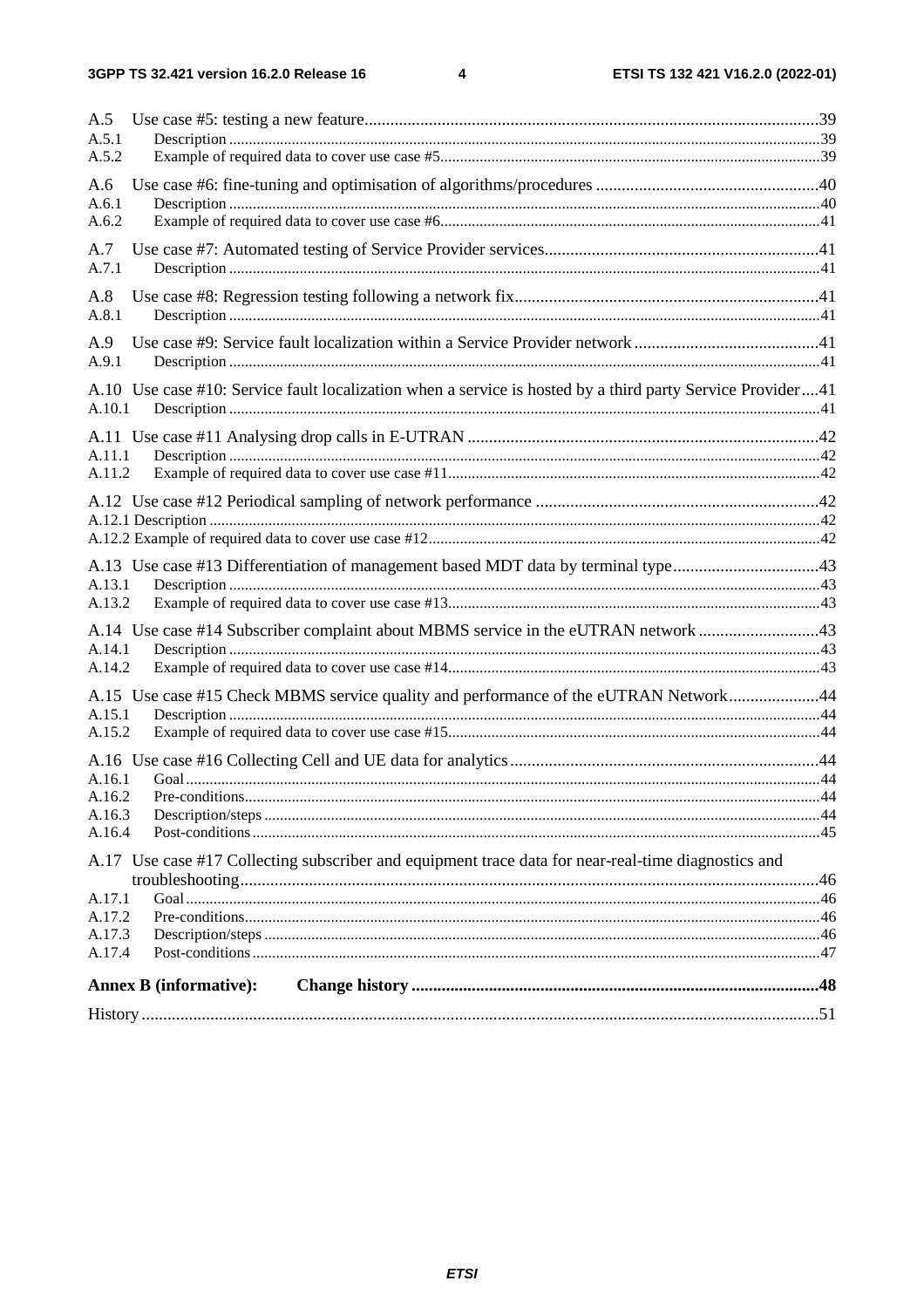## Foreword

This Technical Specification has been produced by the 3<sup>rd</sup> Generation Partnership Project (3GPP).

The contents of the present document are subject to continuing work within the TSG and may change following formal TSG approval. Should the TSG modify the contents of the present document, it will be re-released by the TSG with an identifying change of release date and an increase in version number as follows:

Version x.y.z

where:

- x the first digit:
	- 1 presented to TSG for information;
	- 2 presented to TSG for approval;
	- 3 or greater indicates TSG approved document under change control.
- y the second digit is incremented for all changes of substance, i.e. technical enhancements, corrections, updates, etc.
- z the third digit is incremented when editorial only changes have been incorporated in the document.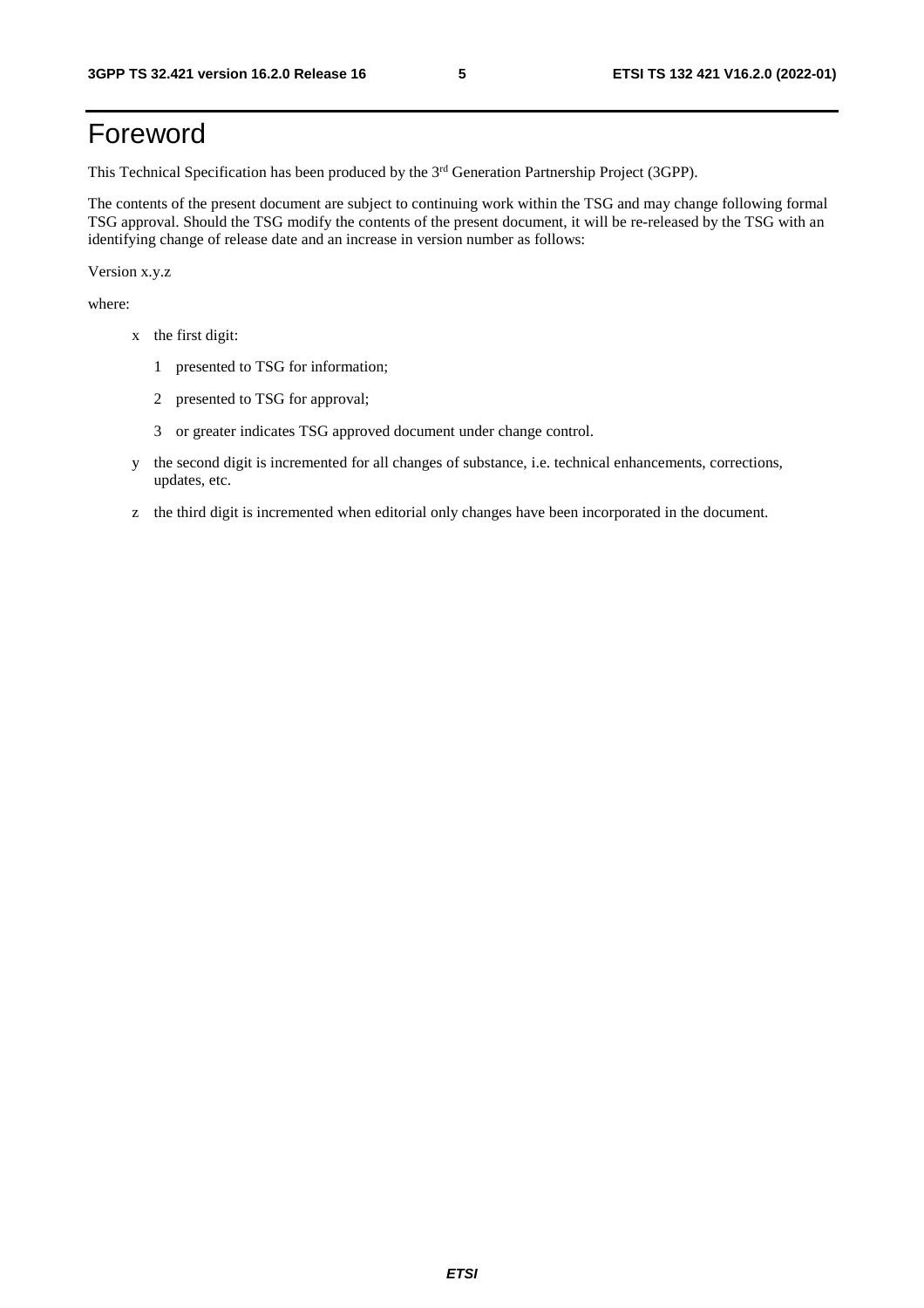### Introduction

The present document is part of a TS-family covering the 3rd Generation Partnership Project; Technical Specification Group Services and System Aspects; Telecommunication management, as identified below:

#### **TS 32.421: "Subscriber and equipment trace: Trace concepts and requirements";**

TS 32.422: "Subscriber and equipment trace: Trace control and configuration management";

TS 32.423: "Subscriber and equipment trace: Trace data definition and management";

Subscriber and equipment trace provide very detailed information at call level on one or more specific mobile(s). This data is an additional source of information to Performance Measurements and allows going further in monitoring and optimisation operations.

Contrary to Performance measurements, which are a permanent source of information, trace is activated on user demand for a limited period of time for specific analysis purposes.

Trace plays a major role in activities such as determination of the root cause of a malfunctioning mobile, advanced troubleshooting, optimisation of resource usage and quality, RF coverage control and capacity improvement, dropped call analysis, Core Network and Access Network end-to-end procedure validation.

The capability to log data on any interface at call level for a specific user (e.g. IMSI) or mobile type (e.g. IMEI or IMEISV), or service initiated by a user allows getting information which cannot be deduced from Performance measurements such as perception of end-user QoS during his call (e.g. requested QoS vs. provided QoS), correlation between protocol messages and RF measurements, or interoperability with specific mobile vendors.

Moreover, performance measurements provide values aggregated on an observation period; Subscriber and UE Trace give instantaneous values for a specific event (e.g. call, location update, etc.).

If performance measurements are mandatory for daily operations, future network planning and primary trouble shooting; Subscriber and UE Trace is the easy way to go deeper into investigation and network optimisation.

In order to produce this data, Subscriber and UE Trace are carried out in the NEs, which comprise the network. The data can then be transferred to an external system (e.g. an Operations System (OS) in TMN terminology, for further evaluation).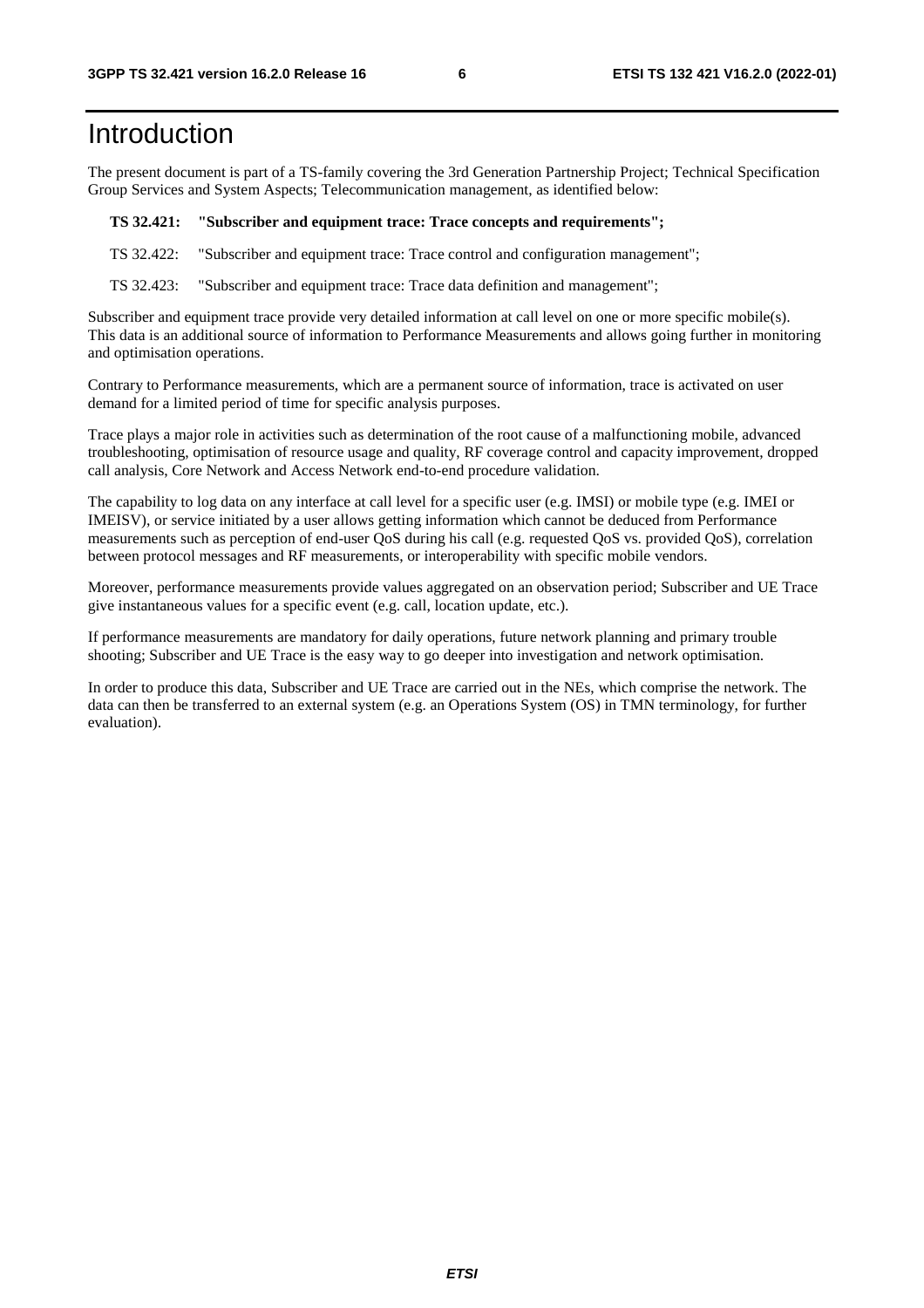### 1 Scope

The present document describes the requirements for the management of Trace and the reporting of Trace data (including FDD mode and TDD mode) across UMTS, EPS or 5G networks as it refers to subscriber tracing (tracing of IMSI or Public User Identity) and equipment tracing (tracing of IMEI or IMEISV). Trace also includes the ability to trace all active calls in a cell or multiple cells (Cell Traffic Trace). The present document also includes the description of Service Level Tracing (tracing of a specific service). It defines the administration of Trace Session activation/deactivation by the management system, the network or User Equipment (UE) itself via signalling, the generation of Trace results in the Network Elements (NEs) and UE and the transfer of these results to one or more Operations Systems.

GSM Trace is outside of the scope of this specification (see [7]).

The present document also describes the requirements for the management of Minimization of Drive Tests (MDT) across UMTS networks, EPS networks or 5G networks and Radio Link Failure (RLF) reporting across EPS networks and 5G networks.

The present document is built upon the basic Subscriber and UE Trace concept described in clause 4. The high-level requirements for Trace data, Trace Session activation/deactivation and Trace reporting are defined in clause 5. Clause 5 also contains an overview of use cases for Trace (the use cases are described in Annex A). Clause 6 defines the requirements for managing MDT. Clause 7 defines the requirements for managing RLF reports.Trace control and configuration management are described in 3GPP TS 32.422 [2], and Trace data definition and management are described in 3GPP TS 32.423 [3].

The present document does not cover any Trace capability limitations within a NE (e.g. maximum number of simultaneous traced mobiles for a given NE) or any functionality related to these limitations (e.g. NE aborting a Trace Session due to resource limitations).

The objectives of the Trace specifications are:

- a) to provide the descriptions for a standard set of Trace and MDT data;
- b) to produce a common description of the management technique for Trace, MDT and RLF administration and result reporting;
- c) to define a method for the reporting of Trace, MDT and RLF results across the management interfaces.

The following is beyond the scope of the present document, and therefore the present document does not describe:

- tracing non-Subscriber or non-UE related events within an NE;
- tracing of all possible parties in a multi-party call (although multiple calls related to the IMSI specified in the Trace control and configuration parameters are traceable).

The definition of Trace and MDT data is intended to result in comparability of Trace and MDT data produced in a multi-vendor wireless UMTS, EPS and/or 5G network(s), for those Trace control and configuration parameters that can be standardised across all vendors' implementations.

Vendor specific extensions to the Trace control and configuration parameters and Trace and MDT data are discussed in 3GPP TS 32.422 [2] and 3GPP TS 32.423 [3].

All functions (trace, MDT etc.) specified in this specification support Network Sharing, with the following conditions:

- It is accepted that the recorded information from the shared nodes is available to the Master Operator. Recorded information that is collected in a non shared node or cell will only be available to the operator managing the non shared node or cell.
- It is accepted that the recorded information from the shared network shall be delivered to the Participating Operator whose PLMN recording is requested, taking user consent into account. Operators must also agree on sharing the information, but how that agreement is done is outside the scope of this specification. The mapping of TCE IP addresses and TCE addresses must be coordinated among the operators that shares the network. How that coordination is done is outside the scope of this specification.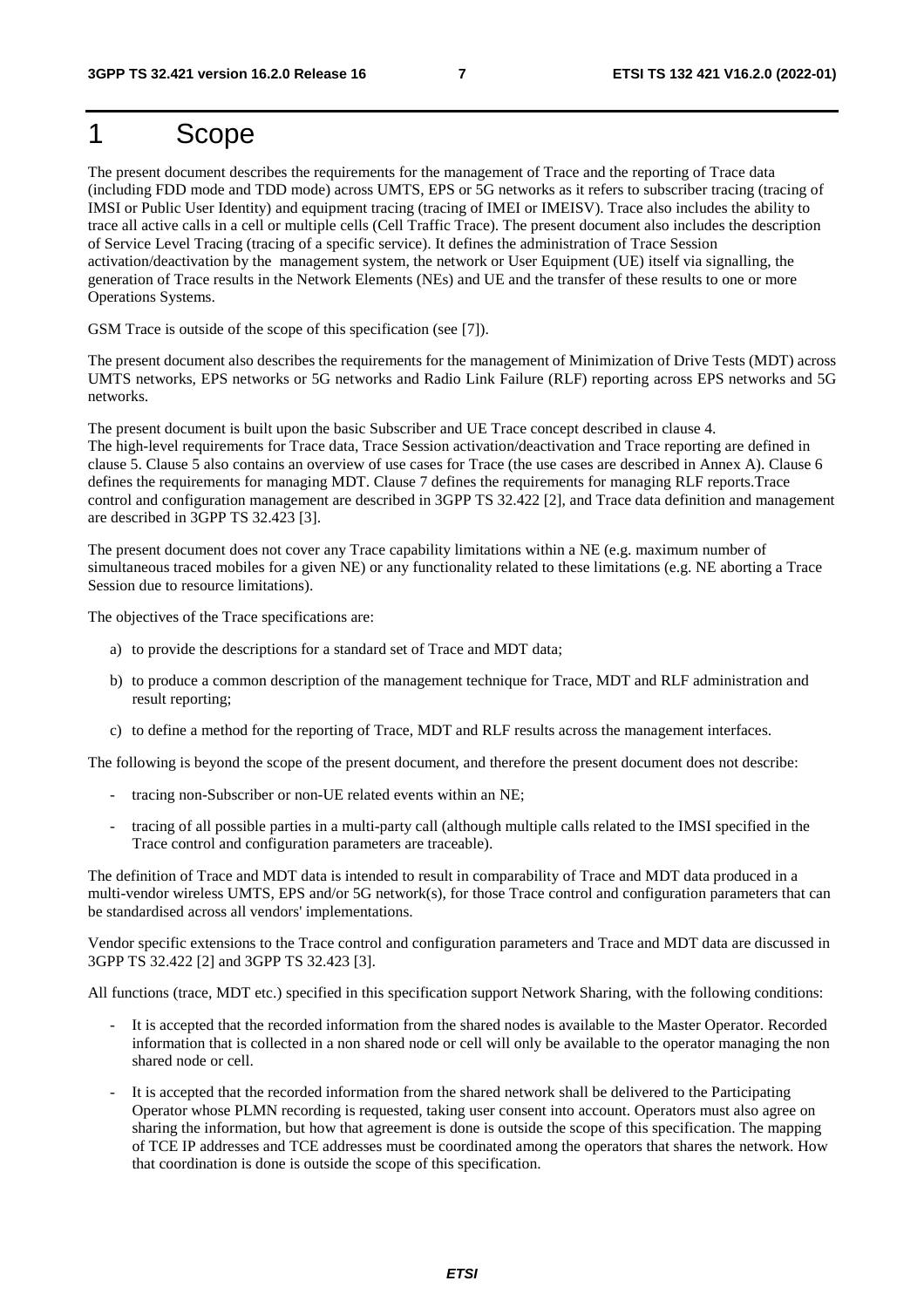- It is accepted that the inter-PLMN recorded information for Logged MDT from the non-shared nodes of Participating Operators may be available to the Master Operator.
- For signalling based activation, the operators that share a network must coordinate the TCE IP addresses and the TCE address mapping must be coordinated. How that coordination´ is done is outside the scope of this specification.

For UMTS and EPS the 3GPP Managment reference model, 3GPP TS 32.101 [1] is followed.

For 5GS the 3GPP Services Based Management Architecture, 3GPP TS 28.533 [20] is followed.

### 2 References

The following documents contain provisions, which, through reference in this text, constitute provisions of the present document.

- References are either specific (identified by date of publication, edition number, version number, etc.) or non-specific.
- For a specific reference, subsequent revisions do not apply.
- For a non-specific reference, the latest version applies. In the case of a reference to a 3GPP document (including a GSM document), a non-specific reference implicitly refers to the latest version of that document *in the same Release as the present document*.
- [1] 3GPP TS 32.101: "Telecommunication management; Principles and high level requirements".
- [2] 3GPP TS 32.422: "Telecommunication management; Subscriber and equipment trace: Trace control and configuration management".
- [3] 3GPP TS 32.423: "Telecommunication management; Subscriber and equipment trace: Trace data definition and management".
- [4] 3GPP TS 23.002: "Network architecture".
- [6] Void
- [7] 3GPP TS 52.008: "Telecommunication management; GSM subscriber and equipment trace".
- [8] 3GPP TR 21.905: "Vocabulary for 3GPP Specifications".
- [9] OMA Service Provider Environment Requirements, OMA-RD-OSPE-V1\_0-20050614-C, The Open Mobile Alliance™ ([URL:http://www.openmobilealliance.org/](http://www.openmobilealliance.org/)).
- [10] 3GPP TS 33.401: "System Architecture Evolution (SAE); Security architecture".
- [11] 3GPP TS 37.320 : "Universal Terrestrial Radio Access (UTRA) and Evolved Universal Terrestrial Radio Access (E-UTRA); Radio measurement collection for Minimization of Drive Tests (MDT); Overall description, Stage 2".
- [12] 3GPP TS 32.450: "Key Performance Indicators (KPI) for Evolved Universal Terrestrial Radio Access Network (E-UTRAN): Definitions".
- [13] 3GPP TS 32.130: "Network sharing; Concepts and requirements".
- [14] 3GPP TS 36.300: "Evolved Universal Terrestrial Radio Access (E-UTRA) and Evolved Universal Terrestrial Radio Access Network (E-UTRAN); Overall description; Stage 2".
- [15] 3GPP TS 23.501: "System Architecture for the 5G System; Stage 2".
- [16] 3GPP TS 38.300: "NR and NG-RAN Overall Description; Stage 2".
- [17] 3GPP TS 38.401: "NG-RAN; Architecture Description".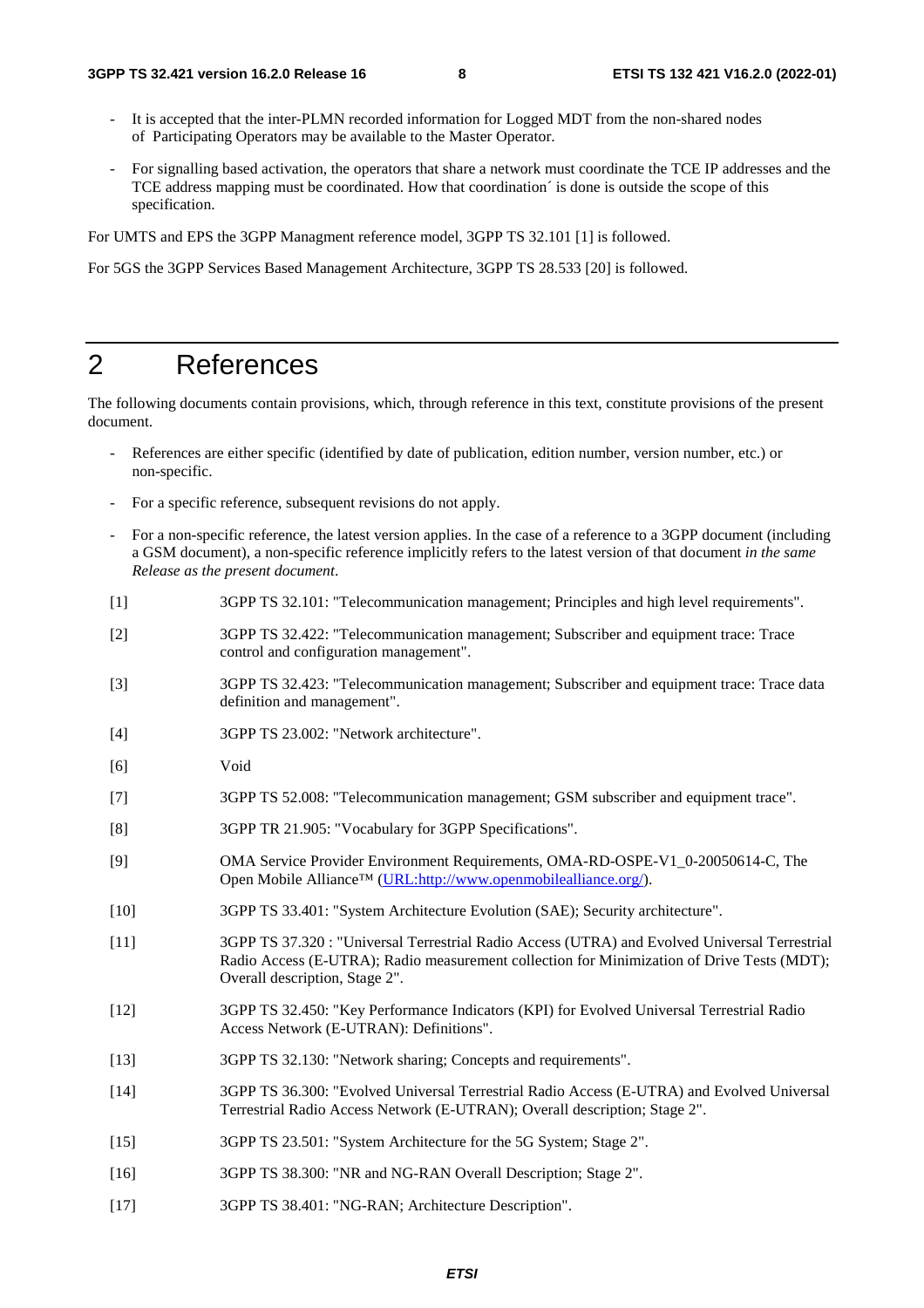- [18] 3GPP TS 36.331: "Evolved Universal Terrestrial Radio Access (E-UTRA) Radio Resource Control (RRC); Protocol Specification".
- [19] 3GPP TS 25.331: "Radio Resource Control (RRC); protocol specification".
- [20] 3GPP TS 38.413: "NG-RAN; NG Application Protocol (NGAP)"
- [21] 3GPP TS 38.423: "NG-RAN; Xn Application Protocol (XnAP)"
- [22] 3GPP TS 28.533: "Management and orchestration; Architecture framework"

NOTE: Void.

### 3 Definitions, symbols and abbreviations

#### 3.1 Definitions

For the purposes of the present document, the terms and definitions given in TS 21.905 [8], TS 32.130 [13], TS 23.501 [15], TS 38.300 [16] and the following apply:

**Cell Traffic Trace:** The ability to trace one or more active calls in one or more cells.

**Collection period:** Period that indicates the measurement results collection interval.

NOTE: The measurement results can refer to the *MeasResults* IE defined in clause 6.3.5, 3GPP TS 36.331 [18] for LTE or *MeasuredResults* IE defined in clause 11.3, 3GPP TS 25.331[19] for UMTS.

**End user visible events:** Refer to OMA Service Provider Requirements [9].

**Immediate MDT:** See 3GPP TS 37.320 [11].

**Logged MDT:** See 3GPP TS 37.320 [11].

**Management based activation/deactivation:** Trace Session is activated/deactivated in different NEs directly from the management system.

**MDT measurements**: See 3GPP TS 37.320 [11].

**MBSFN Area**: See 3GPP TS 36.300 [14].

**MBSFN Area Reserved Cell**: See 3GPP TS 36.300 [14].

**Signalling based activation/deactivation:** Trace Session is activated/deactivated in different NEs using the signalling interfaces between those elements so that the NEs may forward the activation/deactivation originating from the management system.

**Measurement period:** Period that indicates the performance measurement reporting interval.

**Trace:** general term used for Subscriber, Equipment and Service Trace.

**Trace record:** in the NE a Trace record is a set of Traceable data collected as determined by the Trace control and configuration parameters.

**Trace Recording Session:** time interval within a Trace session while trace records are generated for the subscriber, UE or service being traced. The triggering events starting and stopping a Trace recording Session are defined in 3GPP TS 32.422 [2] (see figure 1).

**Trace Recording Session Reference:** identifies a Trace Recording Session within a Trace Session (see figure 1)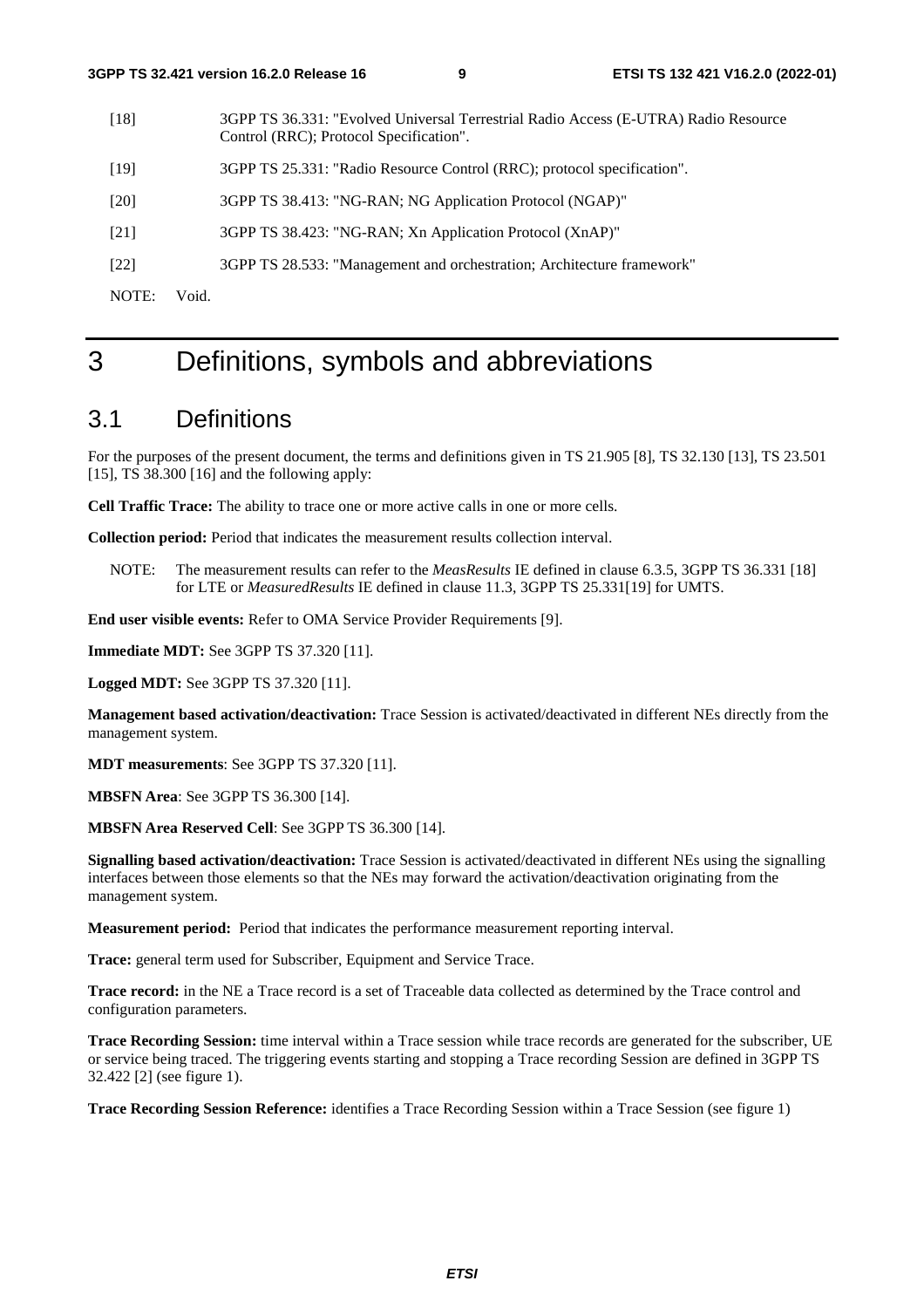

**Figure 1: Trace Recording Session** 

Note that overlapping calls/sessions are possible for e.g. Cell Traffic Trace.

**Trace Reference:** identifies a Trace Session and is globally unique (see figure 2)

**Trace Session:** time interval started with a Trace Session Activation and lasts until the Deactivation of that specific Trace Session (see figure 2)





**Trace Parameter Configuration:** a technique whereby a request for tracing a certain Subscriber, UE or Service is sent by the management system to the NE for execution.

**Trace Parameter Propagation:** a technique by which the NE processes the trace configuration (received from the management system or another NE) and sends it to the relevant Network Element(s) via signalling interface(s).

**Service Level Tracing:** Refer to OMA Service Provider Requirements [9].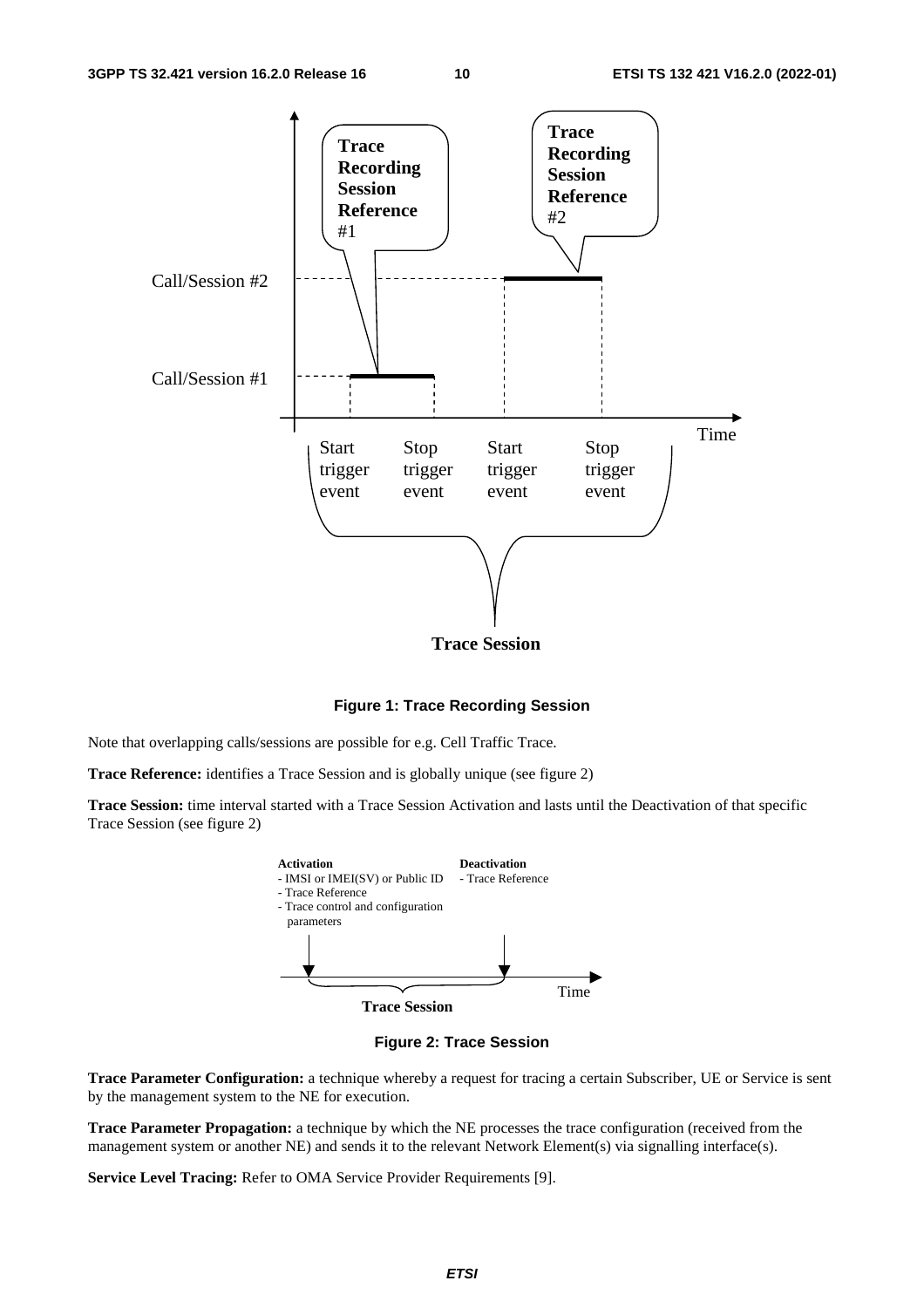### 3.2 Abbreviations

For the purposes of the present document, the abbreviations given in TS 21.905 [8], TS 32.101 [1] , TS 32.130 [13] , TS 23.501 [15], TS 38.300 [16] and the following apply:

RCEF RRC Connection Establishment Failure<br>RLF Radio Link Failure TCE Trace Collection Radio Link FailureTCE Trace Collection Entity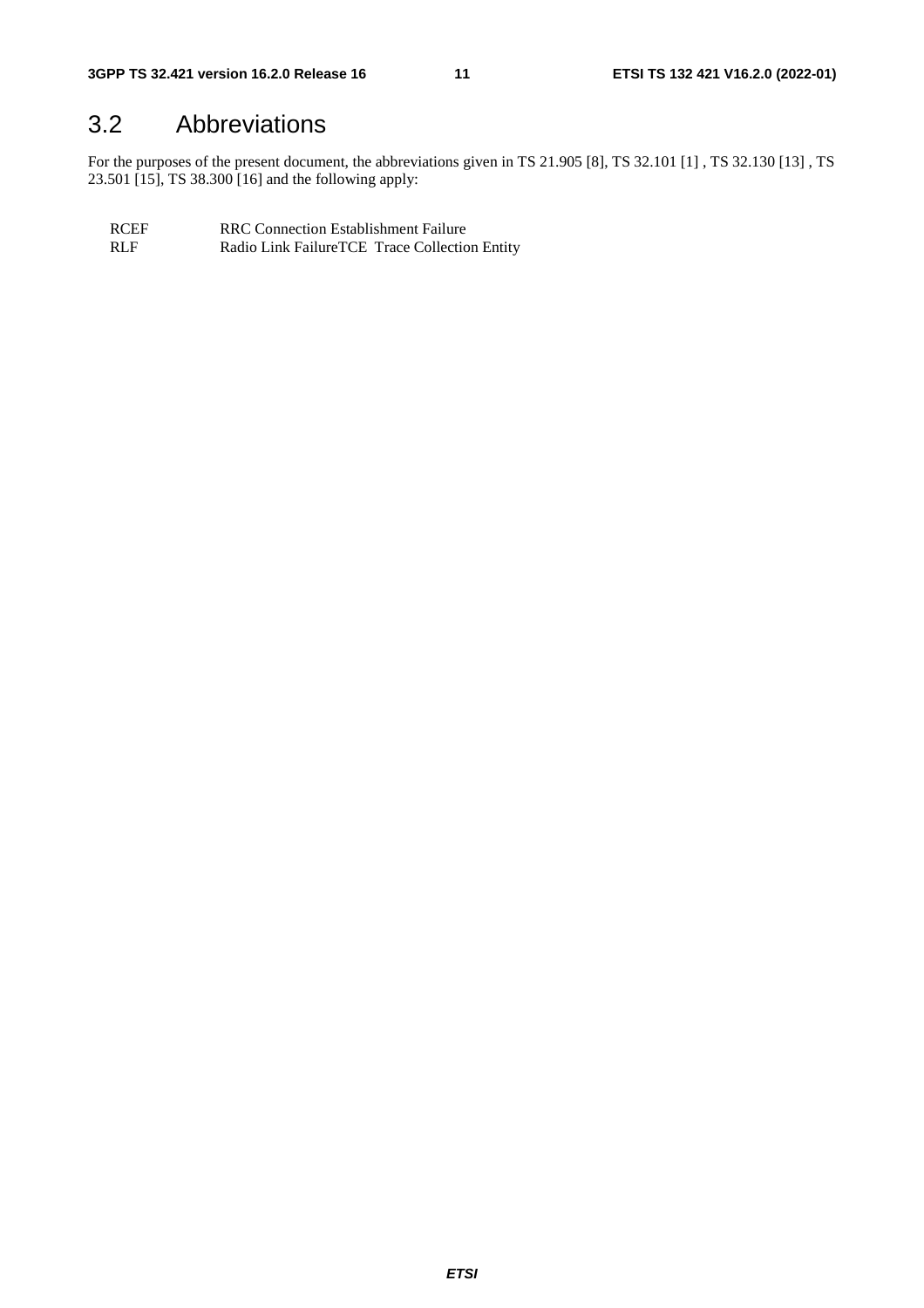### 4 Trace concepts and high-level architecture

### 4.1 Trace concepts

The diversity of Trace requirements makes it difficult to identify and anticipate all the operator's specific needs. Thus, the objective of this TS is not to list an exhaustive set of information to meet all the requirements. Rather, Trace data is defined without any limitation on the 2 following dimensions:

- Trace scope: NEs and signalling interfaces to Trace.
- Trace depth: level of details of Trace data.

In order not to have any limitation of Trace data, there are six levels of details defined: Maximum, Minimum, Medium, MaximumWithoutVendorSpecificExtension, MinimumWithoutVendorSpecificExtension and MediumWithoutVendorSpecificExtension. The first three levels allow for vendor specific information to be traced and sent in the trace report file.

The Maximum (or MaximumWithoutVendorSpecificExtension) Levels allow all Trace data to be recorded. The other Levels provide a decoded subset of the data in the Maximum Level and allow an operator the flexibility in selecting the appropriate Trace data to record.

The Trace Depth, specified at the Trace Session activation, is used to choose the level of detail of information to be retrieved.

The Maximum (or MaximumWithoutVendorSpecificExtension) Levels of detail allow for retrieval of signalling interface messages within the Trace Scope in encoded format (see figure 4.1.1).



**Figure 4.1.1: Maximum (or MaximumWithoutVendorSpecificExtension) Levels of details of Trace**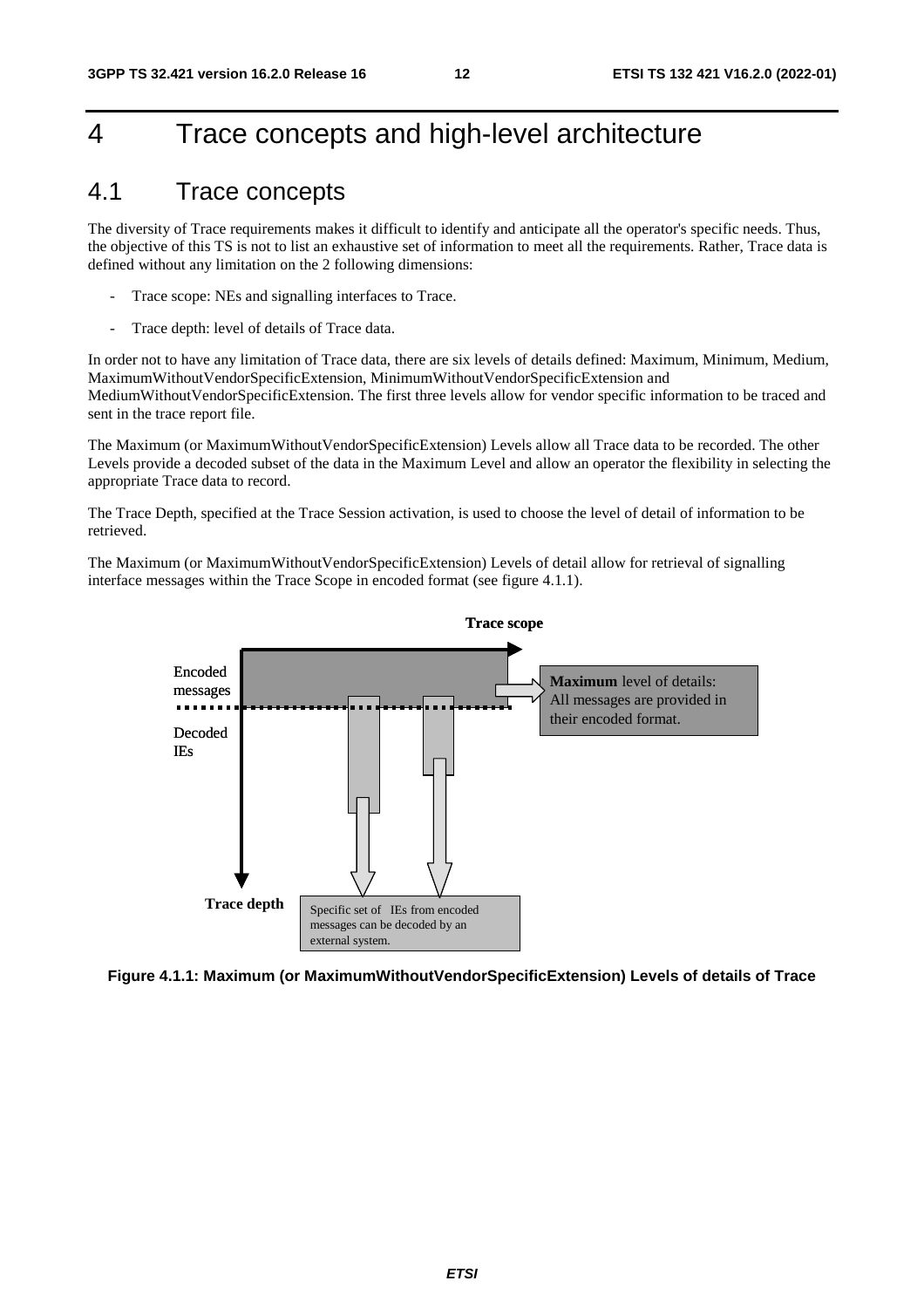The Minimum (or MinimumWithoutVendorSpecificExtension) Levels of detail allow for retrieval of a decoded subset of the IEs contained in the signalling interface messages (see figure 4.1.2).



**Trace depth**

#### **Figure 4.1.2: Minimum (or MinimumWithoutVendorSpecificExtension) Levels of detail of Trace**

The Medium (or MediumWithoutVendorSpecificExtension) Levels of detail allow for retrieval of the decoded subset of the IEs contained in the signalling interface messages in the Minimum Level plus a selected set of decoded radio measurement IEs.

The Trace data recorded at each Level is defined in 3GPP TS 32.423 [3].

### 4.2 Trace high level Architecture

There are two types of activation, management based activation and signalling based activation.

Figure 4.2.1 represents the high-level view of the architecture of Trace Management Based Activation/Deactivation. Figure 4.2.1 is only showing the interfaces in principle a high-level view. Details of Trace activation/deactivation are defined in 3GPP TS 32.422 [2].



**Figure 4.2.1: Architecture for Management Based Activation/Deactivation**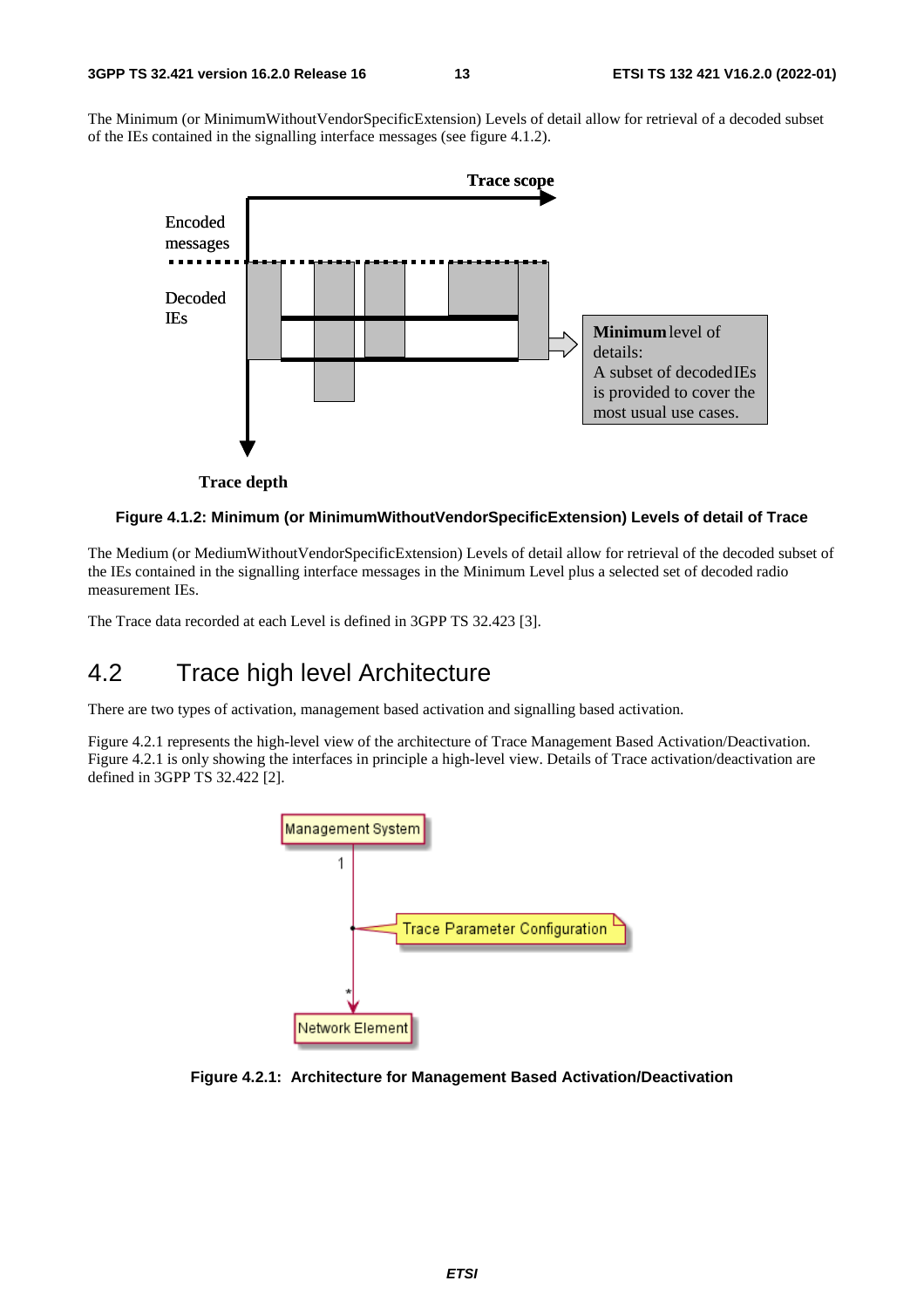Figure 4.2.2 represents the high-level view of the architecture of Signalling Based Activation/Deactivation (non-shared scenario). Figure 4.2.2 is only showing the interfaces in principle. Details of Trace activation/deactivation are defined in 3GPP TS 32.422 [2].



**Figure 4.2.2: Architecture for Signalling Based Activation/Deactivation** 

Figure 4.2.3 represents the high-level view of the architecture of Trace Reporting (non-shared scenario). Figure 4.2.3 is only showing the interfaces in principle.



**Figure 4.2.3: Architecture for High-level view of Trace Reporting** 

NOTE: The placement of the Trace Collection Entity is a deployment matter for the operator. If it is placed outside the operator's secure zone, it is up to the operator to use secure connections to and from the Trace Collection Entity.

Figure 4.2.4 represents the high-level view of the architecture of Trace Reporting within the context of the Services Based Management Architecture (see TS 28.533 [22]) illustrating the relationship between Network Element as "trace data reporting MnS" producer, Management Function as both producer and consumer of this MnS and data consumer (TCE) as consumer of this MnS.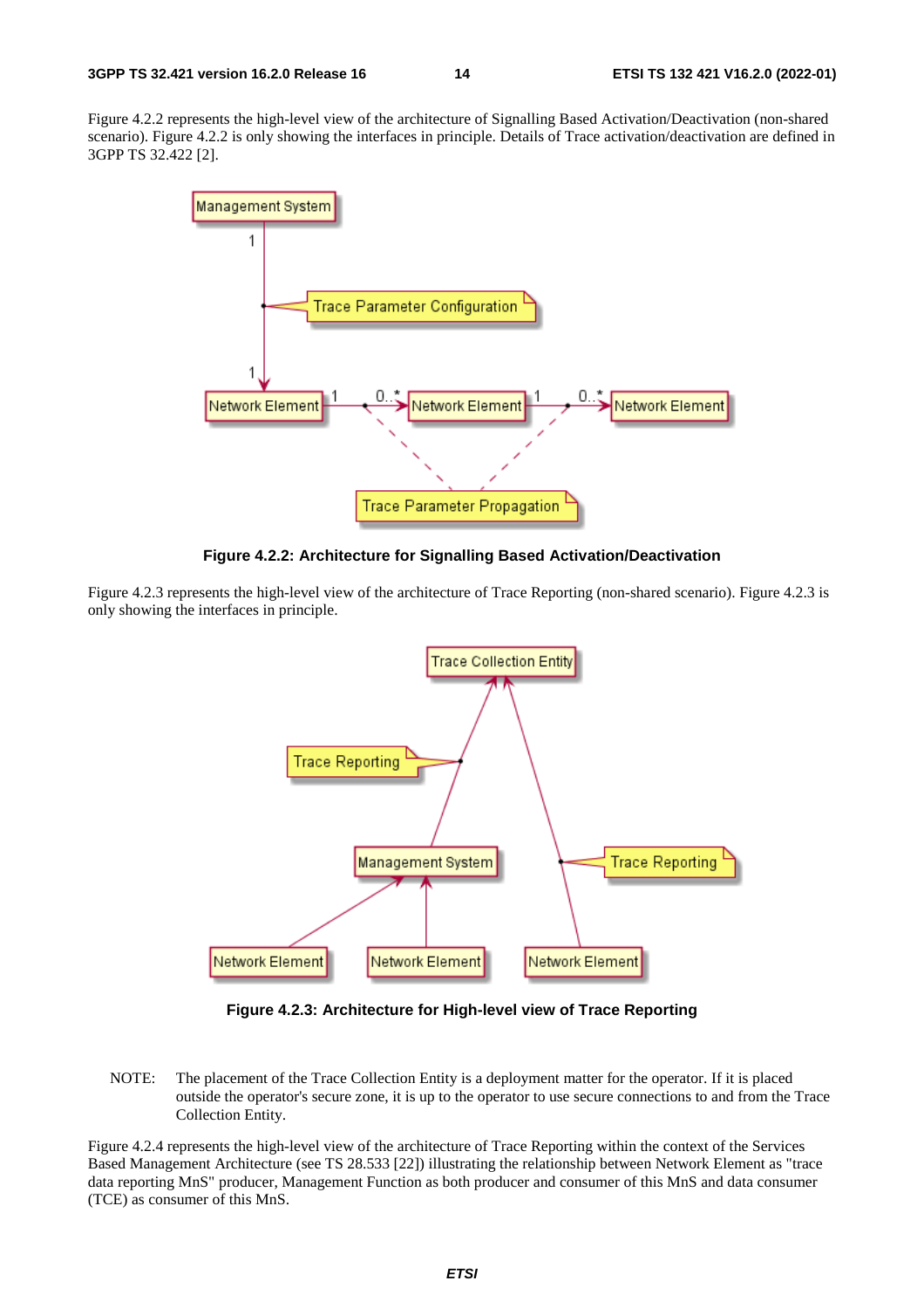



### 4.3 Service Level Tracing for IMS high level Architecture

There are two ways in which to activate service level trace for IMS:

- a) Trace activation at the UE, and
- b) Trace activation at an IMS NE.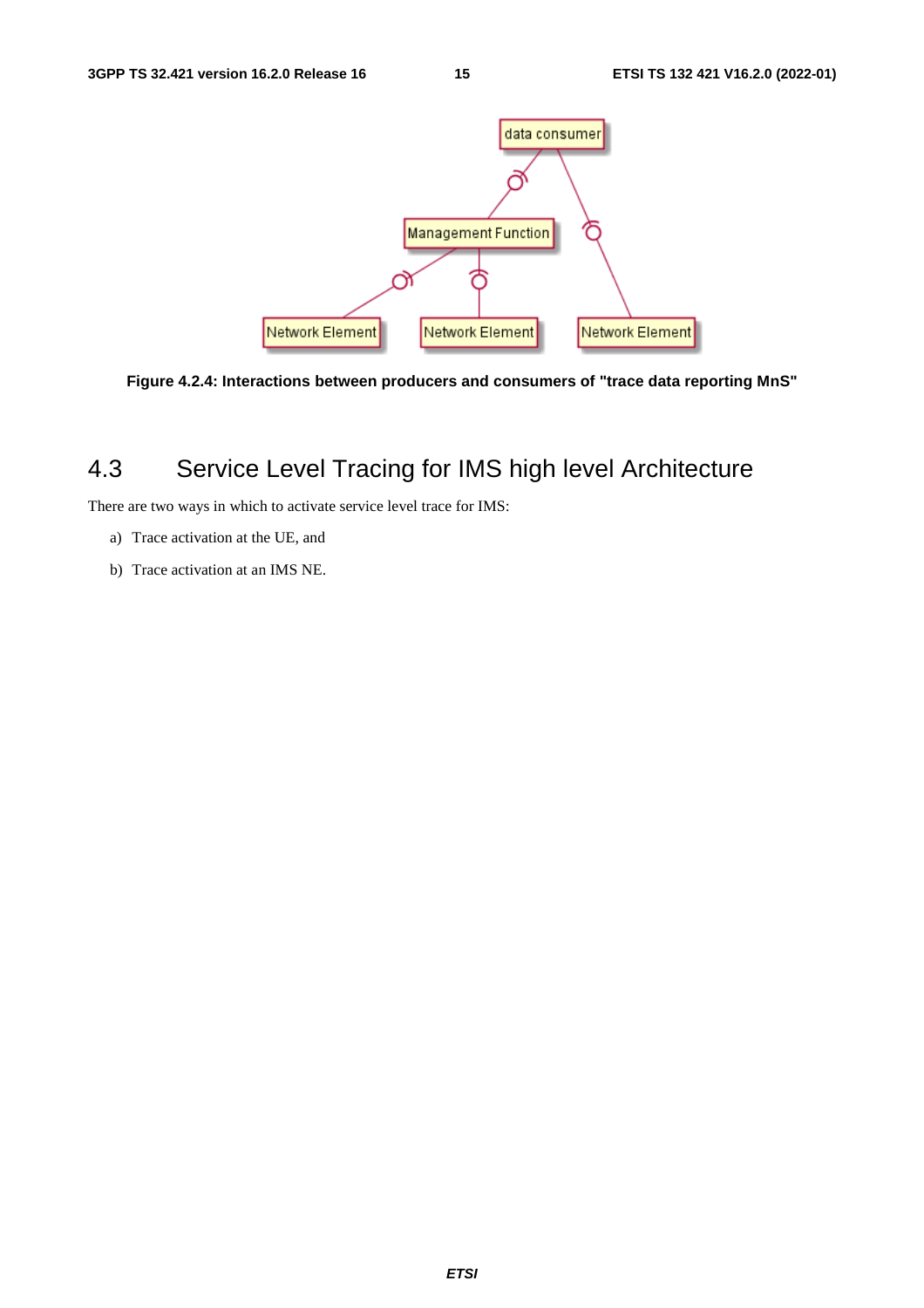Figure 4.3.1 represents the high-level view of the architecture of Signalling Based Activation/Deactivation at the UE required to support Service Level Tracing for IMS. Figure 4.3.1 is only showing the interfaces in principle. Details of Service Level Trace Activation/Deactivation are defined in 3GPP TS 32.422 [2].



**Figure 4.3.1: Architecture for Signalling Based Activation/Deactivation required for Service Level Tracing for IMS at the UE**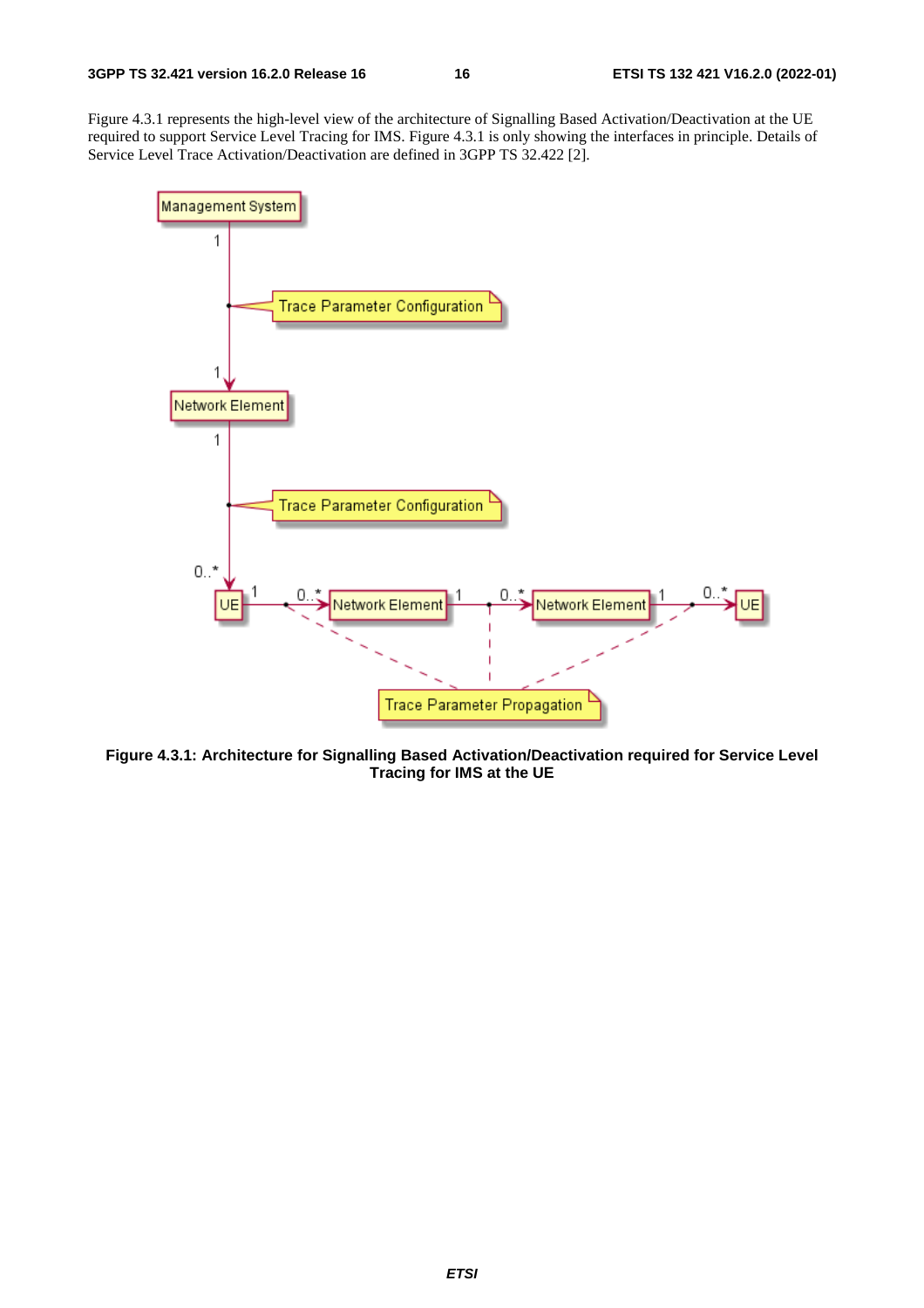Figure 4.3.2 represents the high-level view of the architecture of Signalling Based Activation/Deactivation at an IMS NE required to support Service Level Tracing for IMS. Figure 4.3.2 is only showing the interfaces in principle. Details of Service Level Trace Activation/Deactivation are defined in 3GPP TS 32.422 [2].



**Figure 4.3.2 : Architecture for Signalling Based Activation/Deactivation required for Service Level Tracing for IMS at the IMS NE** 

Figure 4.3.3 represents the high-level view of the architecture of Trace Reporting .

Figure 4.3.3 illustrates the reporting context for Service Level Tracing for IMS from the UE and is only showing the interfaces in principle. The reporting context for Service Level Tracing for IMS from the IMS NE is illustrated in Figure 4.2.3: Architecture for High-level view of Trace Reporting .



**Figure 4.3.3: Architecture for Trace Reporting from UE to support Service Level Tracing for IMS**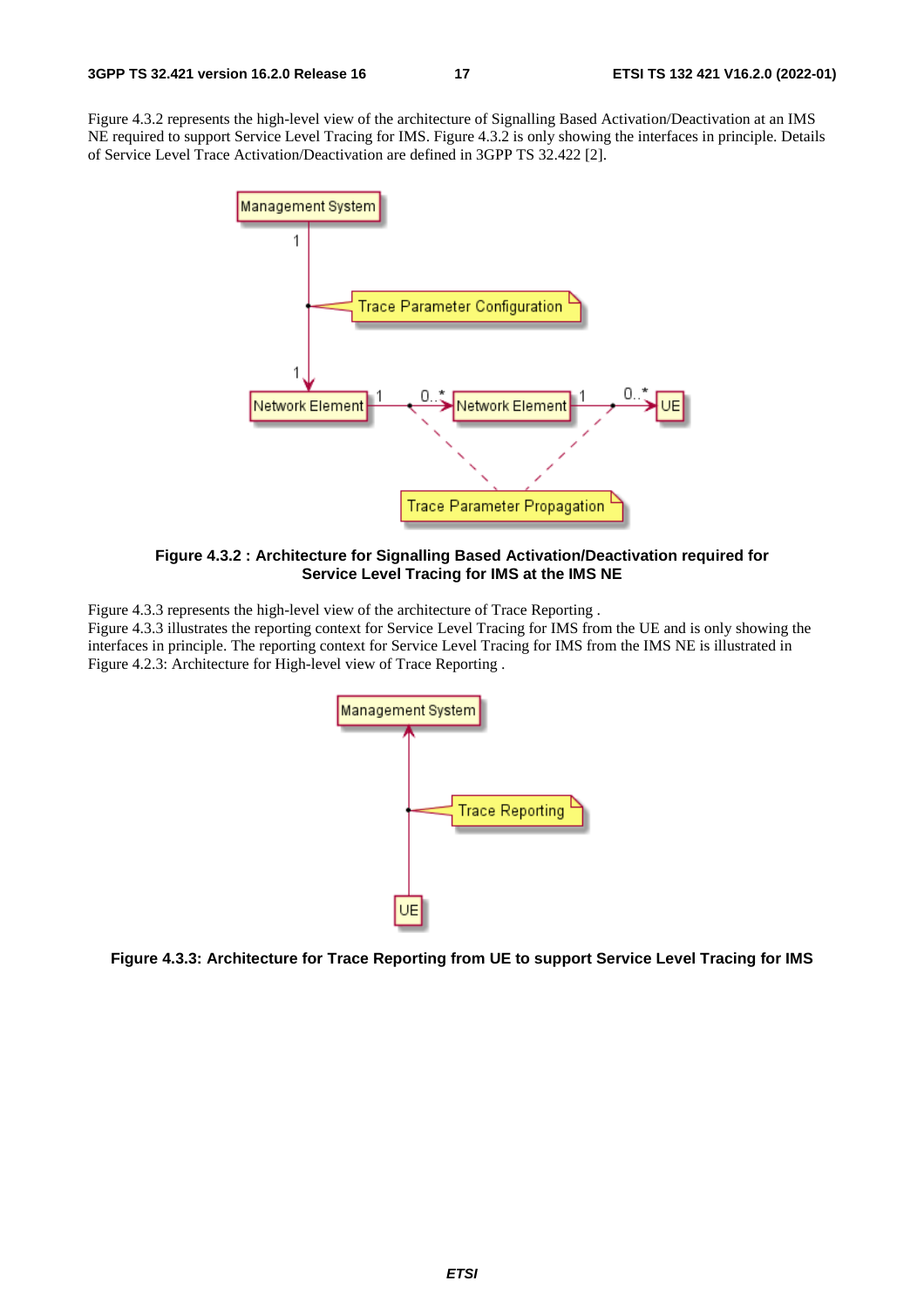### 5 Trace requirements

#### 5.1 General trace requirements

The general high-level requirements for Trace, common to both Management activation/deactivation and Signalling Based Activation/Deactivation, are as follows:

- for the Maximum Level: Trace data encompassing all signalling messages on the different interfaces dedicated to the events of the traced subscriber or UE with their entire content (all IEs) shall be retrieved. The operator can then use an external system (e.g. an Operations System (OS) in TMN terminology) and decode specific information in line with operator requirements.
- for the Minimum Level: a selected subset of IEs shall be retrieved from the signalling interface messages. The Minimum Level provides support for the most common use cases (described in annex A).
- for the Medium Level: a selected Minimum Level subset of IEs from the signalling interface messages and a selected set of radio measurement IEs shall be retrieved.
- for the MaximumWithoutVendorSpecificExtension Level: it is the same as for Maximum level without vendor specific data.
- for the MediumWithoutVendorSpecificExtension Level: it is the same as for Medium level without vendor specific data.
- for the MinimumWithoutVendorSpecificExtension Level: it is the same as for Minimum level without vendor specific data.

The high-level requirements for Trace, specific for Service Level Tracing for IMS are as follows:

The following high-level OMA Service Level Tracing requirements apply. (refer to OMA Service Provider Environment Requirements [9]).

- NOTE: Each referenced OMA requirement utilizes its OMA unique identifier within square brackets. Clarification provided to each requirement should be considered applicable to other OMA requirements using the same concepts.
- [SLT-HL-1] with the following clarification:
	- The OMA term *OMA Service Provider Environment (OSPE)* shall be understood as PLMN.
- [SLT-HL-5] with the following clarification:
	- In the context of Service Level Tracing for IMS a Minimum and Maximum level of detail of trace only applies. Trace data for Service Level Tracing at Minimum and Maximum level of detail shall include information associated to *end user visible events*
- [SLT-HL-6] with the following clarification:
	- The OMA term *service chain* shall be understood as the relationship between appropriate IMS elements needed to support a service. The term *service chain* does not imply a strict sequence of events.
	- The source of the logged trace information (e.g. IMS element including S-CSCF) shall be identifiable when the retrieved trace information is analyzed.
- [SLT-HL-10] with the following clarification:
	- IMS elements that do not support Service Level Tracing shall not prohibit the propagation of the Trace Parameter Propagation.
- [SLT-OSR-1]
	- Multiple Service Level Trace instances shall be simultaneously supported by the PLMN and the UE (e.g. several services initiated from the same UE may each have a Trace Recording Session Reference)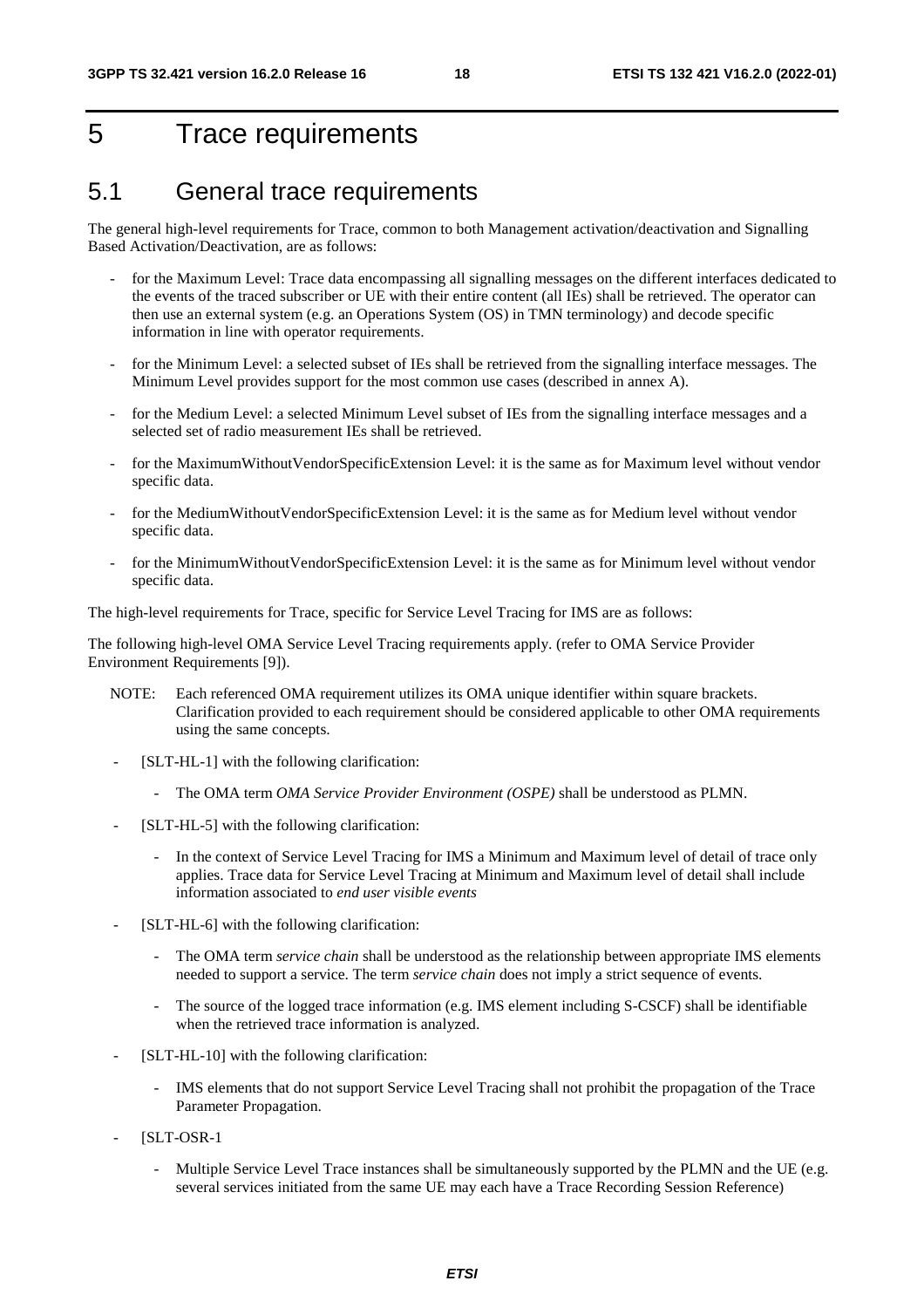### 5.2 Requirements for Trace data

The high level requirements for Trace data, common to both Management activation/deactivation and Signalling Based Activation/Deactivation, are as follows:

The Trace records have to contain Information Elements or signalling messages from control signalling and/or the characteristics of the user data. The following list contains the Network Elements and the Traceable interfaces in the NEs where tracing is needed:

- MSC Server: A, Iu-CS, Mc and MAP (G, B, E, F, D, C) interfaces; CAP
- MGW: Mc, Nb-UP, Iu-UP
- HSS: MAP (C, D, Gc, Gr) Cx, S6a, S6d, Sh, N70, N71 and NU1interfaces and location and subscription information
- EIR: MAP(F), S13, S13', MAP (Gf)
- SGSN: Gb, Iu-PS, Gn, MAP (Gr, Gd, Gf), CAP (Ge) Gs, S6d, S4, S3 and S13' interfaces
- GGSN: Gn, Gi and Gmb interfaces
- S-CSCF: Mw, Mg, Mr and Mi interfaces
- P-CSCF: Gm and Go interfaces
- RNC: Iu-CS, Iu-PS, Iur, Iub and Uu interfaces
- BM-SC: Gmb interface
- eNB/en-gNB: S1-MME, X2, Uu, F1-C, E1
- MME: S1-MME, S3, S6a, S10, S11, S13, N26
- Serving Gateway: S4, S5, S8, S11
- PDN Gateway: S2a, S2b, S2c, S5, S6b, Gx, S8, SGi
- AUSF: N12, N13
- AMF: N1, N2, N8, N11, N12, N14, N15, N20, N22, N26
- NEF: N29, N30, N33
- **NRF: N27**
- NSSF: N22, N31
- PCF: N5, N7, N15
- SMF: N4, N7, N10, N11, S5-C
- SMSF: N20, N21
- UDM: N8, N10, N13, N21, NU1
- UPF: N4
- AF: N5, N33
	- ng-eNB: NG-C, Xn-C, Uu
- gNB-CU-CP: NG-C, Xn-C, Uu, F1-C, E1, X2-C
- gNB-CU-UP: E1
- gNB-DU: F1-C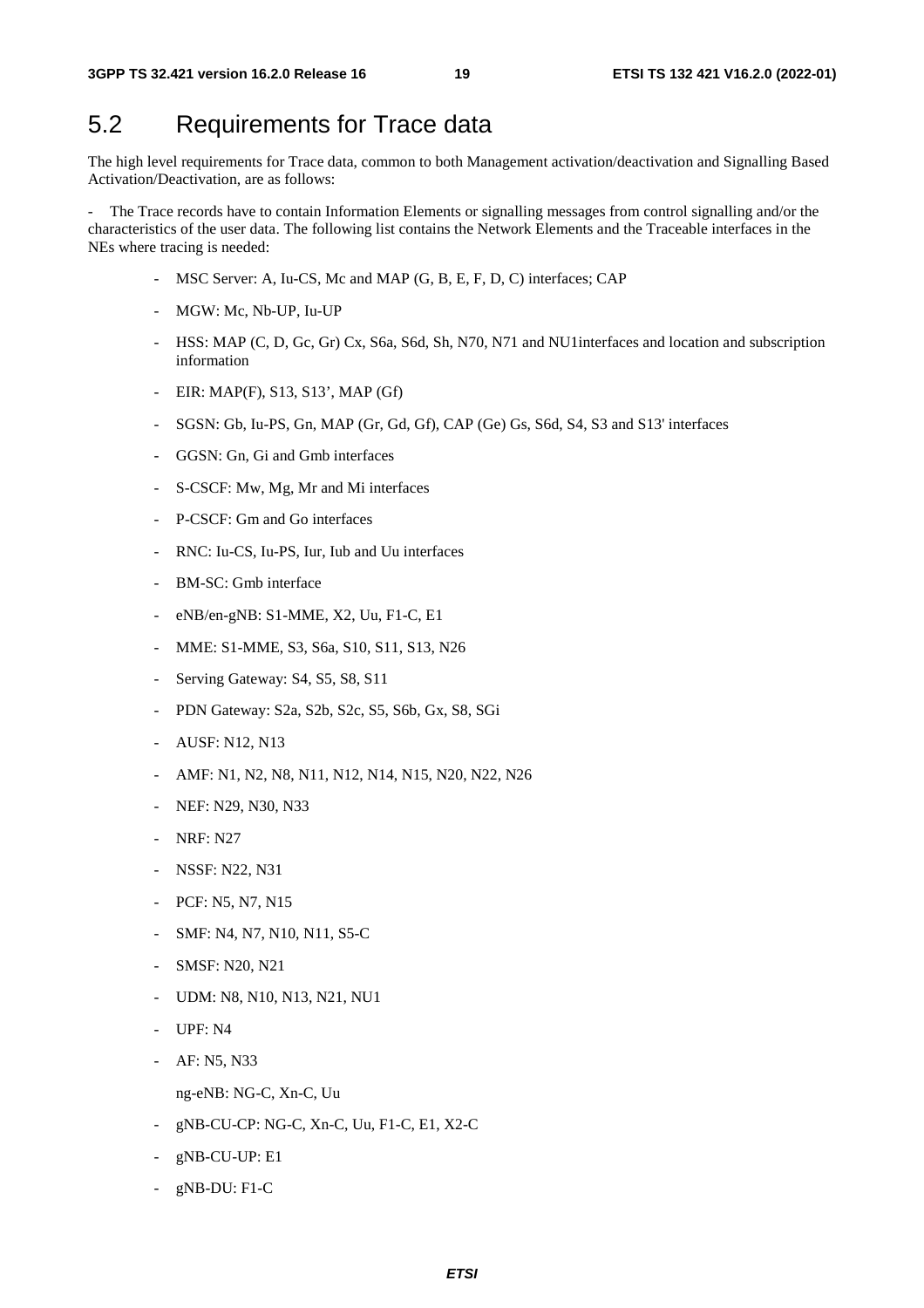- A unique ID within a Trace Session shall be generated for each Trace Recording Session. This is called the Trace Recording Session Reference.

The high level requirements for Trace data applicable for Signalling Based Activation/Deactivation for Service Level Tracing for IMS, are as follows:

In the context of Service Level Tracing for IMS Trace records have to contain Information Elements or signalling messages or end user visible event from control signalling and/or the characteristics of the user data. The following list contains the IMS NEs and the Traceable interfaces in the NEs where tracing is needed:

- HSS: Sh and Cx interfaces and location and subscription information;
- S-CSCF: ISC, Mw, Mg, Mr and Mi interfaces;
- P-CSCF: Gm and Go interfaces;
- I-CSCF: Mw and Cx interfaces;
- SIP AS: ISC interface:
- MRF: Mr interfaces;
- MGCF: Mg interfaces;
- BGCF: Mi interfaces;
- A unique ID within a Trace Session shall be generated for each Trace Recording Session. This is called the Trace Recording Session Reference. In the context of Service Level Tracing for IMS the Trace Recording Session shall be unique across all IMS NEs within a PLMN.

Changes to existing NEs and interfaces above may be required. These changes would be dependent upon various 3GPP working groups and possibly other non-3GPP industry groups for completion of Trace Session Activation/Deactivation.

For a detailed description of NEs and interfaces above see 3GPP TS 23.002 [4].

### 5.3 Requirements for Trace activation

#### 5.3.1 Requirements for Trace Session activation

The high level requirements for Trace Session activation, common to both Management activation and Signalling based activation), are as follows:

- In the case of a subscriber Trace, the Trace Session will be activated for a certain subscriber whose identification (IMSI in UTRAN/CS/PS) shall be known in the NEs where subscriber Trace is needed. In the case of E-UTRAN the IMSI shall not be included in the Trace Parameter Propagation data to the e-NodeB. In the case of NG-RAN the IMSI/SUPI shall not be included in the Trace Parameter Propagation data to the NG-RAN node.
- In the case of a UE Trace, the Trace Session will be activated for a certain UE whose identification (IMEI or IMEISV) shall be known in the NEs where UE Trace is needed. In the case of E-UTRAN, neither the IMEI nor IMEISV shall be included in the Trace Parameter Propagation data to the e-NodeB - Trace Session activation shall be possible for both home subscribers and visiting subscribers. In the case of NG-RAN, neither the IMEI/SUPI nor IMEISV shall be included in the Trace Parameter Propagation data to the NG-RAN node.
- There are two methods for Trace Session activation: Management activation and Signalling activation.
- For an established call/session within a Network Element, it is optional for the Network Element to start a Trace Recording Session for the associated Subscriber or UE upon receipt of the Trace activation request from the management system.
- A globally unique ID shall be generated for each Trace Session to identify the Trace Session. This is called the Trace Reference. The method for achieving this is to divide the Trace reference into Country, Operator, and trace Id.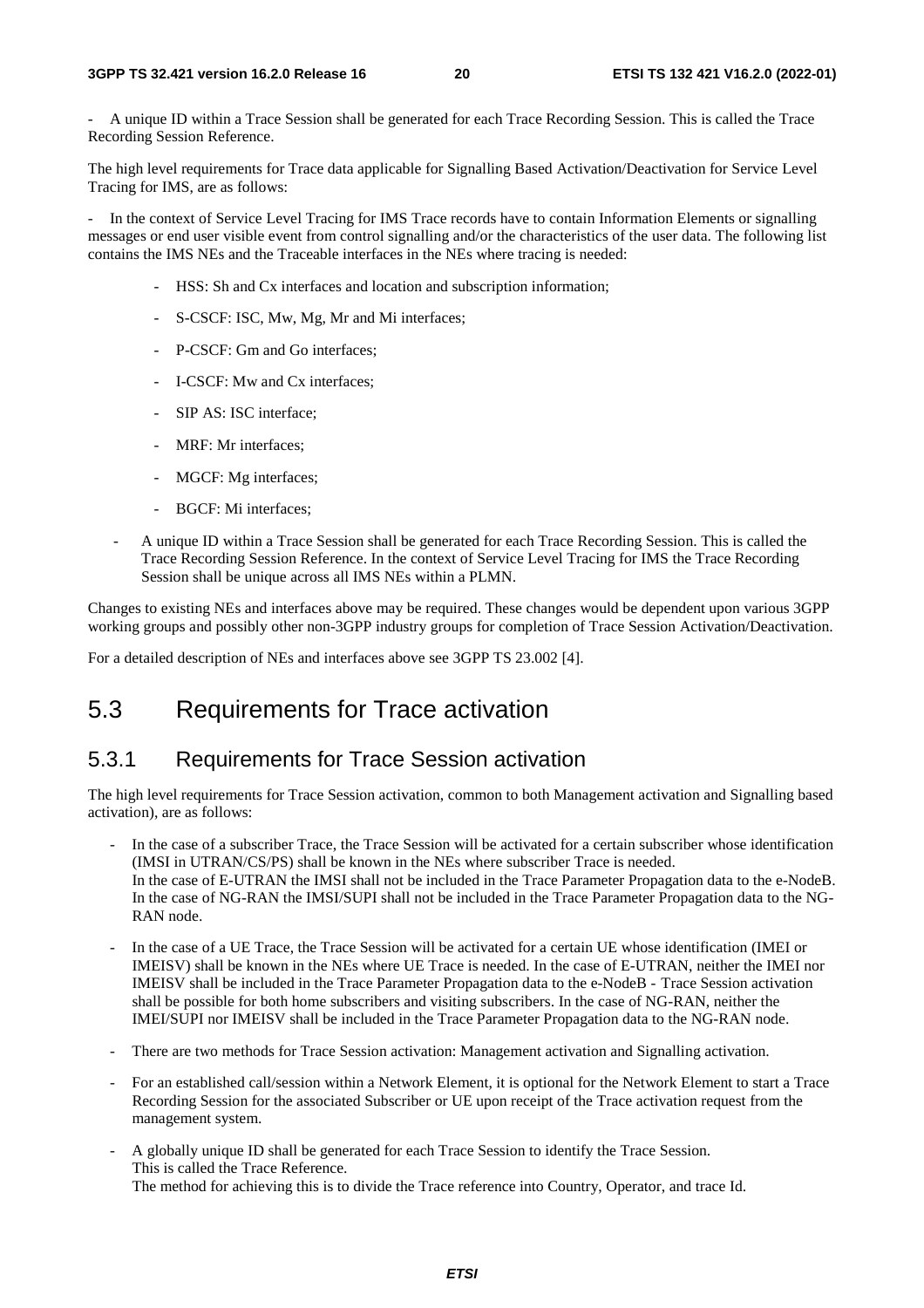- Trace Session may be activated from the management system simultaneously to multiple NEs with the same Trace Reference (i.e. same Trace Session).
- The Trace Scope and Depth shall be specified within the control and configuration parameters during Trace Session activation.
- There can be cases in a NE when it receives multiple Trace Session activations for the same connection (e.g. simultaneous CS/PS connections). In these cases the starting time of the Trace Session Activation and the starting time of the first Trace Recording Session is the same using signalling based activation. For these cases there are two different cases for the Trace Session activation in a Network Element when it receives another Trace Session activation to the same subscriber or MS:
	- If the Trace Reference is equal to an existing one, a new Trace Session shall not be started;
	- If the Trace Reference is not equal to an existing one, a new Trace Session may be started.
- The management system shall always provide the trace control and configuration parameters to the appropriate NEs at the time of Trace Session activation.
- The Trace collection entity shall be notified, in case of theTrace Session activation has failed, by the response message with the specific cause (e.g. overload) from the NE on which the Trace Session activation failure happened.
- It shall be possible to specify the trace reporting method (file-based vs. streaming) during Trace Session Activation.
- In case of streaming trace reporting method being selected, the data producer shall establish the connection to the data consumer upon Trace Session Activation and provide data consumer with information about Trace Session.

The high-level requirements for Trace Session activation, specific to Signalling Based activation, are as follows:

- Signalling based activation shall be able to capture signalling messages as early in a session as possible, e.g. by means of a piggybacked trace invocation message in the case of a new connection or new bearer setup

 For active users, it shall be possible to start trace recording when the trace order is received, by means of a distinct trace invocation message.

The high-level requirements for Trace Session activation, specific to Management activation, are as follows:

- In the case of a subscriber Trace, the Trace Session will be activated for a certain subscriber whose identification (IMSI in UTRAN/CS/PS or Public User Identity in IMS) shall be known in the NEs where subscriber Trace is needed.

 In the case of a Cell Traffic Trace, Trace Session activation should be possible for all calls active in a cell or multiple cells without knowledge of the UEs' identification (IMEI or IMEISV).

- In the case of a Cell Traffic Trace, Trace Sessions should be activated for all the NEs where Cell Traffic Trace is specified.
- In the case of Cell Traffic Trace (in a shared network only), a Trace Session shall be started for UEs which are served by the Participating Operator that has made the request to the Master Operator.

The high-level requirements for Trace Session activation specific for Service Level Tracing for IMS are as follows:

The following high-level OMA Service Level Tracing requirements apply [9]:

- [SLT-COM-2] with the following clarification:
	- The OMA term *component* in the context of Service Level Tracing for IMS shall be understood as IMS NE and UE.
- [SLT-HL-2] with the following clarification:
	- The OMA terms *device* and *component* shall be understood as UE and IMS NE, respectively;
	- The IMS NEs HSS, P/I/S-CSCF, AS and UE, apply only.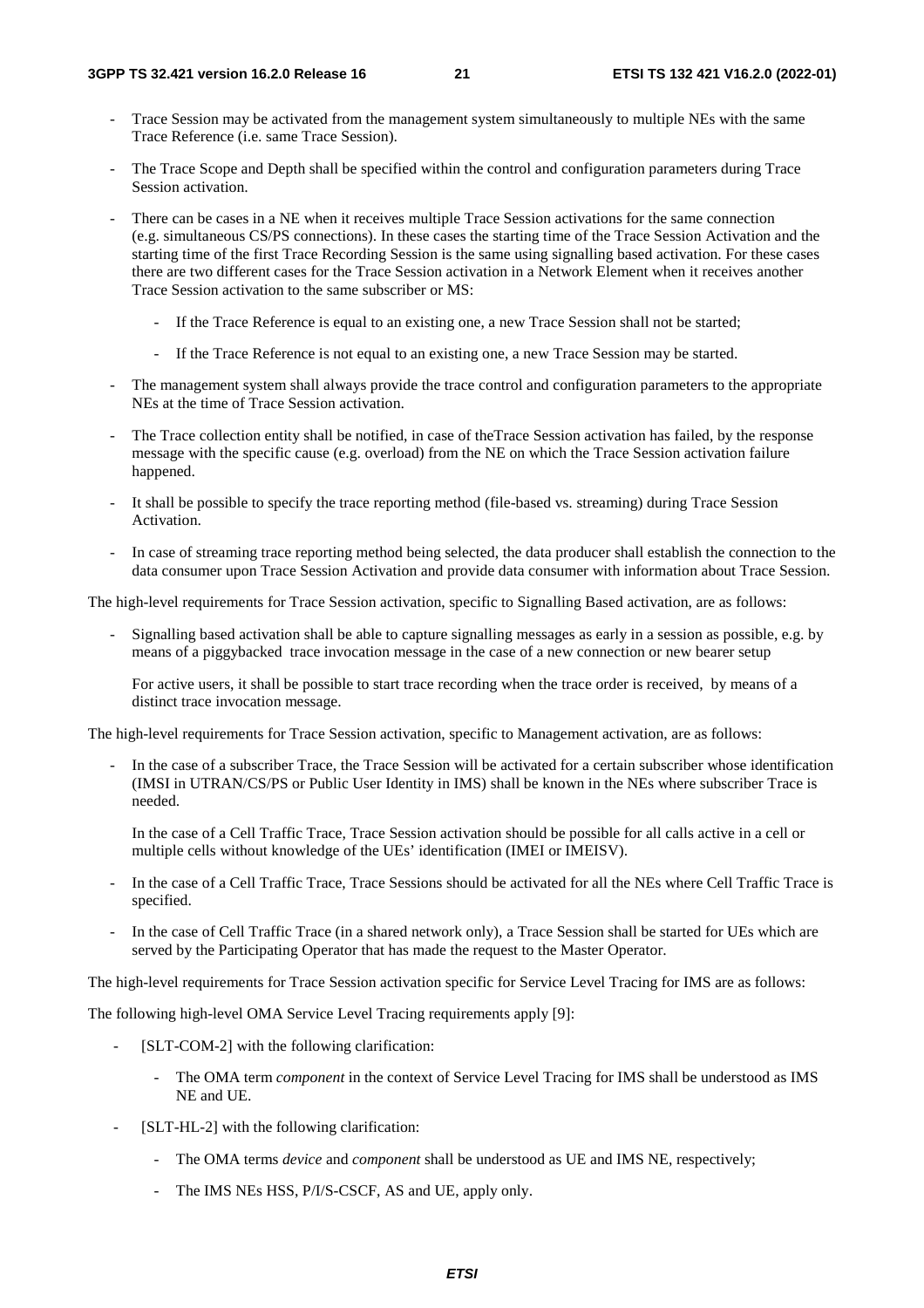- [SLT-AC-1] with the following clarification:
	- The OMA term *Authorised Actor* shall be understood as NE, EM or NM;
	- The OMA term *trace indication* shall be understood as Start Trigger Event.
- [SLT-AC-2] with the following clarification:
	- The OMA term *Service Provider* shall be understood as Service Provider;
	- The OMA term *marking request* shall be understood as the ability to send the Trace Parameter Configuration to either the UE or IMS NE.
- [SLT-AC-6]
- [SLT-AC-7] with the following clarification:
	- The OMA term *criteria* shall be understood as Trace Configuration Parameters.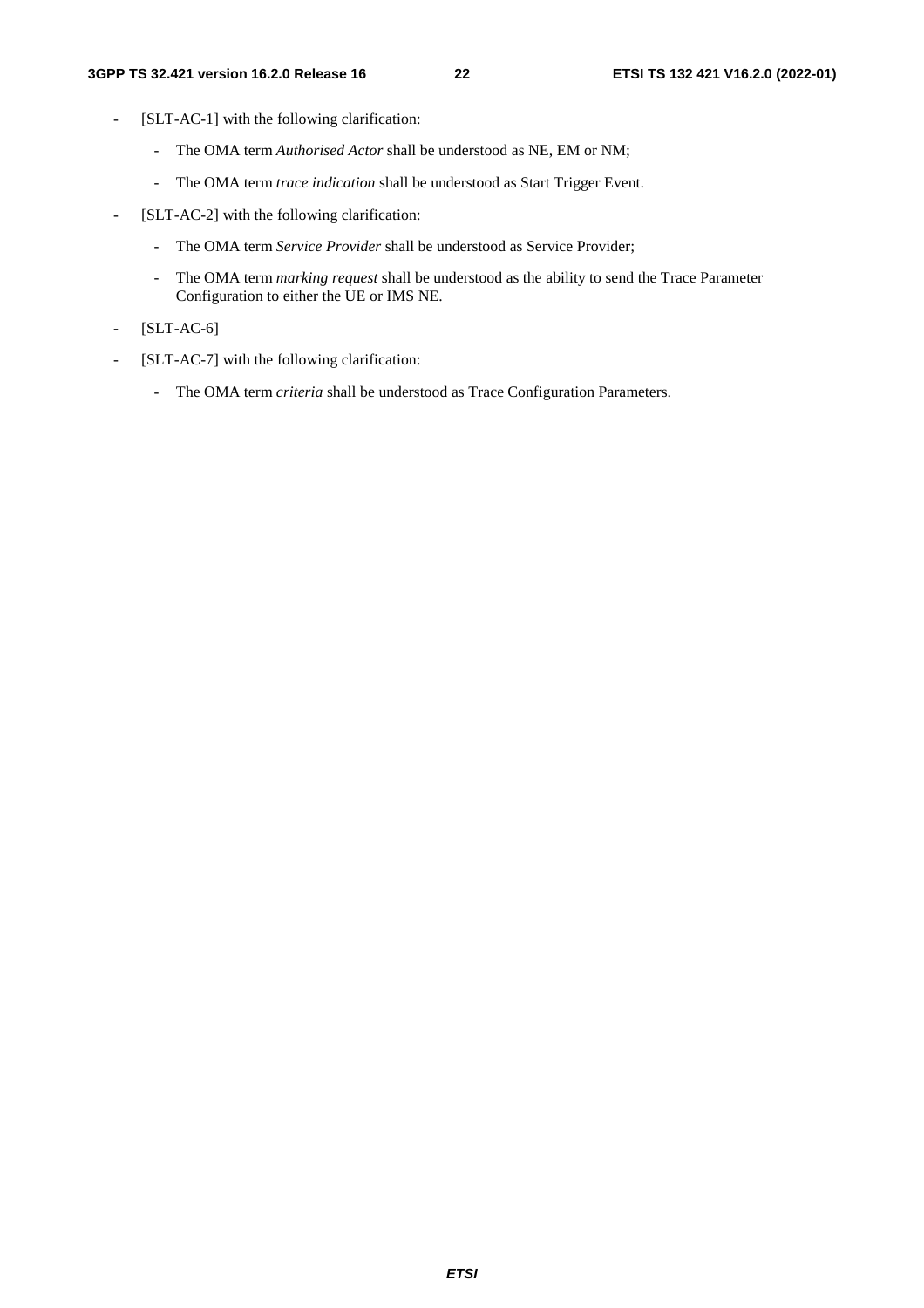#### 5.3.2 Requirements for starting a Trace Recording Session

The high level requirements for starting a Trace Recording Session, common to both Management activation and Signalling based activation), are as follows:

- It is optional for the NE to start a Trace Recording Session if there are insufficient resources available within the NE.
- The Trace Recording Session Reference shall be unique within a Trace Session.
- The Trace Recording Session should be started after appropriate start trigger events are detected.

The high level requirements for starting a Trace Recording Session, specific to Management activation, are as follows:

- Each NE shall generate its own Trace Recording Session Reference (i.e., independent Trace Recording Sessions).
- Each NE shall start the Trace Recording Session based upon the Trace control and configuration parameters received by the NE in the Trace Session activation.
- In the case of a trace other than Cell Traffic Trace, the correlation of Trace data will be done with a Trace Reference and IMSI / IMEI / IMEISV / Public User Identity.
- The Trace Recording Session can start only when the IMSI (in the case of a subscriber trace), the IMEI / IMEISV (in case of UE trace) or Public User Identity (in the case of IMS) is made available in the NE. In order to trace the early phases of the call the IMSI (in case of subscriber trace), the IMEI / IMEISV (in case of UE trace) or Public User Identity (in case of IMS) shall be made available to the NE as soon as practically possible. E.g. the IMSI and IMEI / IMEISV shall be made available to both Serving RNC and Drift RNC.
- In the case of E-UTRAN the Core Network node that triggers a Trace Recording Session to E-UTRAN shall either:
	- provide a trace log including Trace Reference, Trace Recording Session Reference and the identity of the UE (i.e. IMSI or IMEI(SV) to the Trace Collection Entity, or
	- provide a notification including Trace Reference, Trace Recording Session Reference and the identity of the UE (i.e. IMSI or IMEI(SV)) to the Trace Collection Entity.
- In the case of NG-RAN the Core Network node that triggers a Trace Recording Session to NG-RAN shall either:
	- provide a trace log including Trace Reference, Trace Recording Session Reference and the identity of the UE (i.e. IMSI /SUPI or IMEI(SV) to the Trace Collection Entity, or
	- provide a notification including Trace Reference, Trace Recording Session Reference and the identity of the UE (i.e. IMSI /SUPI or IMEI(SV)) to the Trace Collection Entity.
- In the case of a Cell Traffic Trace, the Trace Recording Session should start upon the Trace control and configuration parameters being received by the NEs in the Trace Session activation and the presence of call activity. Furthermore, the the Core Network node that handles the traced session should be requested to:
	- provide a trace log including Trace Reference, Trace Recording Session Reference and the identity of the UE (i.e. IMSI or IMEI(SV) to the Trace Collection Entity, or
	- provide a notification including Trace Reference, Trace Recording Session Reference and the identity of the UE (i.e. IMSI or IMEI(SV)) to the Trace Collection Entity.
- In the case of a Cell Traffic Trace (in a shared network only), the Trace Recording Session shall only be started for UEs which are served by the Participating Operator that has made the request to the Master Operator.

The high-level requirements for starting a Trace Recording Session, specific for Service Level Tracing for IMS are as follows:

The following high-level OMA Service Level Tracing requirements apply [9]:

[SLT-HL-3] with the following clarification: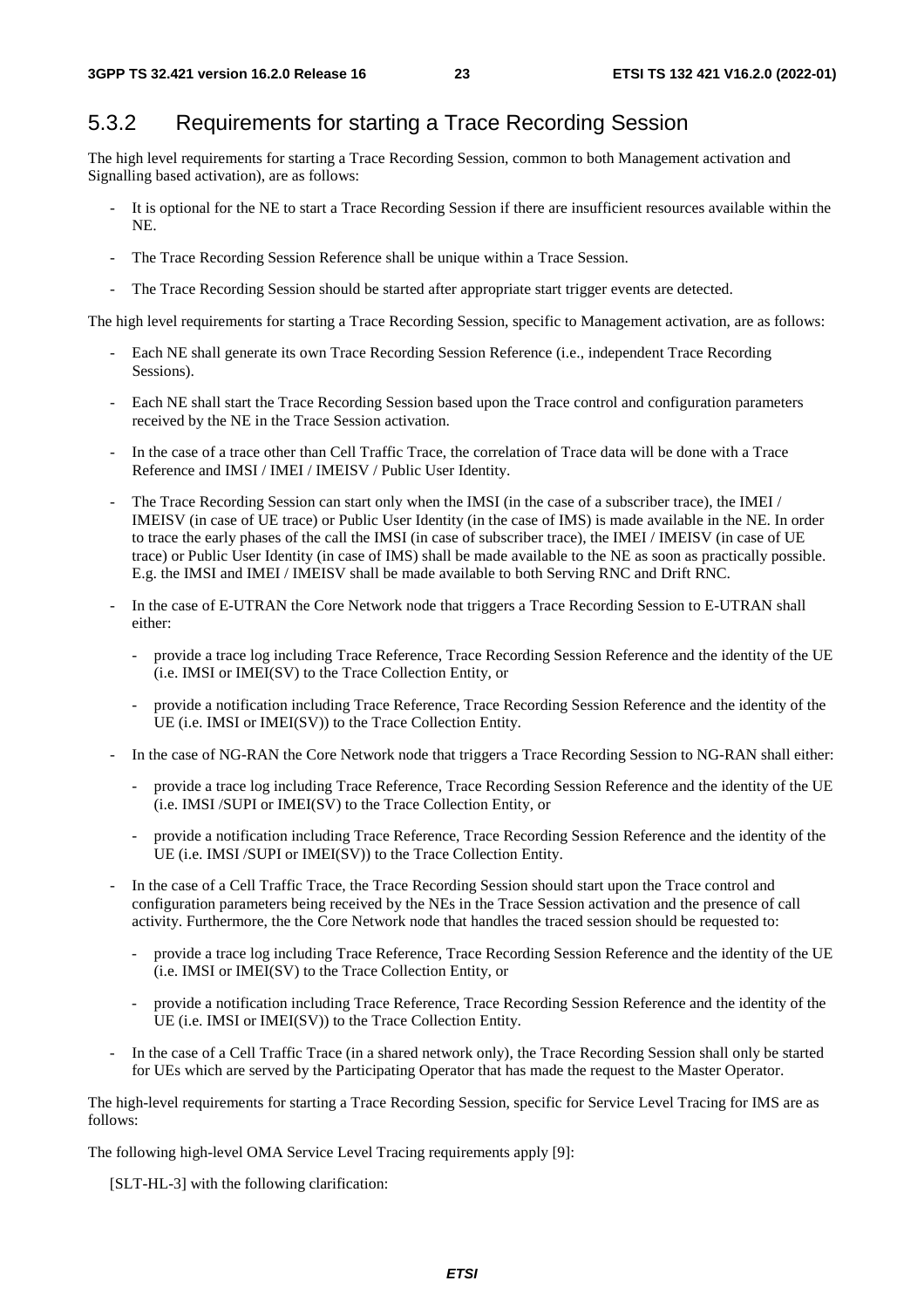- The OMA term *marked* shall be understood as UE or IMS NE that has previously received Trace Parameter Configuration information.
- The OMA term *marking* shall be understood as Trace Parameter Configuration.

[SLT-COM-3] with the following clarification:

- The OMA term *indication for SLT* shall be understood as Start Trigger Event
- The OMA terms *inbound* and *outbound* protocols shall be understood as, for example, inbound SIP and outbound Diameter.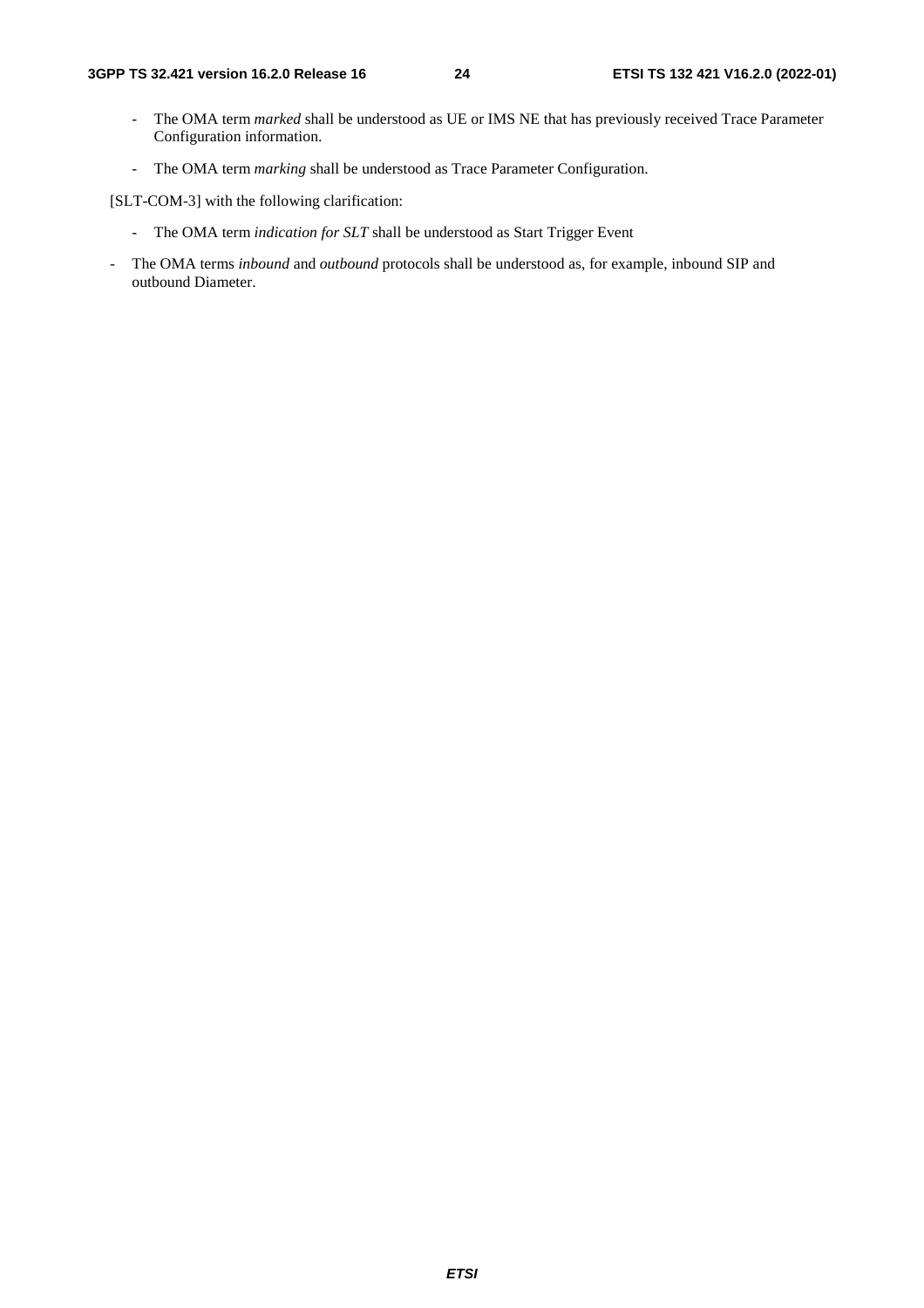### 5.4 Requirements for Trace deactivation

#### 5.4.1 Requirements for Trace Session deactivation

The high level requirements for Trace Session deactivation, common to both Management deactivation and Signalling based deactivation, are as follows:

- The Trace Session shall be deactivated using the Trace Reference specified for the Trace Session activation.
- The Trace Session shall be deactivated in all those NEs where it was activated.
- The deactivation of a Trace Session during a Trace Recording Session within a NE may take place anytime after the NE receives the deactivation request until the end of the current Trace Recording Session related to the traced Subscriber or UE.
- Trace Session deactivation in a NE could occur when two simultaneous signalling connections for a subscriber or UE exist. E.g. figure 5.4.1 shows NE 3 having two signalling connections (one of them or both of them are traced with the same Trace Reference) and a Trace deactivation message is received. The Trace Session shall be closed.



**Figure 5.4.1: Trace Session closure** 

- In case of streaming trace reporting, upon the Trace Session deactivation and end of the currently open Trace Recording Sessions, the data producer shall terminate connection to the data consumer.

The high-level requirements for Trace Session deactivation specific for Service Level Tracing for IMS are as follows:

The following high-level OMA Service Level Tracing requirements apply [9].

[SLT-COM-2] with the following clarification:

[SLT-AC-1] with the following clarification:

- Deactivation at an IMS NE forming part of an IMS *service chain* shall not prohibit the propagation of the Trace Parameter Propagation.

#### 5.4.2 Requirements for stopping a Trace Recording Session

The high level requirements for stopping a Trace Recording Session, common to both Management deactivation and Signalling based deactivation, are as follows:

- The Trace Recording Session should be stopped after appropriate stop trigger events are detected.
- Trace Session deactivation in a NE could occur when two simultaneous signalling connections for a subscriber or UE exist. E.g. figure 5.4.2 shows NE3 having two signalling connections, but only one connection is traced. If the non-traced connection is released, the Trace Recording Session shall be kept in NE3. If the traced connection is released the Trace Recording Session shall be closed.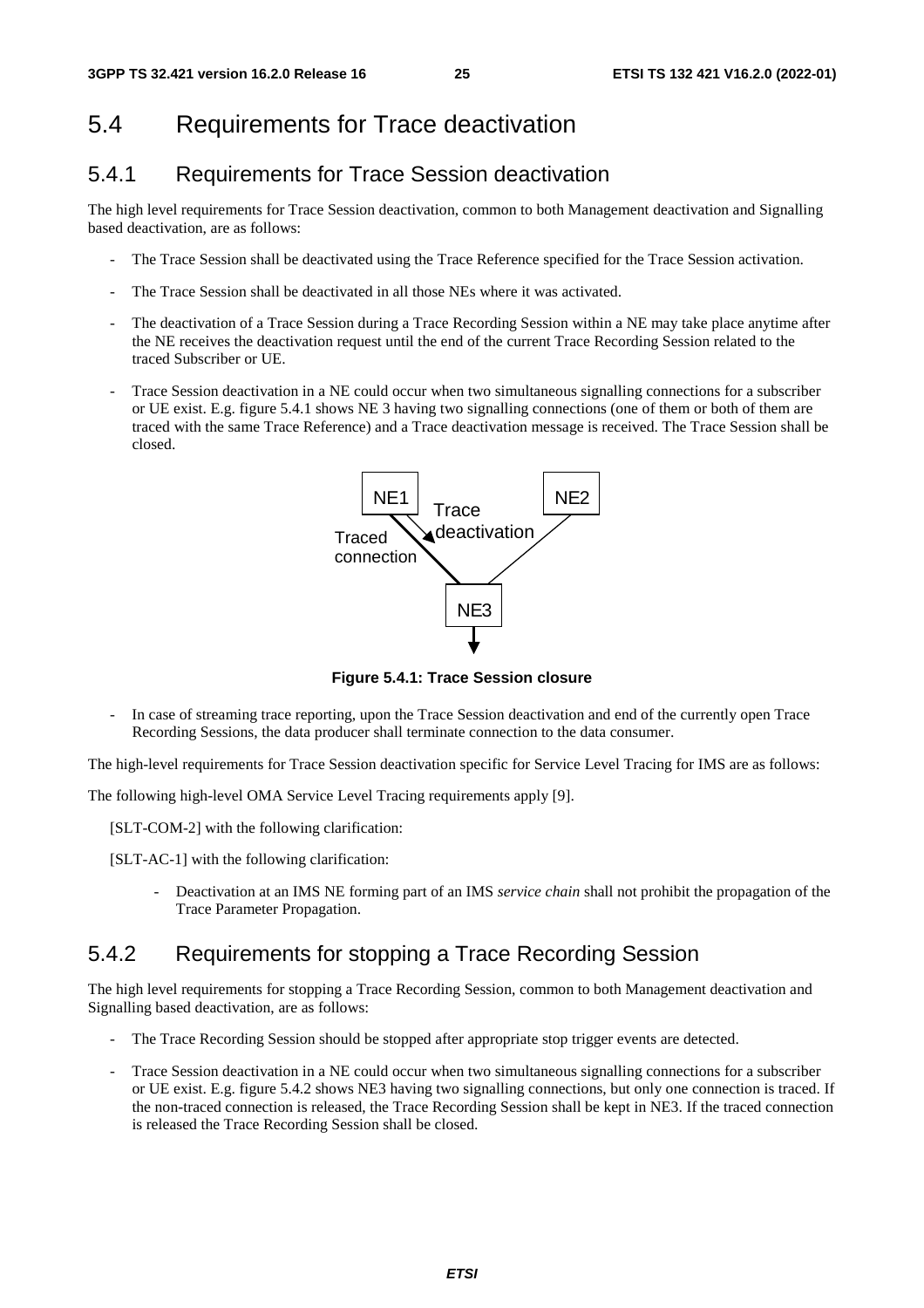

**Figure 5.4.2: Trace Recording Session closure** 

The high level requirements for stopping a Trace Recording Session, specific to Signalling based deactivation, are as follows:

The Trace Recording Session should be stopped after an NE receives the appropriate signalling deactivation message.

The high-level requirements for stopping a Trace Recording Session, specific for Service Level Tracing for IMS are as follows:

The following high-level OMA Service Level Tracing requirements apply [9].

[SLT-AC-3] with the following clarification:

- The implication of un-marking a UE is threefold:
	- a) It prohibits the initiation of further trace recording sessions from that UE or IMS NE (i.e. subsequent services shall not be traced);
	- b) It cancels outstanding Trace Parameter Configuration information on a UE or IMS NE;
	- c) Existing trace recording sessions active in the PLMN may continue until an appropriate Stop Event Trigger.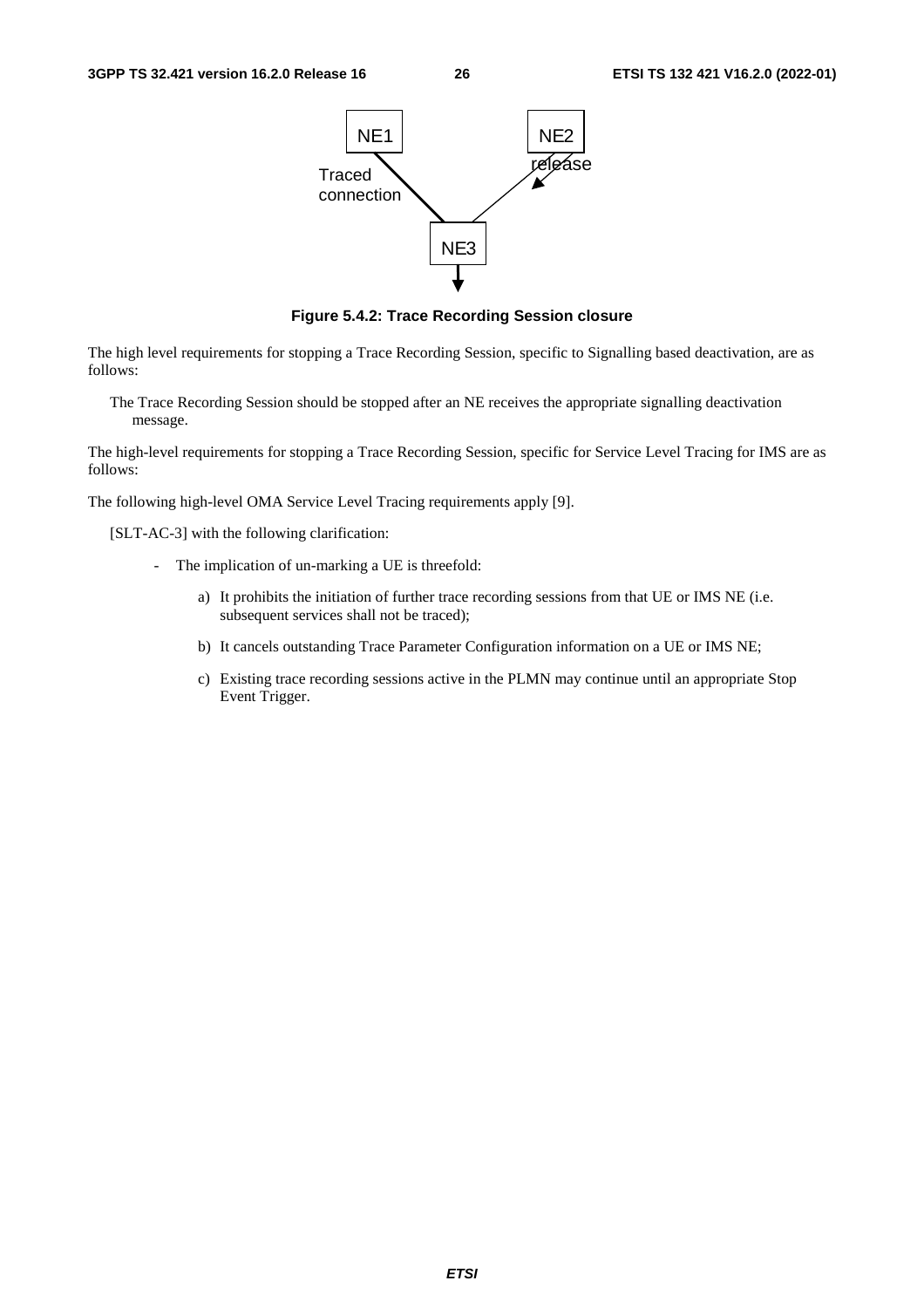### 5.5 Requirements for Trace Data reporting

The high level requirements for Trace Data reporting, common to both Management activation/deactivation and Signalling Based Activation/Deactivation, are as follows (Trace record contents, file formats and file transfer mechanisms are defined in 3GPP TS 32.423 [3]):

- Trace records should be generated in each NE where a Trace Session has been activated and a Trace Recording Session has been started.
- Format of the Trace records shall be XML based on the Schema in TS 32.423 [3].
- In UMTS or EPS trace, the trace records should be transferred on the Itf-N to the Network Manager using one of two approaches: direct transfer from NE to NM or transfer from NE to NM via EM.
- Trace records may also be transferred to an external IP address (received in Trace Control and Configuration Parameters) in 3 ways:
	- 1) Direct transfer from NE to IP address
	- 2) Transfer from NE to IP address via management system
	- 3) Transfer from NE to management system. The management system notifies the holder of the IP address that collects the files.
- The Trace Records in a shared node for a Participating Operator's trace request should be collected by the Master Operator's NE and may be delivered through the Master Operator's management system. The Trace records shall be made available to the Participating Operator's management system.

The high-level requirements for stopping a Trace Recording Session, specific for Service Level Tracing for IMS are as follows:

The following high-level OMA Service Level Tracing requirements apply [9].

[SLT-HL-4] with the following clarification:

- Encoded trace information shall be Standard File Format. Standard File Format may not be applicable for encoded trace information at the UE.

[SLT-HL-7] with the following clarification:

- An instance of a service level trace across a PLMN shall be uniquely identifiable using the Trace Recording Session Reference.

#### [SLT-HL-8]

[SLT-COM-1] with the following clarification:

- Time stamping alone to determine the sequence of IMS NEs performing trace within the *service chain* shall not be used;
- Statistical information shall not be included as part of IMS NE characteristics;
- Service Level Tracing shall apply only to the IMS session layer and not the underlying transport layers.

[SLT-COM-4] with the following clarification:

- An IMS NE, in addition to providing trace information specific to a service that it has traced, may also make available other information, for example, timestamp and throughput information.

#### [SLT-NI-1] with the following clarification:

- The UE shall expose a standardised interface for Trace Parameter Configuration and the retrieval of trace information. This interface may not be standardized by 3GPP.

[SLT-NI-2] with the following clarification:

- An IMS NE shall transfer Trace records in Standard File Formats.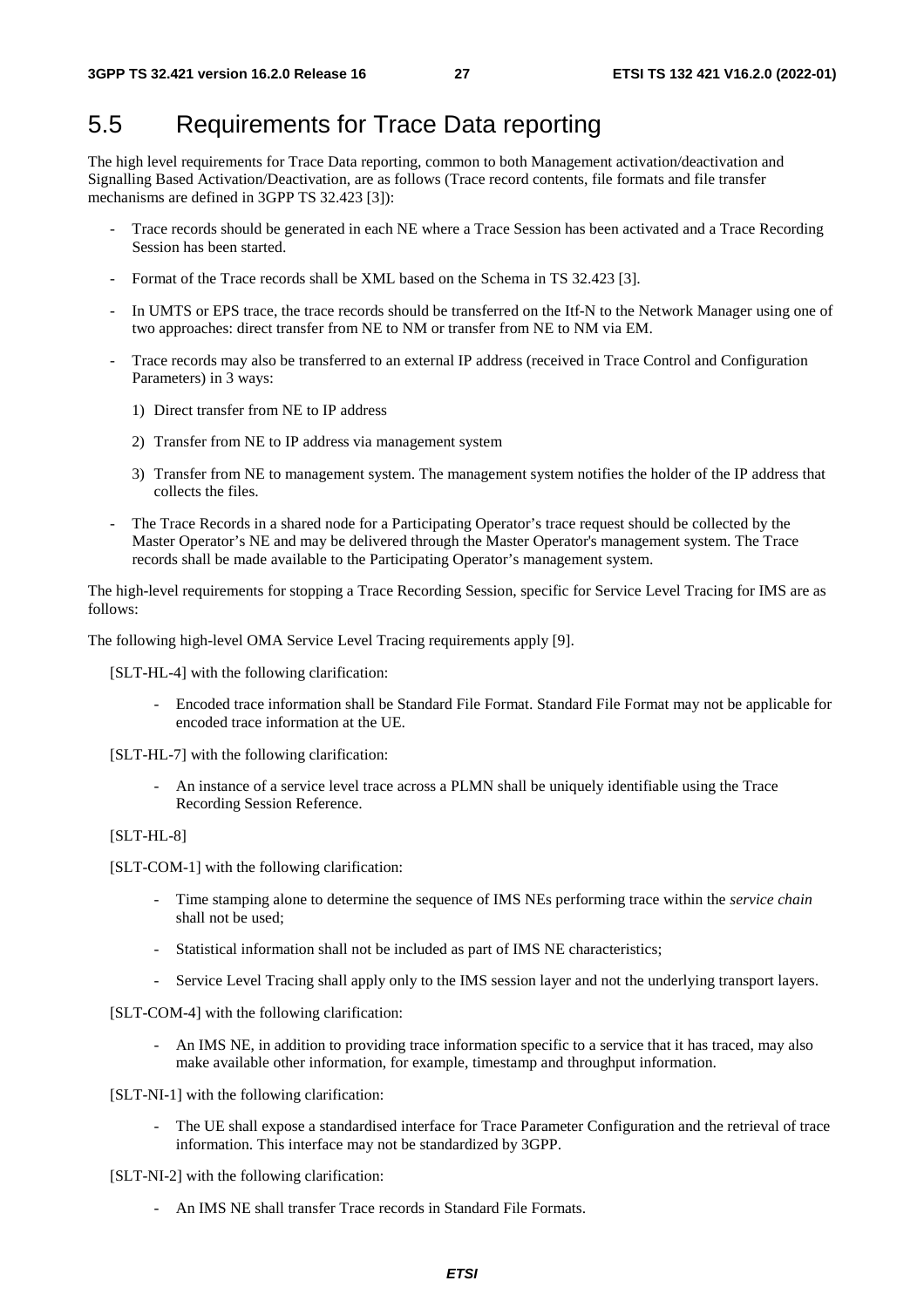The high-level requirements for Trace Data reporting in case of file-based trace reporting are as follows:

- For transfer of Trace records FTP or secure FTP shall be used.

Editor's note: The transfer of Trace record from the UE is For Further Study.

The high-level requirements for Trace Data reporting in case of streaming trace reporting are as follows:

- The same connection between data producer and data consumer may be used for the reporting of Trace data under all Trace Recording Sessions of the same Trace Session reported by the same data producer.
- A connection from the data producer to the consumer shall be established and information about Trace Session shall be provided to the data consumer.
- Binary encoding shall be used for the transfer of all Trace data from data producer to the data consumer.
- The periodicity and amount of data in each data burst from data producer to data consumer shall maintain the data relevance while minimizing the amount of transport overhead.
- The data producer shall re-establish connection to the data consumer and provide the information about Trace Session upon unexpected connection termination (e.g. in cases such as re-start of data producer).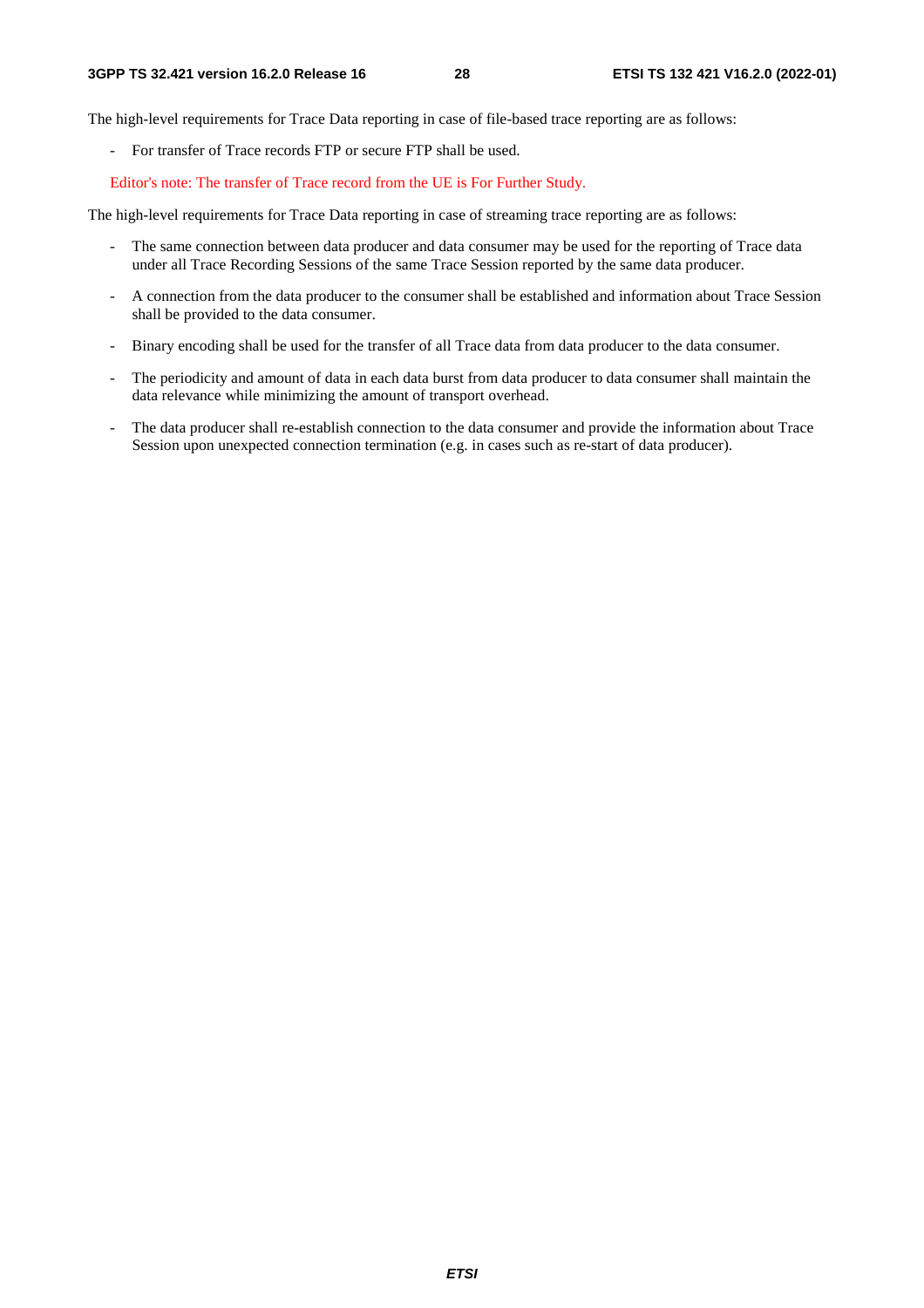### 5.6 Requirements for Privacy and Security

The high-level requirements for privacy and security, specific for Service Level Tracing for IMS are as follows:

The following high-level OMA Service Level Tracing requirements apply [9].

[SLT-PRV-1] with the following clarification:

- Privacy shall be applied across the appropriate Trace Itf-N.

[SLT-SEC-1]

[SLT-SEC-2]

[SLT-SEC-3] with the following clarification:

- It may not be possible to retrieve Trace information from IMS NEs from outside the PLMN where the IMS NEs reside.

[SLT-IOP-1] with the following clarification:

The propagation of the Trace Parameter Configuration and the Start Trigger event shall be prohibited by the PLMN when e.g. the SIP AS is hosted outside a PLMN.

As the radio access nodes in E-UTRAN are outside an operator's secure domain, the following requirement applies for E-UTRAN as described in 3GPP TS 33.401 [10]:

[SET-SEC-1] Keys stored inside eNBs shall never leave a secure environment within the eNB. When security key(s) transported on control signalling messages are included in the trace file, the key value(s) shall be removed and replaced with the value "Unavailable".

As the radio access nodes in NG-RAN are outside an operator's secure domain, the following requirement applies for NG-RAN as described in 3GPP TS 38.401 [17]:

[SET-SEC-2] Keys stored inside NG-RAN node shall never leave a secure environment within the NG-RAN node. When security key(s) transported on control signalling messages are included in the trace file, the key value(s) shall be removed and replaced with the value "Unavailable".

The high-level requirements for privacy and security in case of streaming trace reporting are as follows:

- The connection between data producer and data consumer shall provide the data privacy.
- The connection between data producer and data consumer shall provide the data integrity.

### 5.7 Requirements for Charging

The high-level requirements for charging, specific for Service Level Tracing for IMS are as follows:

The following high-level OMA Service Level Tracing requirements apply [9].

[SLT-CRG-1]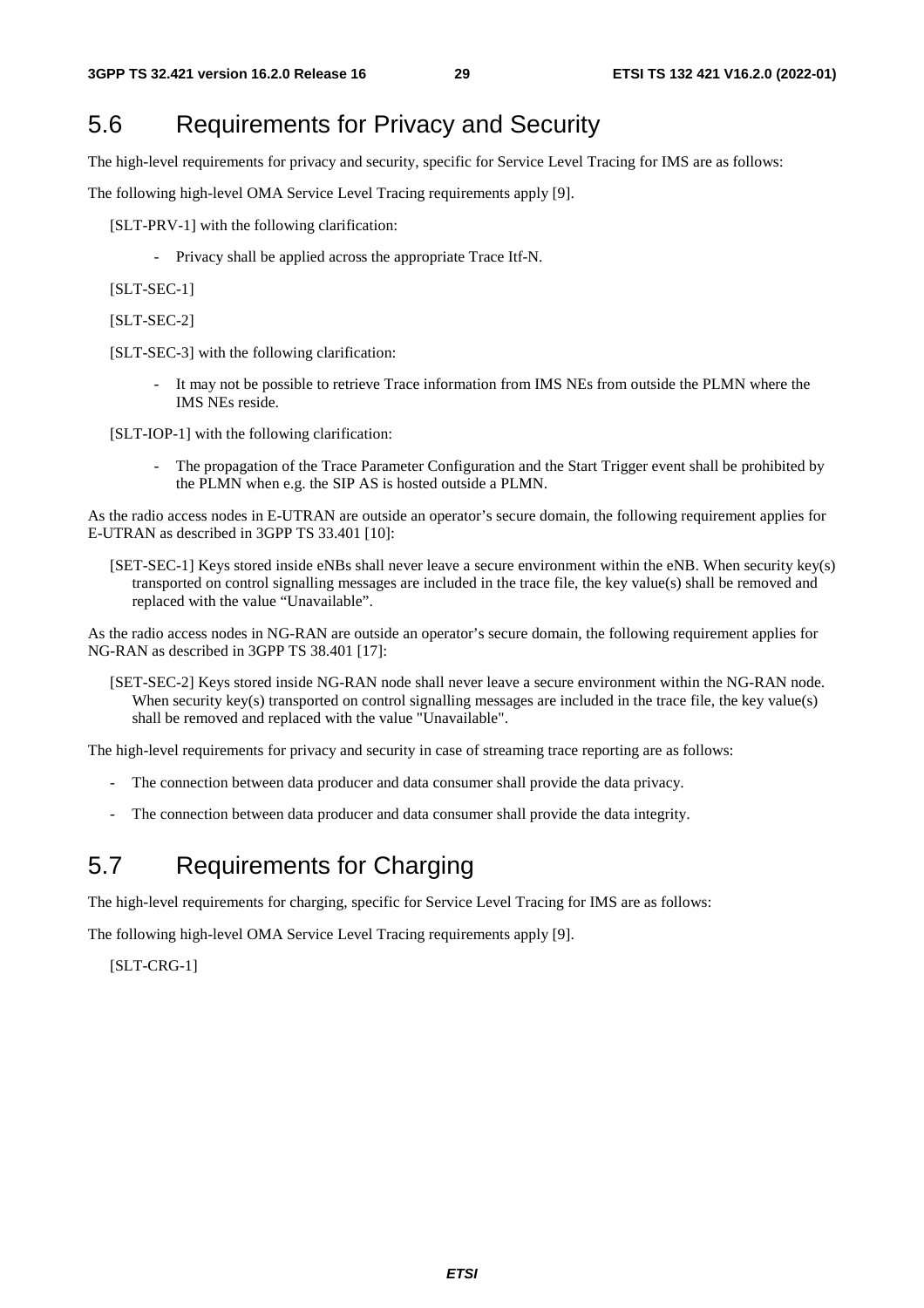### 5.8 Use cases for Trace

The operator can use Subscriber and UE Trace for numerous purposes. However, the use cases for Trace can be divided into two basic categories:

- Troubleshooting use cases cover situations where the operator is solving an existing problem in his network;
- Validation testing use cases cover situations where the operator is not solving a known problem but merely analysing, fine-tuning or optimising his network.

A more detailed description for the following use cases for Subscriber and UE Trace can be found in annex A:

- Interoperability checking between UE from different vendors;
- QoS profile checking for a subscriber after a subscriber complaint;
- Malfunctioning UE;
- Checking radio coverage in a certain area;
- Testing new features;
- Fine-tuning and optimisation of algorithms or procedures.

The operator can use Service Level Tracing for IMS for numerous purposes. However, the use cases for Trace can be divided into two basic categories:

- Troubleshooting use cases cover situations where the operator is solving existing problems with services offered to their subscribers.
- Validation testing use cases cover situations where the operator is not solving a known problem but performing service regression and automated service testing.

A more detailed description of the following use cases for Service Level Tracing can be found in annex A:

Automated testing of service provider services;

Regression testing following a network fix;

Service fault localization within a Service Provider's network;

Service fault localization when a service is hosted by a third party Service Provider.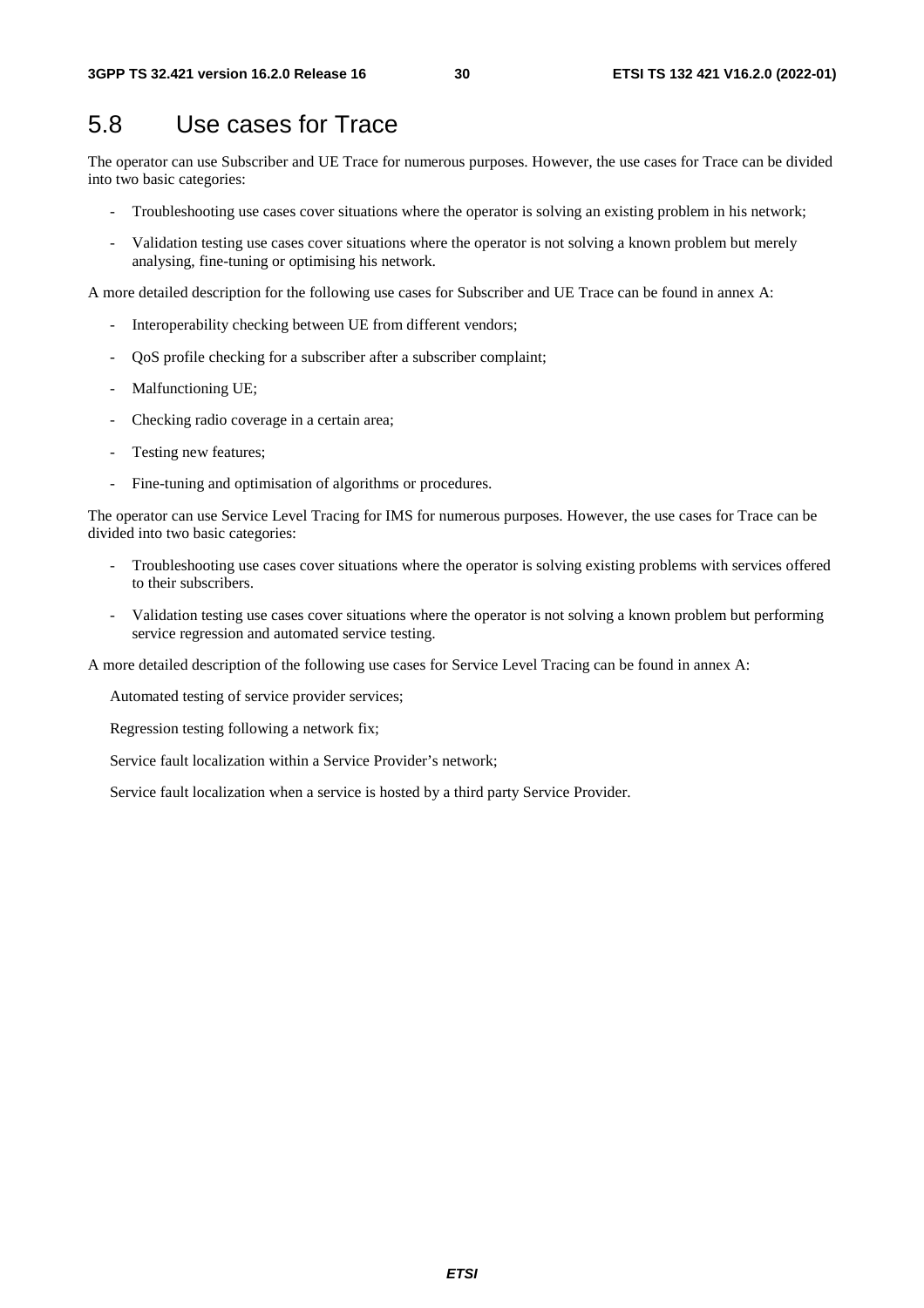### 6 Requirements for managing MDT

#### 6.1 Business Level Requirements

REQ-MDT-CON-1 The Operator shall be able to collect measurements for Network Performance Management purposes from UEs within their network.

REQ-MDT-CON-2 The collected measurements shall be made available in a centralised entity.

REQ-MDT-CON-3 Operator shall be able to select specific set of subscribers for the measurement collection based on IMSI.

REQ-MDT-CON-4 Operator shall be able to select specific set of devices for the measurement collection based on IMEI(SV).

REQ-MDT-CON-5 Operator shall be able to select specific set of devices for the measurement collection based on geographical area.

REQ-MDT-CON-6 Operator shall be able to select specific set of devices for the measurement collection based on device capabilities.

REQ-MDT-CON-7 Operator shall be able to select specific set of subscribers based on IMSI and a geographical area for the measurement collection.

REQ-MDT-CON-8 Operator shall be able to select specific set of devices based on IMEI(SV) and a geographical area for the measurement collection.

REQ-MDT-CON-9 Operator shall be able to configure set of device capabilities and a geographical area for the measurement collection.

REQ-MDT-CON-10 Operator shall be able to select specific set of subscribers based on IMSI and a set of device capabilities and a geographical area for the measurement collection.

REQ-MDT-CON-11 Operator shall be able to select specific set of devices IMEI(SV) and capabilities and a geographical area for the measurement collection.

REQ-MDT-CON-12 Operator shall be able to select set of subscribers based on IMSI and a set of device capabilities for the measurement collection

REQ-MDT-CON-13 Operator shall be able to select specific set of devices IMEI(SV) and capabilities for the measurement collection.

REQ-MDT-CON-14 The operator shall be able to configure the duration of the measurement collection.

REQ-MDT-CON-15 The operator shall be able to configure the UE measurement types and events for collection.

REQ-MDT-CON-16 The operator shall be able to configure the type of UE measurement reporting and log formats i.e. raw measurement results or type of measurement aggregation (e.g. statistical aggregation of raw measurement results, sampling of raw measurement results, etc.)

REQ-MDT-CON-17 The management of MDT shall be independent from the management of SON functionalities

REQ-MDT-CON-18 The management of UE based network performance measurements shall allow the network operator to control whether or not it is possible to link a measurement result and related information (e.g. location information) to the user terminal type ID (i.e. IMEI-TAC).

REQ-MDT-CON-19 An operator that uses more than one PLMN shall be able to activate MDT in each of those PLMN and continue MDT cross its own PLMN IDs.

 NOTE: MDT data can be collected by a network operator operating with a set of PLMN\_IDs in different countries, but under the same common user privacy agreement in different countries in the same legal privacy protection domain.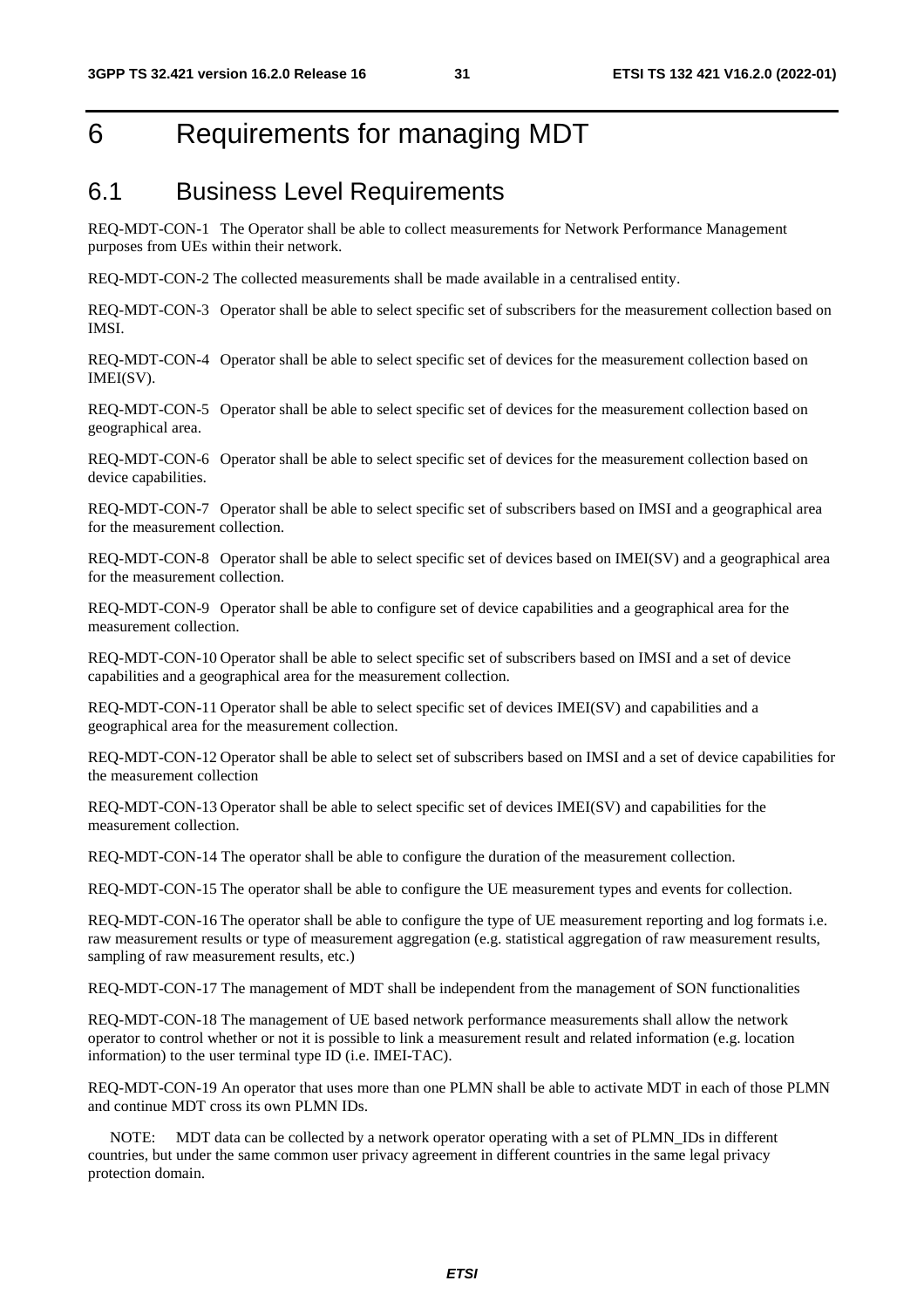REQ-MDT-CON-20 The operator shall be able to request collection of positioning information related to UE measurements.

REQ-MDT-CON-21 Operator shall be able to correlate the location information with the MDT UE measurements.

REQ-MDT-CON-22 MDT function shall support RAN sharing scenarios.

REQ-MDT-CON-23 The TCE used to collect MDT data shall be controlled by the same operator, as the operator that the user has given his consent to.

REQ-MDT-CON-24 Operator shall be able to minimize the amount of redundant MDT data.

REQ-MDT-CON-25 For management based MDT data collection, operator shall be able to specify the desired amount of MDT data and the desired number of UEs over period of time.

REQ-MDT-CON-26 The MOP shall be able to select UEs according to the POP intention.

REQ-MDT-CON-27 The recorded Subscriber and Equipment Trace data related to a particular POP shall be delivered to that POP but no other POP.

REQ-MDT-CON-28 The Operator shall be able to collect MBSFN UE measurements.

REQ-MDT-CON-29 The operator shall be able to request collection of sensor information related to UE measurements.

REQ-MDT-CON-30 The operator shall be able to configure MDT for a UE in dual connected mode both on master and secondary node.

#### 6.2 Specification level requirements

#### 6.2.1 Logged MDT and Immediate MDT requirements

All requirements are valid for Logged MDT and Immediate MDT functionality if not mentioned otherwise:

REQ-MDT-FUN-01 It shall be possible to collect UE measurements based on one or more IMEI(SV) number.

REQ-MDT-FUN-02 It shall be possible to collect UE measurements based on one or more IMSI number.

REQ-MDT-FUN-03 It shall be possible to collect UE measurement logs preceding and following a particular event (e.g. radio link failure).

REQ-MDT-FUN-04 Each UE measurement result shall be linked to a time stamp. Accuracy of time information including absolute time and relative time. The absolute time can refer to the *absoluteTimeStamp* IE defined in clause 6.2.2, 3GPP TS 36.331[18] for LTE or the *absoluteTimeInfo* IE in clause 11.3, 3GPP TS 25.331[19] for UMTS. The relative time can refer to the *relativeTimeStamp* IE defined in clause 6.2.2, 3GPP TS 36.331[18] for LTE or the *relativeTimeStamp* IE in clause 11.3, 3GPP TS 25.331[19] for UMTS.

REQ-MDT-FUN-05 The solutions for collecting UE measurements for the purpose of minimization of drive tests shall be able to work independently from SON support in the network.

REQ-MDT-FUN-06 It shall be possible to collect UE measurements in one or more cells or TA/RA/LA.

REQ-MDT-FUN-07 It shall be possible to collect UE measurements based on one or more IMSI in one or more cells or TA/RA/LA.

REQ-MDT-FUN-08 It shall be possible to collect UE measurements based on one or more IMEI(SV) in one or more cells or TA/RA/LA.

REQ-MDT-FUN-09 It shall be possible to configure UE measurement types and triggering conditions under which UE measurements would be collected for MDT.

REQ-MDT-FUN-10 Void.

REQ-MDT-FUN-11 It shall be possible to configure the condition of MDT data collection based on certain device capability information in one or more cells or in TA/RA/LA.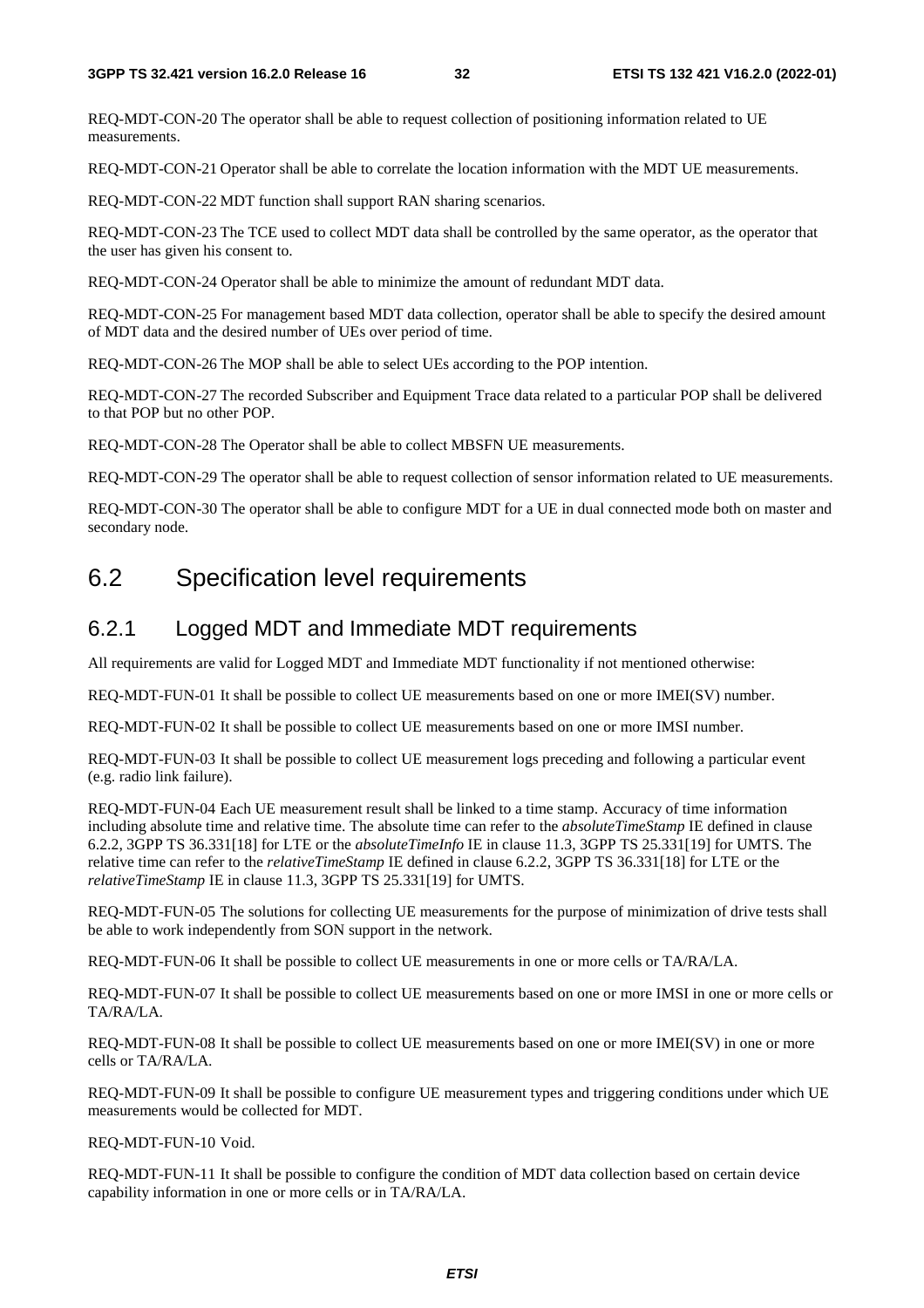REQ-MDT-FUN-12 It shall be possible to configure MDT data collection based on one or more IMSI/SUPI in one or more cells or TA/RA/TA with a set of device capability information.

REQ-MDT-FUN-13 It shall be possible to configure MDT data collection based on one or more IMEI(SV) in one or more cells or TA/RA/TA with a set of device capability information.

REQ-MDT-FUN-14 It shall be possible to configure MDT data collection based on one or more IMEI(SV) with a set of device capability information.

REQ-MDT-FUN-15 It shall be possible to configure MDT data collection based on one or more IMSI/SUPI with a set of device capability information.

REQ-MDT-FUN-16 It shall be possible to activate a Trace Session for MDT data collection (or UE measurement collection for MDT purpose) independently from other mobility related performance measurements and call trace collection.

REQ-MDT-FUN-17 It shall be possible to deactivate MDT data collection by using Trace Reference.

REQ-MDT-FUN-18 It shall be possible to create a combine Trace Session for UE measurement collection and for subscriber and equipment/cell trace.

REQ-MDT-FUN-19 Void.

REQ-MDT-FUN-20 MDT activation shall be supported for a UE belonging to any PLMN of the same Operator.

REQ-MDT-FUN-21 MDT data collection shall continue if a user is changing PLMN and the target PLMN is owned by the same operator.

REQ-MDT-FUN-22 It shall be possible to collect positioning data related to UE measurements, which can be either geographical coordinates or raw positioning measurements sufficient to be input for a post processing positioning algorithm.

REQ-MDT-CON-23 It shall be possible for management system to correlate MDT UE measurements with location information.

NOTE: There may be regulatory obligation to delete MDT data after processing.

REQ-MDT-FUN-24 The PLMN where TCE collecting MDT data resides shall match the RPLMN of the UE providing the MDT data.

REQ-MDT-FUN-25 In the case of Management based MDT the MOP shall be able to select UEs according to the POP intention.

REQ-MDT-FUN-26 The recorded Subscriber and Equipment Trace data related to a particular POP shall contain information so that if can be sent to that POP.

REQ-MDT-FUN-27 In case of non-file-based trace reporting, binary encoding shall be used for the transfer of all MDT data from data producer to the data consumer.

REQ-MDT-FUN-28 It shall be possible to configure MDT report type to be used for logged MDT for NR.

REQ-MDT-FUN-29 Management based MDT configuration and signalling based MDT configuration shall be able to coexist in parallel for NR.

REQ-MDT-FUN-30 In case of logged MDT, it shall be possible to collect specific NR neighbour cell measurements.

#### 6.2.2 Logged MBSFN MDT requirements

Requirements in clause 6.2.1 that apply to MBSFN MDT are as follows:

REQ-MDT-FUN-01 REQ-MDT-FUN-02

REQ-MDT-FUN-03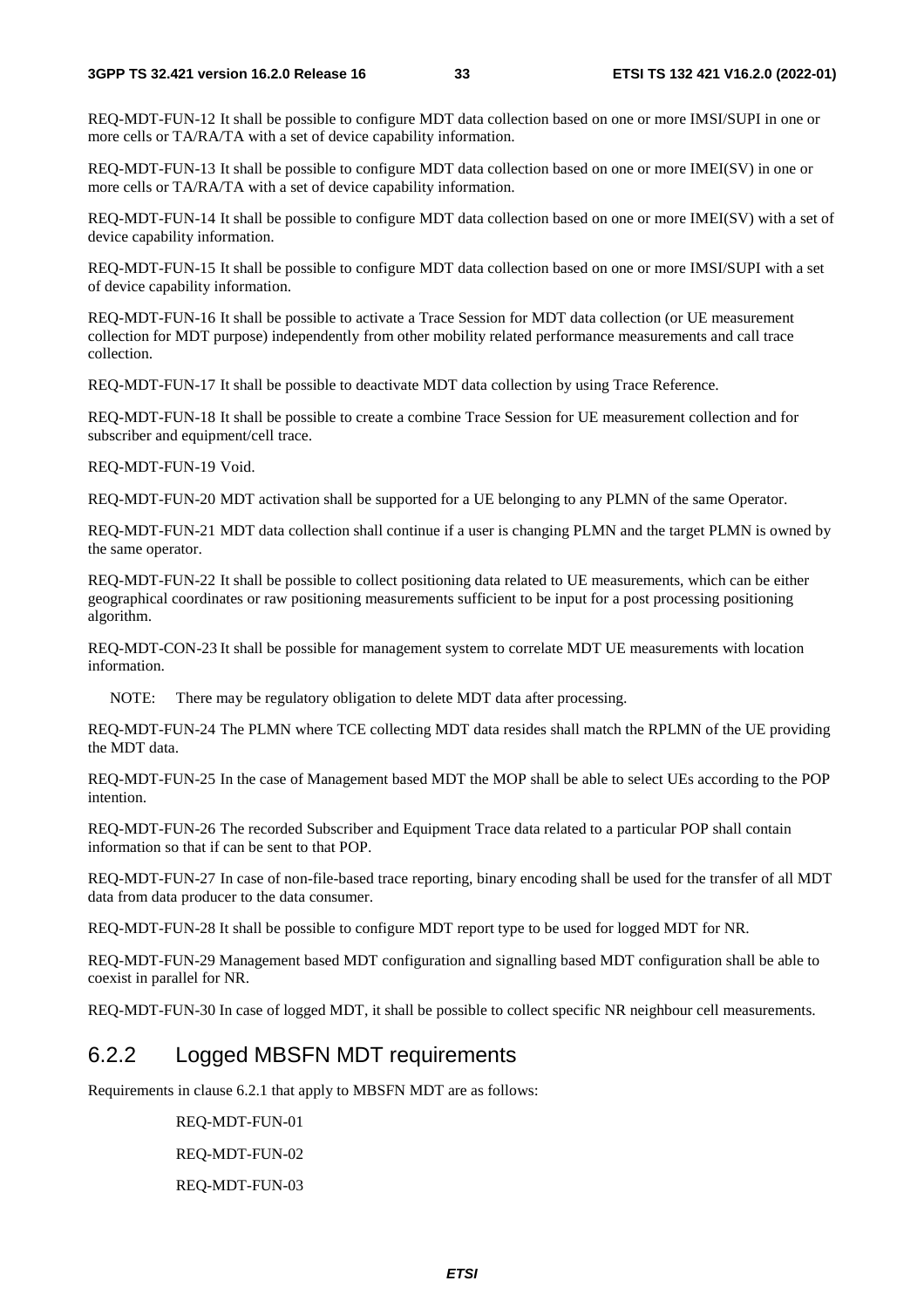REQ-MDT-FUN-04 REQ-MDT-FUN-05 REQ-MDT-FUN-06 REQ-MDT-FUN-07 REQ-MDT-FUN-08 REQ-MDT-FUN-09 REQ-MDT-FUN-11 REQ-MDT-FUN-12 REQ-MDT-FUN-13 REQ-MDT-FUN-14 REQ-MDT-FUN-15 REQ-MDT-FUN-20 REQ-MDT-FUN-21 REQ-MDT-FUN-24 REQ-MDT-FUN-25

REQ-MDT-MBSFN-FUN-1 It shall be possible to activate a Session for Logged MBSFN MDT data collection independently from other mobility related performance measurements and call trace collection.

REQ-MDT-MBSFN-FUN-2 It shall be possible to configure MBSFN MDT data collection based on certain device capability information in specific MBSFN area(s).

REQ-MDT-MBSFN-FUN-3 It shall be possible to deactivate Logged MBSFN MDT data collection by using Trace Reference.

REQ-MDT-MBSFN-FUN-4 It shall not be possible to combine Logged MBSFN MDT session with any other trace sessions.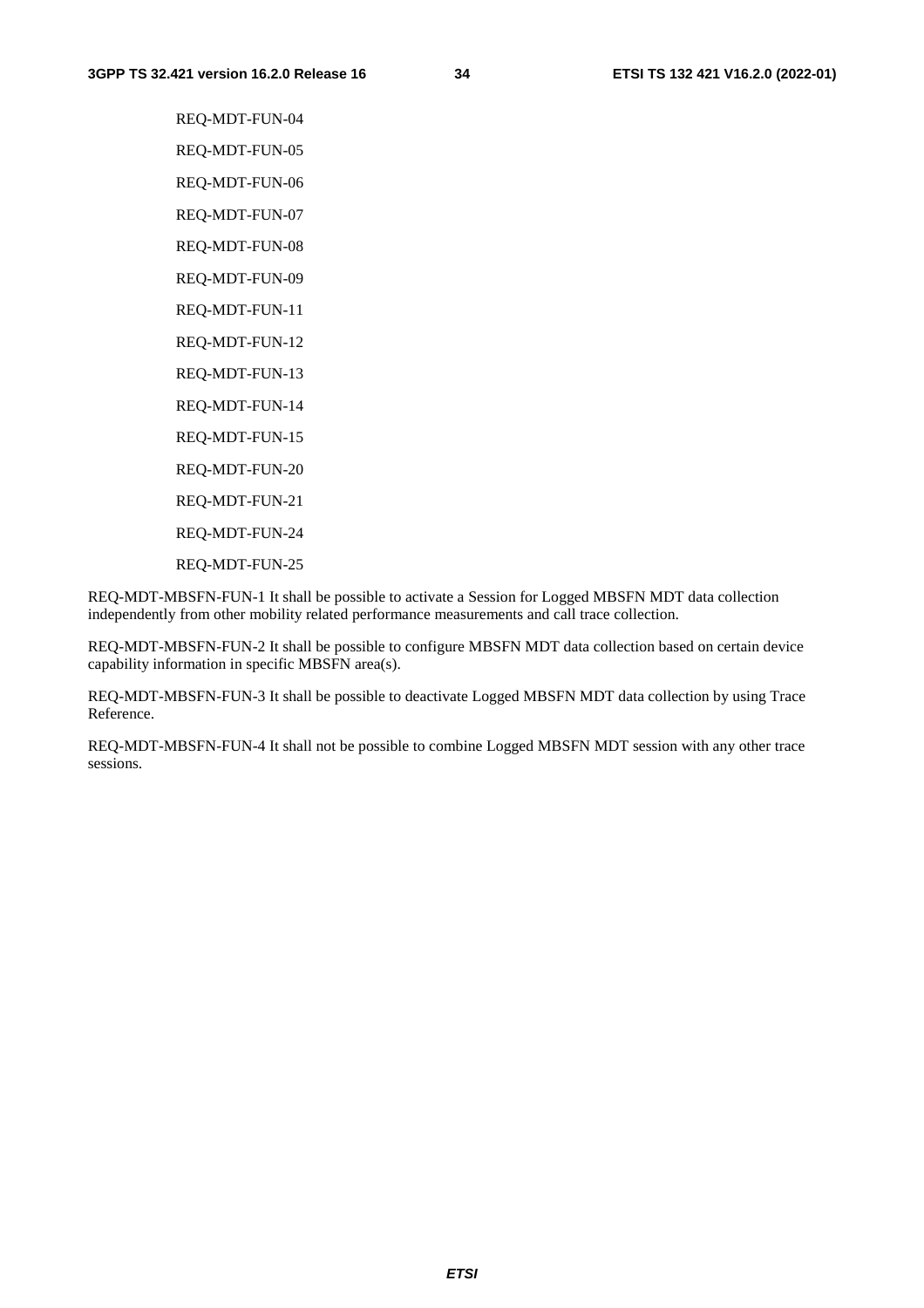## 7 Requirements for managing RLF and RCEF reports

#### 7.1 Business level requirements

REQ-RLF-CON-1 The Operator shall be able to collect RLF and RCEF reports from eNBs within their network.

REQ-RLF-CON-2 The collected RLF and RCEF reports shall be made available in a centralised entity.

REQ-RLF-CON-3 The Operator shall be able to select certain areas for collecting RLF and RCEF reports.

REQ-RLF-CON-4 The Operator shall be able to collect RLF and RCEF reports from NG-RAN nodes within their network.

#### 7.2 Specification level requirements

REQ-RLF-FUN-01 It shall be possible to collect RLF and RCEF reports in one or more eNodeBs.

REQ-RLF-FUN-02 It shall be possible to activate a Trace Session for RLF and RCEF data collection independently from other Trace jobs.

REQ-RLF-FUN-03 It shall be possible to collect RLF and RCEF reports in one or more NG-RAN nodes.

REQ-RLF-FUN-04 In case of non-file-based trace reporting, binary encoding shall be used for the transfer of all RLF and RCEF reports data from data producer to the data consumer.

REQ-RLF-FUN-05 It shall be possible to collect neighbour cell measurements for RLF and RCEF reports in one or more eNodeBs and NG-RAN nodes.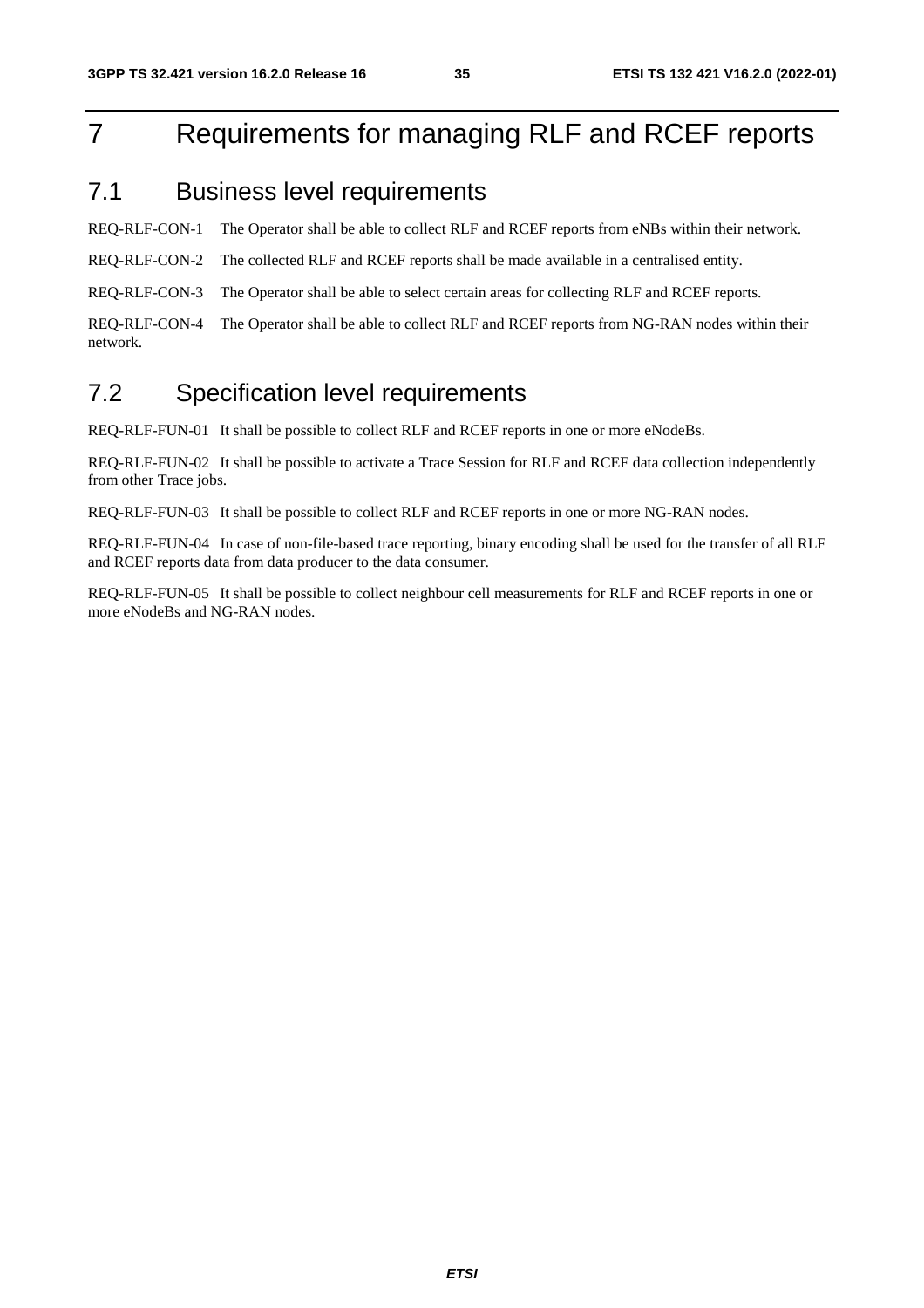### Annex A (informative): Trace use cases

### A.1 Use case #1: multi-vendor UE validation

### A.1.1 Description

The aim of this use case is to check how different vendor's UEs are working (e.g. in field testing) in the mobile network or to get detailed information on the UE.

The study can be started by an initiative from operator for verification of UE from different vendors (e.g. testing how the UE fulfils the requirements set by the standards).

The operator can perform the test using test UEs or tracing subscribers' mobiles.

### A.1.2 Example of required data for this use case

The Trace parameters required to cover use case #1 are listed below:

- Tracing is needed in the Radio Network (RNC) or in the Core Network (MSS, SGSN);
- The identification of the Trace case shall be IMEI or IMEISV (and possibly IMSI);
- The level of details usually is to get the most important IEs from the signalling messages (Medium Level) or all messages with their encoded IEs (Maximum Level).

The traceable protocols are:

- In RNC: RRC, NBAP, RNSAP, RANAP.
- In MSS/SGSN: DTAP messages.

### A.2 Use case #2: subscriber complaint

### A.2.1 Description

The aim of this use case is to check how the complaining subscriber's services are working, to get information on the services in order to find out the reason for the complaint.

The study can be started after a subscriber is complaining at his/her home or visited operator that some of the service to which he/she subscribed is not working. E.g. the subscriber:

- cannot make calls:
- cannot use some supplementary service;
- does not get the negotiated QoS level (e.g. Mobile subscriber activates video-streaming application to watch the latest sport events and every time the subscriber tries to connect to the service the system disconnects the subscriber's UMTS bearer).

As the Trace is activated for a subscriber, the signalling based Trace Session activation shall be used, as the location of the subscriber is not known.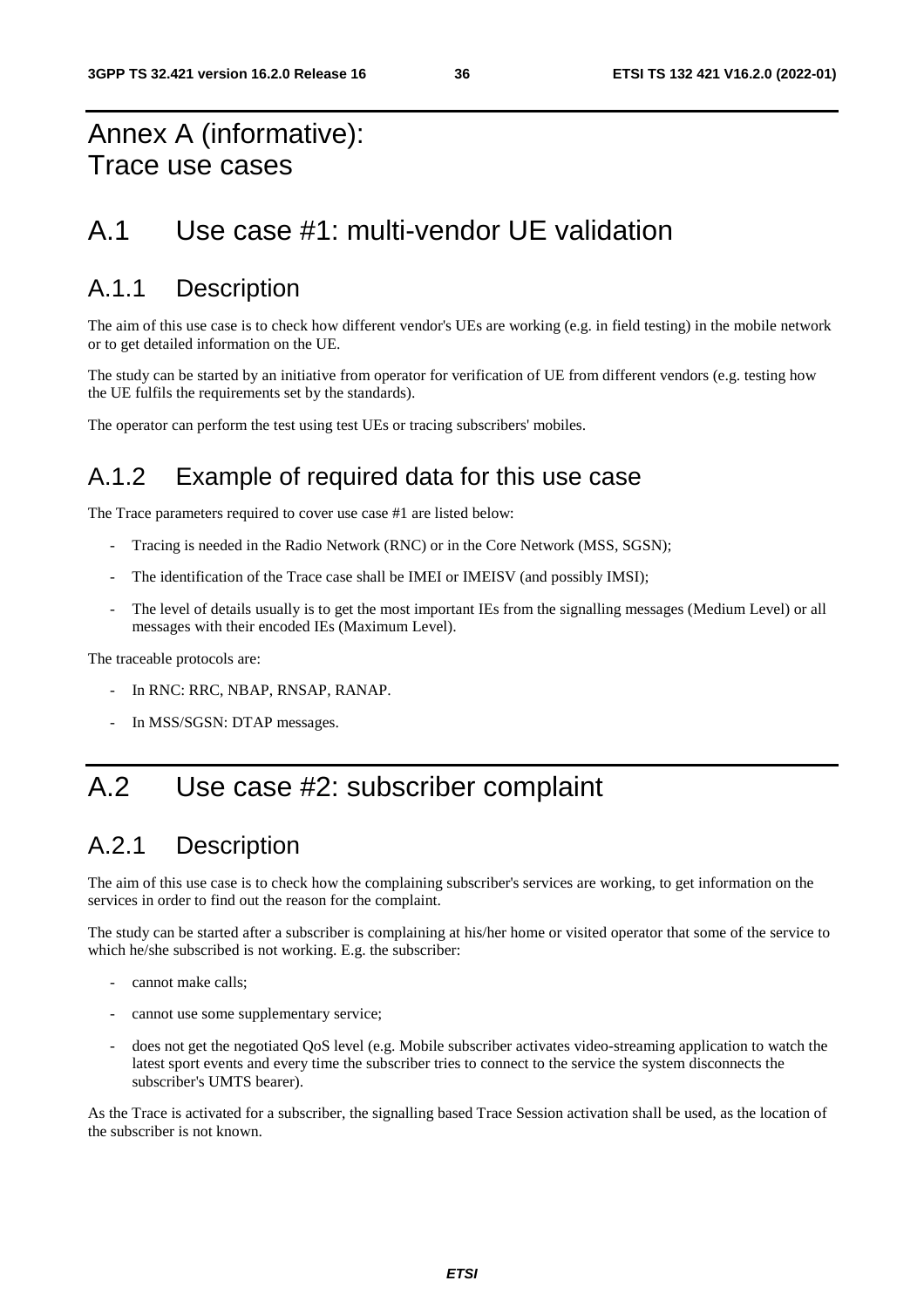### A.2.2 Example of required data for this use case

The Trace parameters required to cover the use case #2 are listed below:

The list of NEs where tracing may be needed depends on the service being complained about by the subscriber. For this use case, tracing should be possible in all network elements, such as: HSS, MSS, RNC, MGW, SGSN, GGSN.

- The identification of the subscriber in a Trace is IMSI in UTRAN/CS/PS. The identification of the UE in a Trace is IMEI or IMEISV.
- The data includes those Information Elements from the signalling messages, which are related to the service(s) being complained about by the subscriber (Medium Level).

Example cases, which can be the basis for subscriber complaint:

1. The subscriber's CS call is misrouted

 This illustrates an instance where a subscriber complains that his calls are being cross-connected (or misrouted). Such a complaint involves setting up a Trace at all the 3GPP standardised interfaces being handled by the MSC. However, the Trace functionality shall not cover MSC internal or vendor proprietary interfaces. The Trace record shall need to have the dialled number and connected number.

2. The subscriber's call is dropped

 Tracing data is required from the radio network (UTRAN) or from the core network (MSS, SGSN, GGSN). In the radio network the radio coverage shall be checked. See use case #4 (checking radio coverage). Beside the radio coverage, other information can be useful as well, like RLC parameter, power information (OLPC or RRC measurement report), error ratios (BLER / BER, SDU error ratio), etc. Tracing in the core network is needed also, if the problem is not in the radio network. E.g. in case of PS domain the call can be dropped by the application due to the long delays or congestions in TCP layer or due to bad QoS. Thus in SGSN the requested and negotiated QoS parameters should be included in the Trace record.

3. The received QoS level is less than the negotiated level.

 To be able to solve the possible problem Tracing data is required from HSS, SGSN, GGSN, and UTRAN. Furthermore in case of problem in CS calls tracing in MGW shall be performed.

 From HSS Trace data the operator can monitor whether the subscriber's authentication to the network is successful, and what kind of QoS parameters are allowed to the subscriber. From SGSN Trace data the operator can monitor PDP context creation request from mobile. Request seems to contain legal QoS profile (incl. Maximum bandwidth, guaranteed bandwidth etc) and the local resources in SGSN are available to provide the service as requested by the subscriber. From UTRAN Trace data the operator can monitor whether the maximum bandwidth and guaranteed bandwidth, requested by SGSN, acceptable for UTRAN. Thus to check whether UTRAN can provide and maintain the requested radio access bearer services. From GGSN Trace data the operator can monitor PDP context activation between SGSN and GGSN. If the problem is in the CS domain the MGW Trace can provide the QoS data.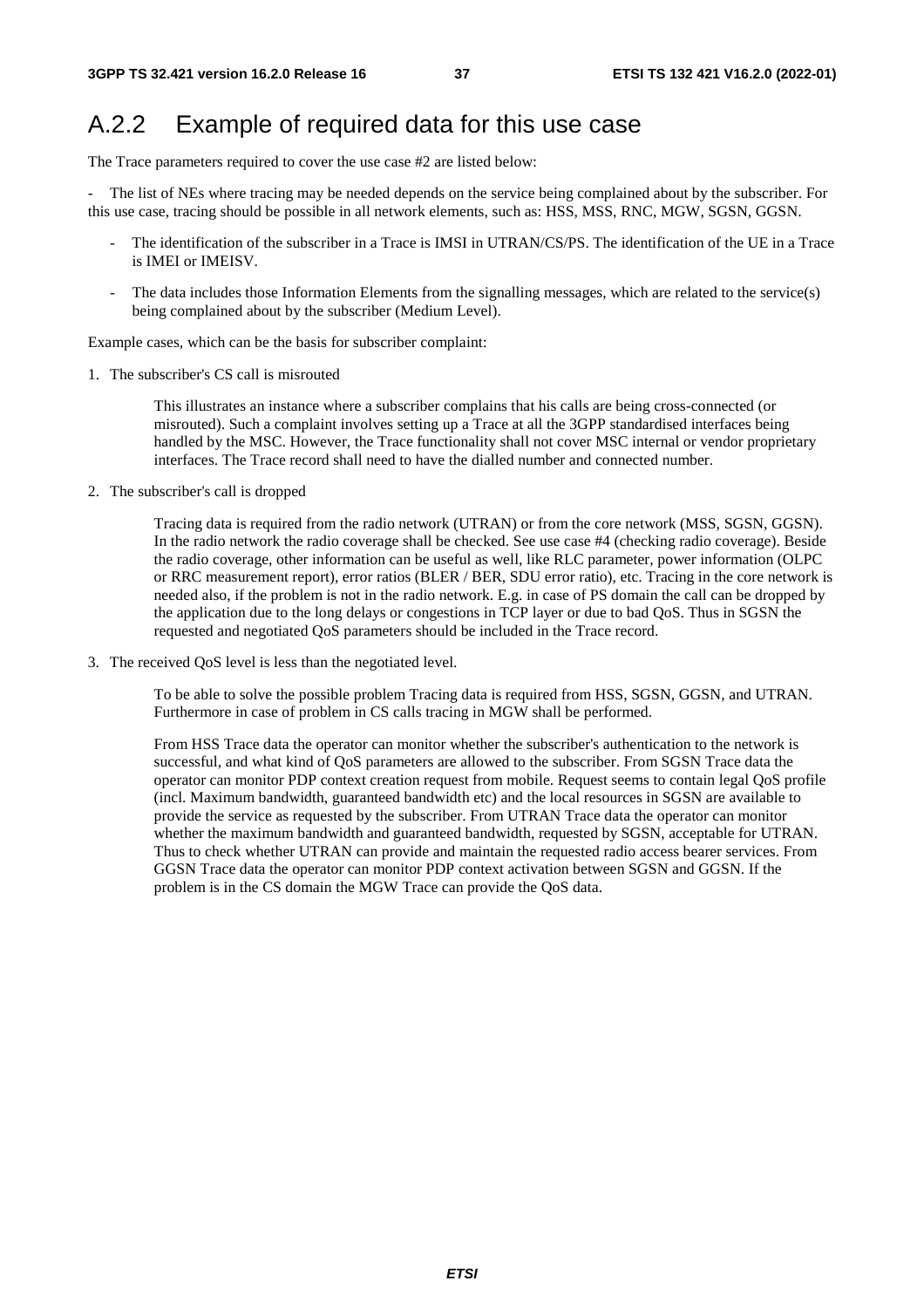## A.3 Use case #3: malfunctioning UE

### A.3.1 Description

The aim of this use case is to check a UE, which is not working correctly.

The study can be initiated by the operator when he/she suspects that a UE not working according to the specifications or he/she would like to get more information on a specific UE, which is on the grey or black EIR list.

### A.3.2 Example of required data for this use case

The Trace parameters required to cover the use case #3 are listed below:

- UE Tracing may be needed in the Radio Network (UTRAN) or in the Core Network (MSS, SGSN).
- The identification of the subscriber in a Trace is IMSI. The identification of the UE in a Trace is IMEI or IMEISV.
- The level of details depends on the operator needs (either Minimum Level or Medium Level).

The malfunction of UE in UTRAN can occur in different places. The problem can be in basic RRC and RANAP signalling, Radio Bearer procedures, Handover procedures, Power control etc.

Therefore, all RRC, RANAP, NBAP, RNSAP signalling procedures, transmission powers, error ratios (BLER / BER, SDU error ratio) and retransmission can be included in the Trace records.

### A.4 Use case #4: checking radio coverage

#### A.4.1 Description

This use case aims at checking the radio coverage on a particular network area.

This study can be started by an initiative from operator for testing radio coverage on a particular geographical area following network extension for instance (e.g. new site installation).

The operator can perform a drive test on the new site area, and check that radio coverage is correct, or may collect Cell Traffic Trace data on all of the cells active in the area of interest.

The other options for collecting information on radio coverage is to collect RLF reports generated by the UE in an E-UTRAN network. .

#### A.4.2 Example of required data to cover use case #4

The DL radio coverage can be checked using the values of CPICH Ec/No and RSCP measured by the mobile on the cells in the active set and the monitored set. These measurements are sent to the RNC trough the RRC message MEASUREMENT REPORT.

For E-UTRAN the RLF reports contained in the UE Information Response message provide the radio condition in terms of RSRP and RSRQ values when the Radio Link failure happened together with a location information.

The UTRAN Trace record intra frequency measurement contains the required information.

The UTRAN Trace record inter frequency, and inter RAT measurements can also be used to check radio coverage with other frequencies or systems.

After a network extension, the operator can check that Ec/No and RSCP levels on the new site area are the expected ones, and there is no coverage hole.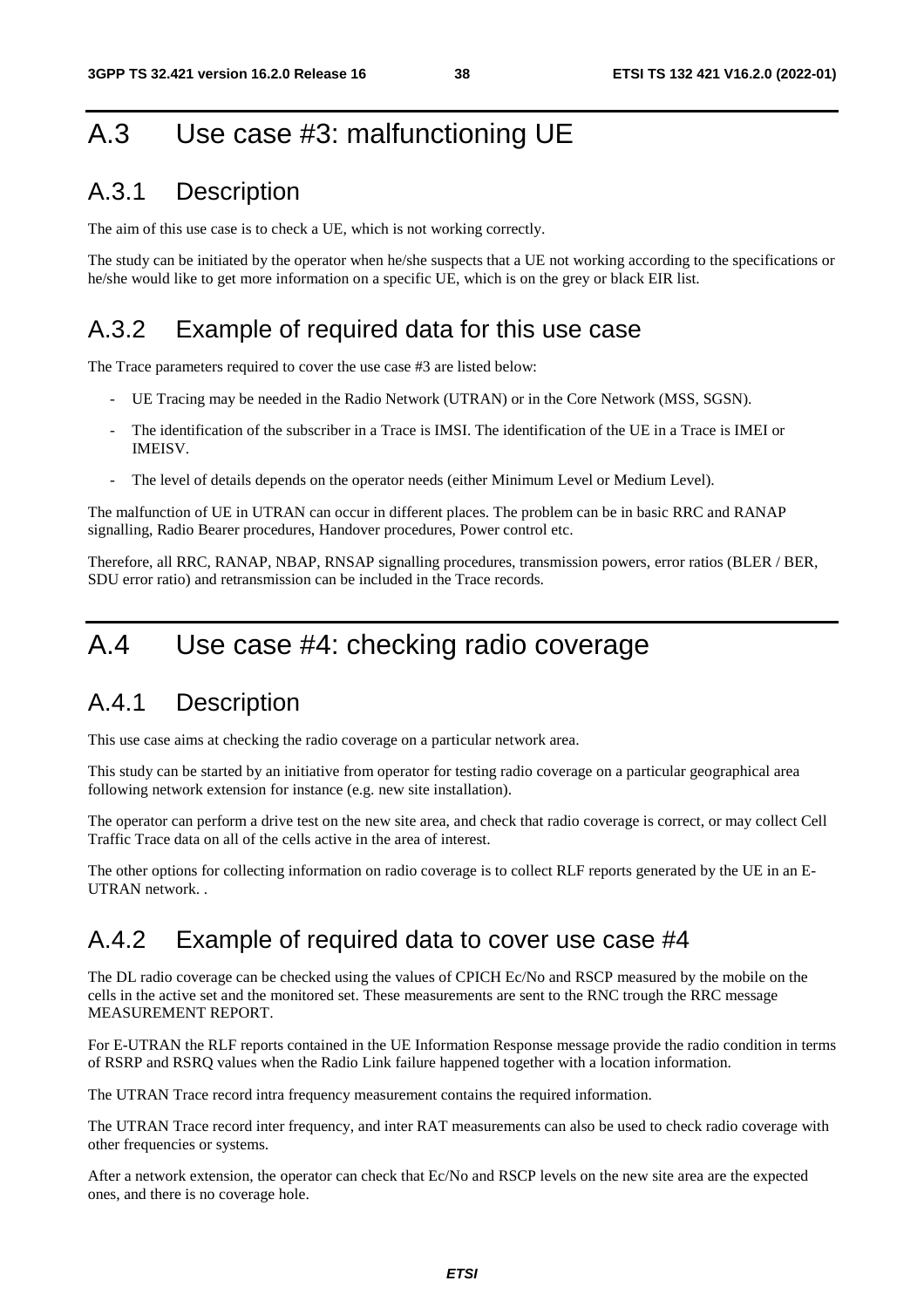The following Trace parameters are required to cover use case #4:

- The type of NE to Trace is RNC or eNB.
- The identification of the subscriber in a Trace is IMSI. The identification of the UE in a Trace is IMEI or IMEISV.
- In the case of a Cell Traffic Trace, the identification of the cells where Trace data is to be collected.
- In case of RLF report collection the list of eNodeBs where the RLF reports are collected.
- The Trace data to retrieve shall contain the messages with all IEs that are relevant for radio coverage.

### A.5 Use case #5: testing a new feature

### A.5.1 Description

This use case aims at testing the implementation of a new feature in the network before its general deployment. The functionality can be either a standard feature or a vendor/operator specific feature.

This study is started by an initiative from the operator.

The operator can perform a drive test on the area where the feature is introduced, and check its good behaviour as well as its benefits, in term of quality or capacity. He can also rely on subscribers' Trace data when they use the feature to be tested.

### A.5.2 Example of required data to cover use case #5

Depending on the feature, the list of NEs to Trace, as well as the level of details can be different.

For a feature concerning Core and UTRAN networks, for instance hard handover, SRNS relocation, or new UMTS bearer service, the operator needs to activate Trace on several NEs.

Then, the operator can be interested in:

- Only the protocol messages generated by the feature; or
- The impact of the new feature introduction on the network, for instance, the radio coverage, the capacity, the quality, or the behaviour of the existing algorithms.

In this last case, the operator needs more detailed data, for instance messages with all (Maximum Level) or part of the IEs (Minimum Level).

The following Trace parameters are required to cover use case #5:

- The types of NEs to Trace are NEs that can be traced related to the feature.
- The identification of the subscriber in a Trace is IMSI. The identification of the UE in a Trace is IMEI or IMEISV.
- The Trace data to retrieve can be either only the protocol messages (Maximum Level) or the messages with all or part of the IEs (Minimum Level).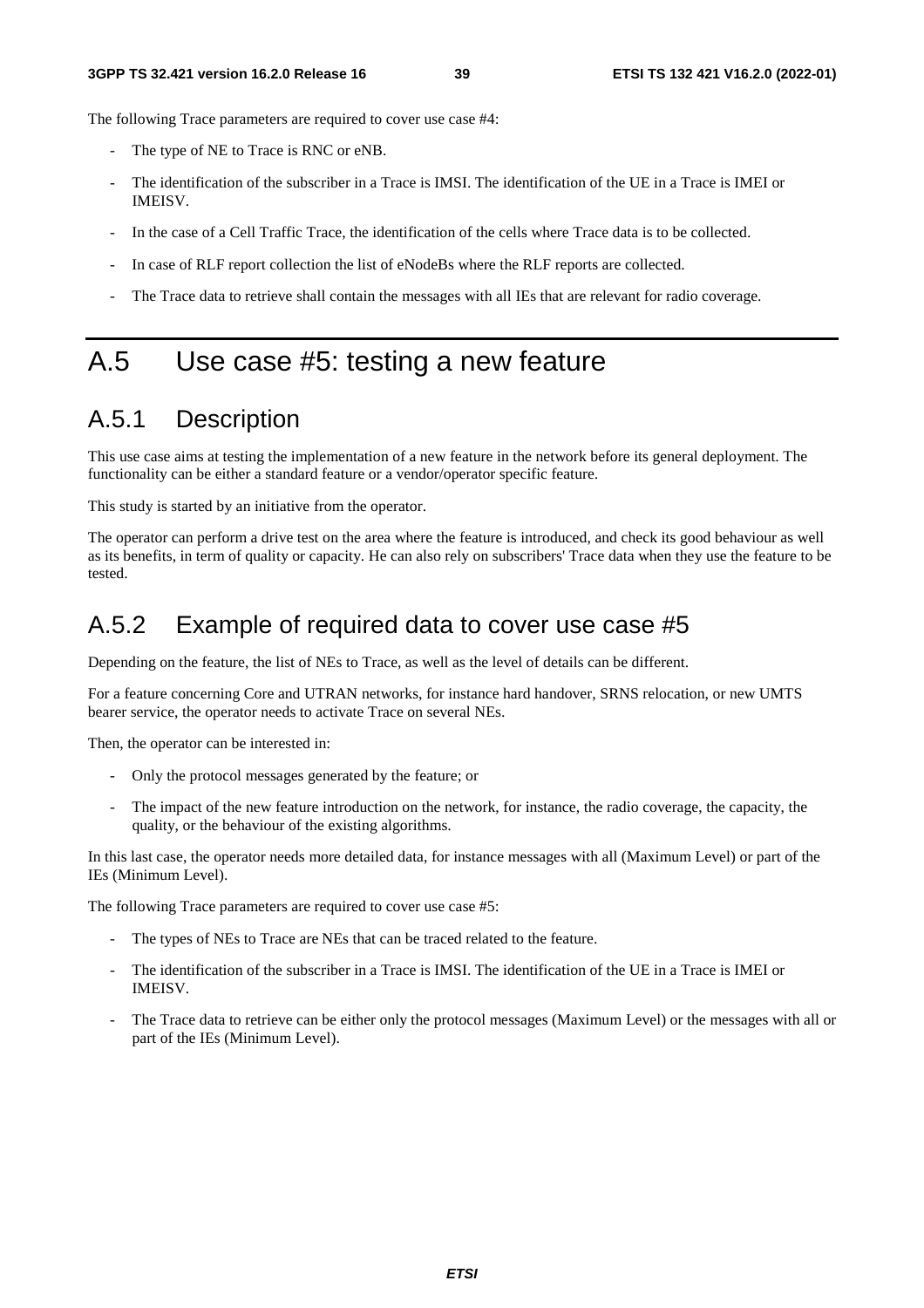## A.6 Use case #6: fine-tuning and optimisation of algorithms/procedures

### A.6.1 Description

Subscriber and UE Trace is part of the optimisation process. Trace data are used to get feedback on the network quality and capacity after optimisation operations like parameter fine-tuning, or new network design. Each intervention to improve the network behaviour can be confirmed both by measurement data and Trace data.

This study is started following an initiative from the operator.

The operator can perform a drive test on the area and/or activate a Cell Traffic Trace where the optimisation has been performed, and check its good behaviour as well as its impact on the network. He can also rely on subscribers' Trace data when they use the network to be optimised.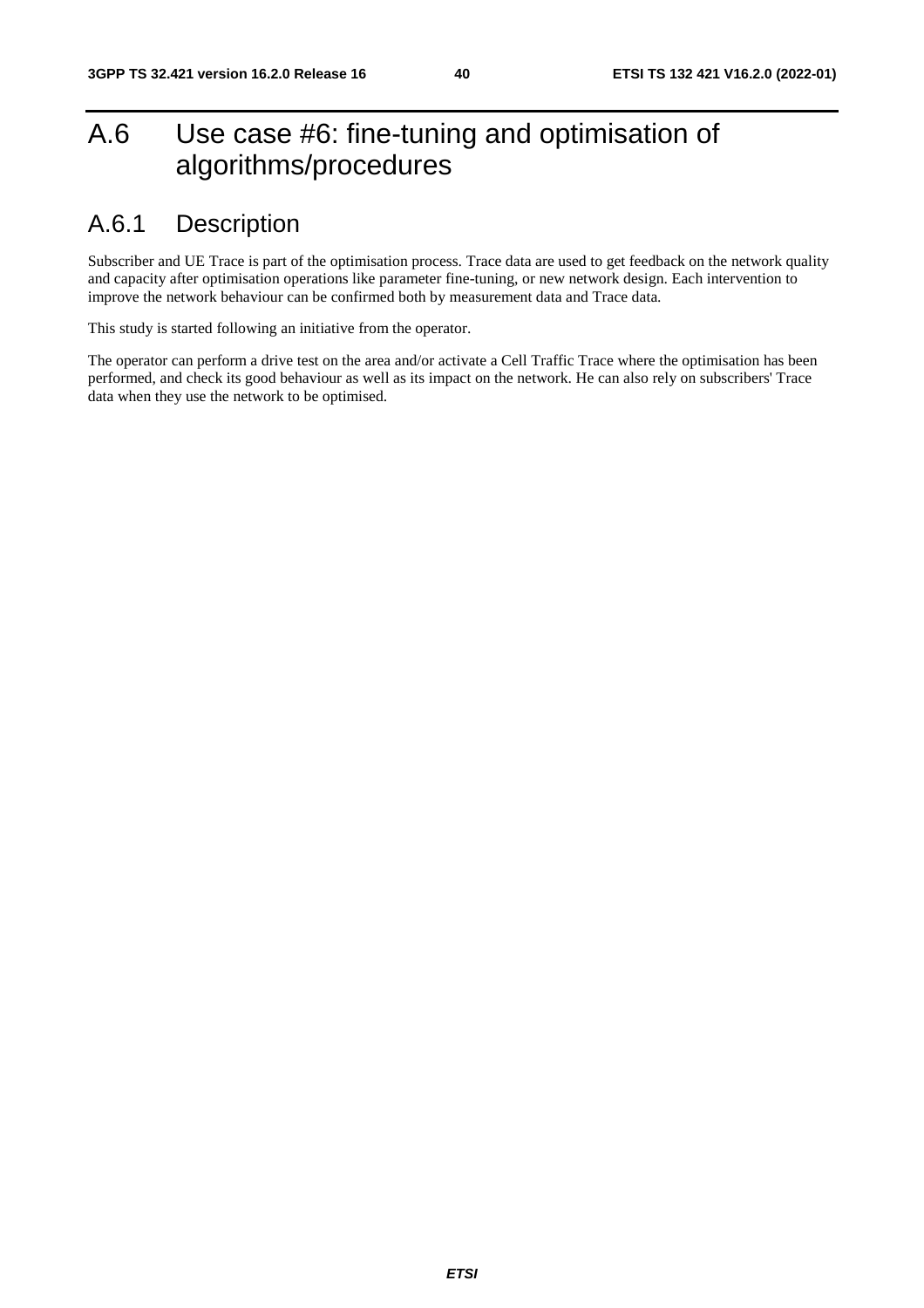### A.6.2 Example of required data to cover use case #6

Depending on the optimisation operation, the list of NEs to Trace, as well as the level of details can be different. But generally, fine-tuning activities like scrambling code plan, handover and relocation algorithms, or call admission algorithm optimisation concern a very specific part of the network.

To cover this use case, the operator is usually searching for the highest level of details, on specific NEs.

The following Trace parameters are required to cover use case #6:

- The types of NEs to Trace are any NE that can be traced related to the network to be optimised.
- The identification of the subscriber in a Trace is IMSI. The identification of the UE in a Trace is IMEI or IMEISV.
- In the case of a Cell Traffic Trace, the identification of the cells where Trace data is to be collected.
- The Trace data to retrieve are the messages in encoded format with all (Maximum Level) or part of the IEs (Minimum Level).

### A.7 Use case #7: Automated testing of Service Provider services

#### A.7.1 Description

For a detailed description of this use-case see OMA Service Provider Environment Requirements [9].

### A.8 Use case #8: Regression testing following a network fix

#### A.8.1 Description

For a detailed description of this use-case see OMA Service Provider Environment Requirements [9].

### A.9 Use case #9: Service fault localization within a Service Provider network

#### A.9.1 Description

For a detailed description of this use-case see OMA Service Provider Environment Requirements [9].

## A.10 Use case #10: Service fault localization when a service is hosted by a third party Service Provider

#### A.10.1 Description

For a detailed description of this use-case see OMA Service Provider Environment Requirements [9].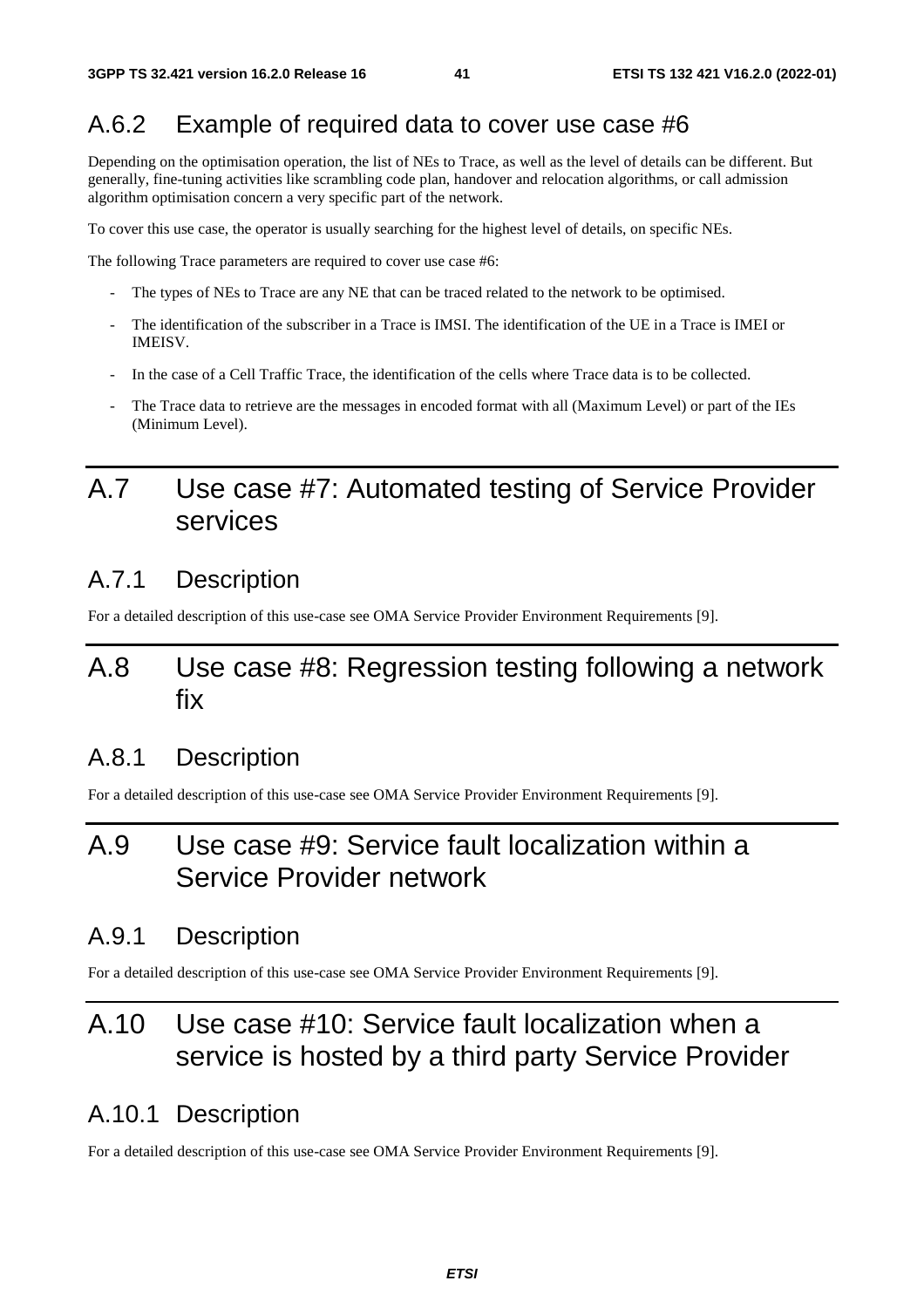## A.11 Use case #11 Analysing drop calls in E-UTRAN

### A.11.1 Description

One of the important KPIs in an operator's network is the call drop KPI. A call drop KPI is defined also in 3GPP TS 32.450 [12]. The call drop KPI indicates in percentage of how many successfully established calls have been dropped. This is a crucial indicator about the quality of the network that has clear effects to the user experience.

Therefore one of the most important targets for operator is to minimize the value of the Call drop rate KPI. The root cause of a dropped call is typically a radio link failure or a handover failure. Both of these failures currently reported by the UE in the RLF reports, which additionally contain the radio conditions at the time the failure happened. Therefore the RLF reports are very important input for operators to determine the reasons for degradations in Call Drop KPI. In addition the RLF reports combines the radio conditions with location information, therefore it can serve as a valueable input for analysis how to decrease the Call Drop KPI.

### A.11.2 Example of required data to cover use case #11

For further analysis of drop calls information is required about the radio conditions of the radio network when the drop calls happens. In E-UTRAN the ideal data can be collected by utilising the RLF reports defined in TS 37.320 [11]. RLF reports contain the RSRP and RSRQ values of the radio conditions at the time when the Radio Link Failure happens that can lead in most of the cases to a drop call. The RLF report contains also the time and location of the RLF event.

## A.12 Use case #12 Periodical sampling of network performance

### A.12.1 Description

For management purpose, an operator need to measure statistical network performance e.g. overall coverage status, overall voice call and data session performance and so on. The data collected could include measurements, such as Ec/No and RSCP for case of UMTS and RSRP and RSRQ for case of E-UTRAN, and statistical business level KPIs such as sampled call drop rate and application layer throughput. By periodically sampling these network performance data, managers of the operator can monitor overall performance of the network and compare performance differences between areas or periods. The statistical data sampling can be performed periodically e.g. weekly or monthly. The drive test fleet's scale makes the amount of data samples under operators control.

MDT can be used to replace or reduce drive test in this case. It is necessary for the MDT task to collect measurements in a way similar as the drive test do. To prevent unnecessary waste of network resources, operators need to specify the desired maximum number and amount of data samples collected through an MDT task. There is no need to notify the operator when the max number or amount is reached because that will not trigger any action of the operator. It is necessary for the operators to specify the desired minimum number of UEs and amount of data samples collected in a MDT job so that the data collected can meet the business and management requirements. If a MDT job can not collect minimum amount of data in a given period of time, the operator need to be notified quickly at the end of the time period given by the operator so he can decide if he will need to send a drive test team in the field to replace the MDT job.

### A.12.2 Example of required data to cover use case #12

Ideally, the data collected should include all measurements taking place in a drive test, such as Ec/No and RSCP for UMTS and RSRP and RSRQ for E-UTRAN, and statistical business level KPIs such as sampled call drop rate and application layer throughput. It is not possible to ask a normal UE to perform similar task. To make MDT a basic replacement for drive test, UE measurement such as Ec/No and RSCP for UMTS and RSRP/RSRQ for E-UTRAN should be reported.

It shall also be possible for MDT to facilitate the introduction of future technology to collect business level KPIs e.g. sampled call drop rate and application layer throughput.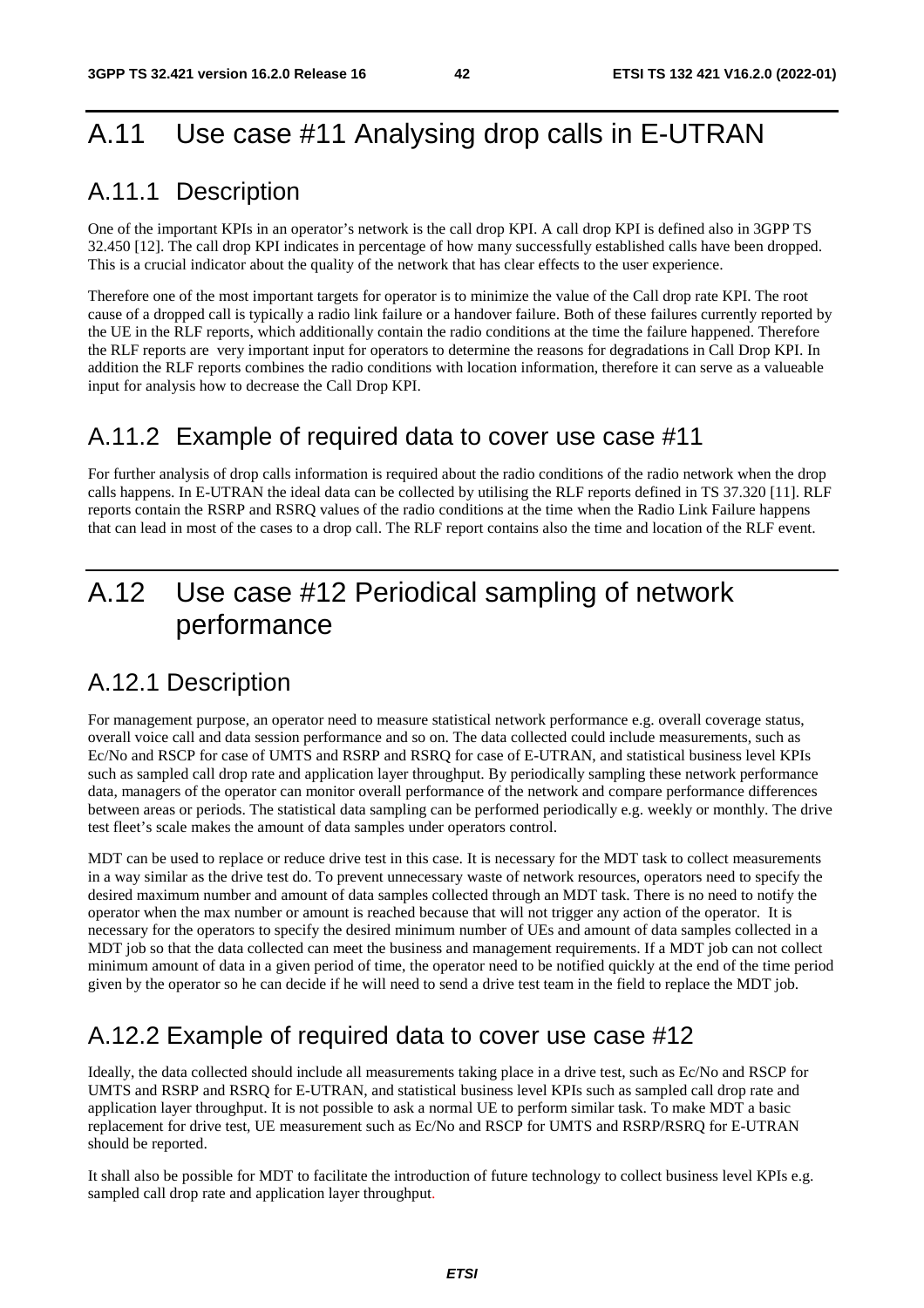## A.13 Use case #13 Differentiation of management based MDT data by terminal type

### A.13.1 Description

For analysis of management based MDT data, it's useful to differentiate the MDT data which are collected from different terminal types. For example, it allows operators to analyze whether the poor network performance is caused by a specific terminal type.

For privacy consideration of MDT data, operator shall also be able to select whether the MDT data should be reported with or without the user terminal type information.

### A.13.2 Example of required data to cover use case #13

The IMEI-TAC could be used together with MDT data and operators could use the information to analyze whether the poor network performance is caused by network or specific terminal types.

## A.14 Use case #14 Subscriber complaint about MBMS service in the eUTRAN network

### A.14.1 Description

When a subscriber complains about their MBMS service, signalling based MDT for that particular user can be triggered to analyse and troubleshoot the issue. Operator may also want to analyse the performance or issues in the network by looking at per subscriber MBSFN measurements.

### A.14.2 Example of required data to cover use case #14

The MBSFN MDT measurements defined in TS 37.320 [11] are required for analysing MBMS service quality in the indicated area and for trouble shooting per user MBMS service. The measurement quantities for E-UTRA MBSFN measurement logging are fixed and consist of MBSFN RSRP, MBSFN RSRQ, BLER for signalling and BLER for data per MCH, in addition to the measurement quantities for downlink pilot strength measurements.

The MBSFN measurement results consist of, per MBSFN area where MBMS service is received:

- MBSFN area identity.
- Carrier frequency.
- **MBSFN RSRP.**
- MBSFN RSRO.
- MCH BLER for signalling.
- MCH BLER for data, and related MCH index.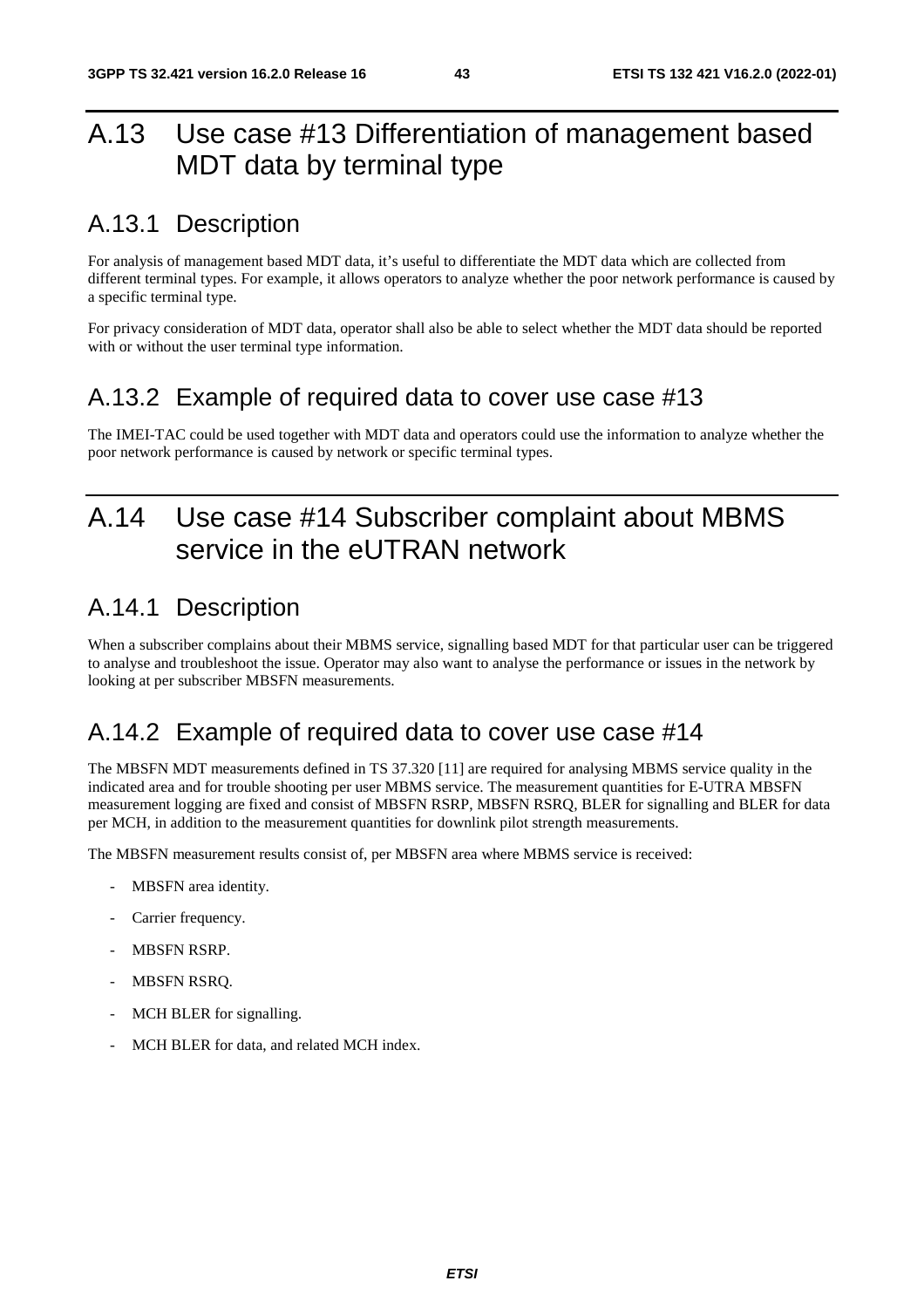## A.15 Use case #15 Check MBMS service quality and performance of the eUTRAN Network

### A.15.1 Description

The operator needs information for analysing signal strength, signal quality and block error rates for MBMS reception and quality. Logged MBSFN MDT data is needed to support network verification, re-planning of MBSFN areas, and optimization of MBSFN operation parameters.

### A.15.2 Example of required data to cover use case #15

The MBSFN MDT measurements defined in TS 37.320 [11] are required for analysing MBMS QoS in the indicated area and for trouble shooting per user MBMS service. The measurement quantities for E-UTRA MBSFN measurement logging are fixed and consist of MBSFN RSRP, MBSFN RSRQ, BLER for signalling and BLER for data per MCH, in addition to the measurement quantities for downlink pilot strength measurements.

The MBSFN measurement results consist of, per MBSFN area where MBMS service is received:

- MBSFN area identity.
- Carrier frequency.
- MBSFN RSRP.
- MBSFN RSRQ.
- MCH BLER for signalling.
- MCH BLER for data, and related MCH index.

## A.16 Use case #16 Collecting Cell and UE data for analytics

### A.16.1 Goal

Being able to analyse and optimize the mobility management and traffic handling behaviour for on-going sessions is important, as it offers an opportunity to address potential problems before it's "too late" (while something can be done to mitigate them or prevent the problem from happening).

Cell Traffic Trace, Immediate MDT, RLF reports and RCEF reports are the examples of RAN data relevant to this goal.

### A.16.2 Pre-conditions

The consumers (e.g. specific instances of MDAS producers, NWDAF) and producers (e.g. specific E-UTRAN or NG-RAN nodes) of data have been identified and are operational.

The data to be collected (e.g. particular call processing events, relevant interfaces, signalling messages and IEs, MDT measurements, UE location information, failure reports) has been selected.

### A.16.3 Description/steps

1. 3GPP Management System configures/activates the data producers with appropriate Trace measurement control and configuration parameters.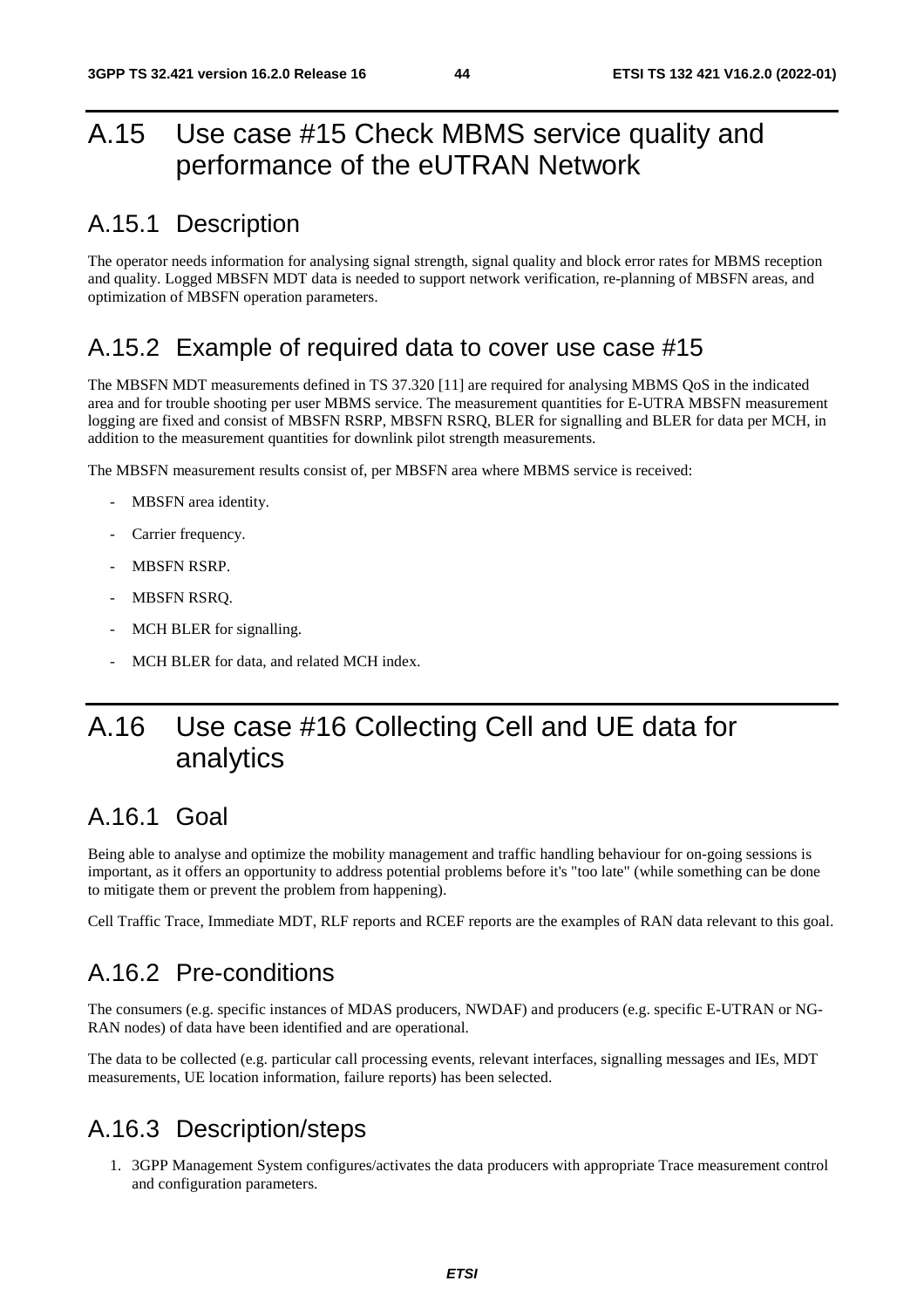- NOTE 1: For the illustrative purposes of this use case, it is assumed that Trace Job types "Immediate MDT and Trace", "RLF reports only" and "RCEF reports only" have been selected (see clause 5.9a in TS 32.422 [2]) and the information about data consumer (e.g. address, identity) has been provided.
- 2. The data producer establishes connection to the data consumer and exchanges the data collection session metadata (e.g. identity of the data producer, nature of the data being collected, Trace Reference).
- 3. While the Trace Session is active on the data producer, the data producer performs UE selection (see clauses 4.1.1.6a and 4.1.1.9 in TS 32.422 [2]), receives RLF and RCEF reports (see clauses 4.3 and 4.8 in TS 32.422 [2]), starts trace recording sessions (see clauses 4.2.2.5 and 4.2.2.10 in TS 32.422 [2]), enables MDT measurements (see clause 4.2.2.7 in TS 32.422 [2]).
- 4. Periodically, upon the data availability, the data producer sends the collected data to the data consumer. The periodicity and the amount of data in each burst sent from producer to consumer may be standardized, made configurable or left implementation-specific. But the key point here is that the data is being delivered to the consumer while it's still relevant to the analytical task performed by the consumer.
- NOTE 2: The actions described by steps 3 and 4 repeated until the Trace Session is deactivated (e.g. via explicit configuration/deactivation by the 3GPP Management System or if Trace Session requirements such as amount of data or duration have been satisfied).
- 5. 3GPP Management System configures/deactivates the data producers.
- 6. The data producer terminates the connection to the data consumer and potentially informs it that the data collection task has been completed and no further data is expected.

The use case ends upon successful termination of the data collection task.

### A.16.4 Post-conditions

The data consumer has the necessary data to perform the analytical tasks. The data (reported per UE) may include, but is not limited to:

- LTE MDT measurements (see TSs 37.320 [11] and 32.422 [2]) such as:
	- M1: RSRP and RSRQ measurement by UE with Periodic, event A2 as reporting triggers;
	- M2: Power Headroom (PH) measurement by UE;
	- M3: Received Interference Power measurement by eNB;
	- M4: Data Volume measurement separately for DL and UL by eNB;
	- M5: Scheduled IP Throughput measurement separately for DL and UL by eNB.

Editor's note: 5G MDT measurements are FFS (pending on-going work in RAN WG).

- Radio Link Failure reports;
- RRC Connection Establishment Failure reports;
- Raw signalling messages (see TS 32.423 [3] clauses 4.13 and 4.29 for additional details);
- UE location information (see TS 32.423 [3] clause 4.16.2 for additional details).

The specific methods for analysing and/or correlating the captured data, as well as any actions that may be triggered by such analysis are out of scope of the present use case.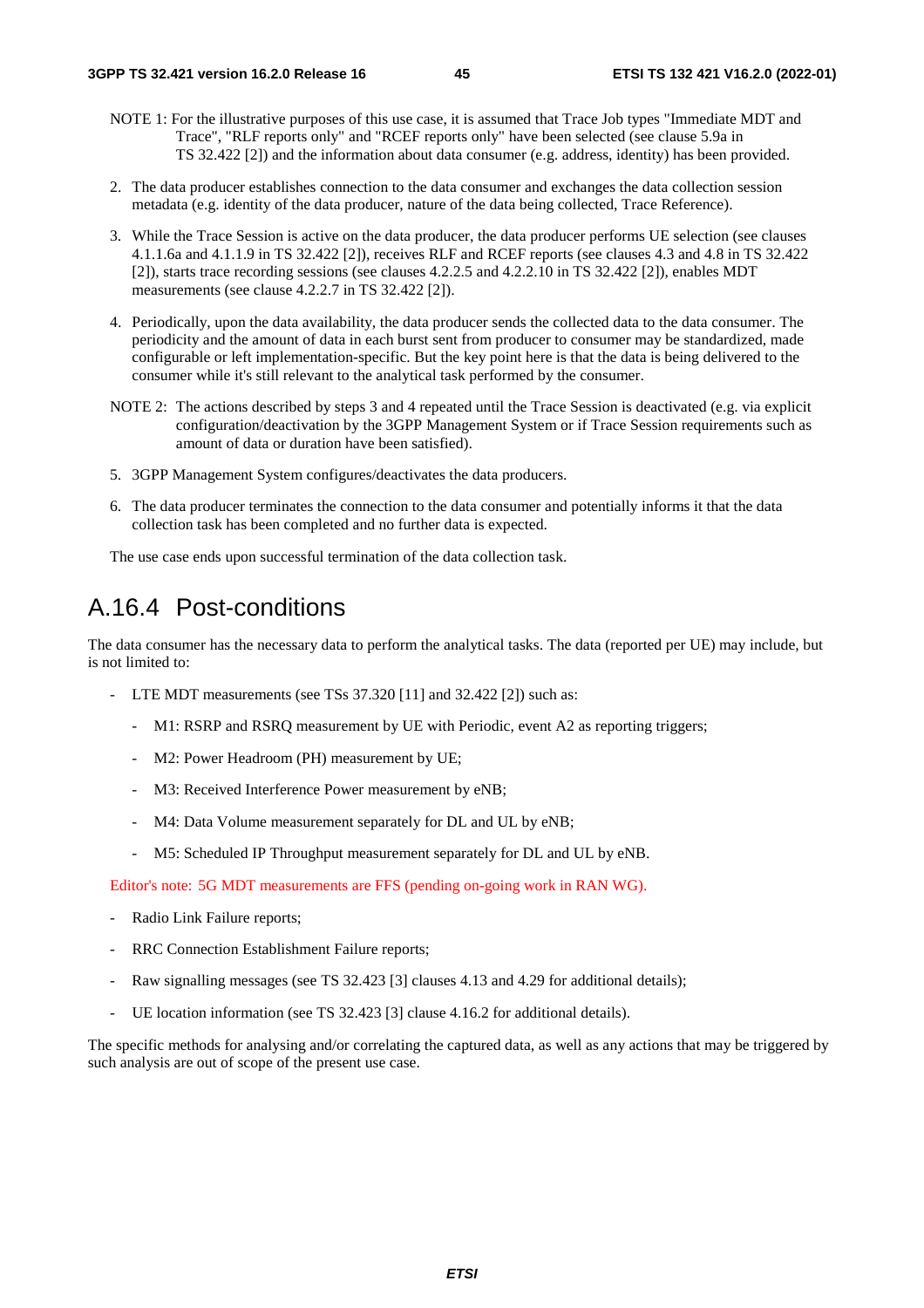## A.17 Use case #17 Collecting subscriber and equipment trace data for near-real-time diagnostics and troubleshooting

### A.17.1 Goal

Being able to diagnose and troubleshoot various problems reported by subscribers (e.g. as described in clauses A.2 - A.14) for on-going sessions is important, as it offers an opportunity to investigate and address potential problems while they are happening, and to evaluate the corrective actions (e.g. based on subscriber's feedback or automated algorithms).

Subscriber and equipment Trace with Signalling Based Activation performed on RAN and Core NEs are the examples of trace data relevant to this goal.

#### A.17.2 Pre-conditions

The consumers (e.g. management applications and/or functions) and producers (e.g. specific NG-RAN and 5GC nodes) of data have been identified and are operational.

The subscriber or equipment to be traced has been identified.

The data to be collected (e.g. triggering events, trace depth, relevant NE types, relevant interfaces, signalling messages and IEs, MDT measurements, UE location information, failure reports) has been selected.

### A.17.3 Description/steps

- NOTE 1: For the illustrative purposes of this use case, the 5GC activation mechanism with UE attached to 5GC via NG-RAN (as described in the clause 4.1.2.15.1 of TS 32.422 [2]) has been selected. Other activation mechanisms involving E-UTRAN, NG-RAN, EPC and 5GC are possible, but are not conceptually different from the perspective of this use case.
- 1. Management system configures/activates the Trace Session to the UDM. UDM stores the trace control and configuration parameters.
- 2. As UE (to be traced) registers with the network, the AMF starts a new Trace Session according to the configuration parameters received from UDM (see steps 3-8 in clause 4.1.2.15.1 of TS 32.422 [2]).
- 3. AMF establishes connection to the Trace data consumer and exchanges the Trace data collection session metadata (e.g. identity of the AMF, nature of the data being collected, Trace Session Reference).
- 4. While the Trace Session is active on the AMF, AMF starts the Trace Recording Sessions and collects the Trace data prescribed by Trace configuration received from the UDM.
- 5. Periodically, upon the Trace data availability, the AMF sends the collected data to the data consumer. The periodicity and the amount of data in each burst sent from AMF to data consumer may be standardized, made configurable or left implementation-specific. But the key point here is that the data is being delivered to the consumer while it's still relevant to the diagnostic/troubleshooting task performed by the consumer.
- 6. In parallel to the step 5, AMF sends the Trace Start message to the NG-RAN node (see steps 9-11 in clause 4.1.2.15.1 of TS 32.422 [2] and additional details in TS 38.413 [20]). NG-RAN node starts the Trace Session and establishes connection to the Trace data consumer. NG-RAN node and Trace data consumer exchange the Trace data collection session metadata (e.g. identity of the NG-RAN node, nature of the data being collected, Trace Session Reference).
- 7. While the Trace Session is active on the NG-RAN node, NG-RAN node collects the Trace data prescribed by Trace configuration received from the AMF.
- 8. Periodically, upon the Trace data availability, the NG-RAN node sends the collected data to the data consumer. The periodicity and the amount of data in each burst sent from NG-RAN node to data consumer may be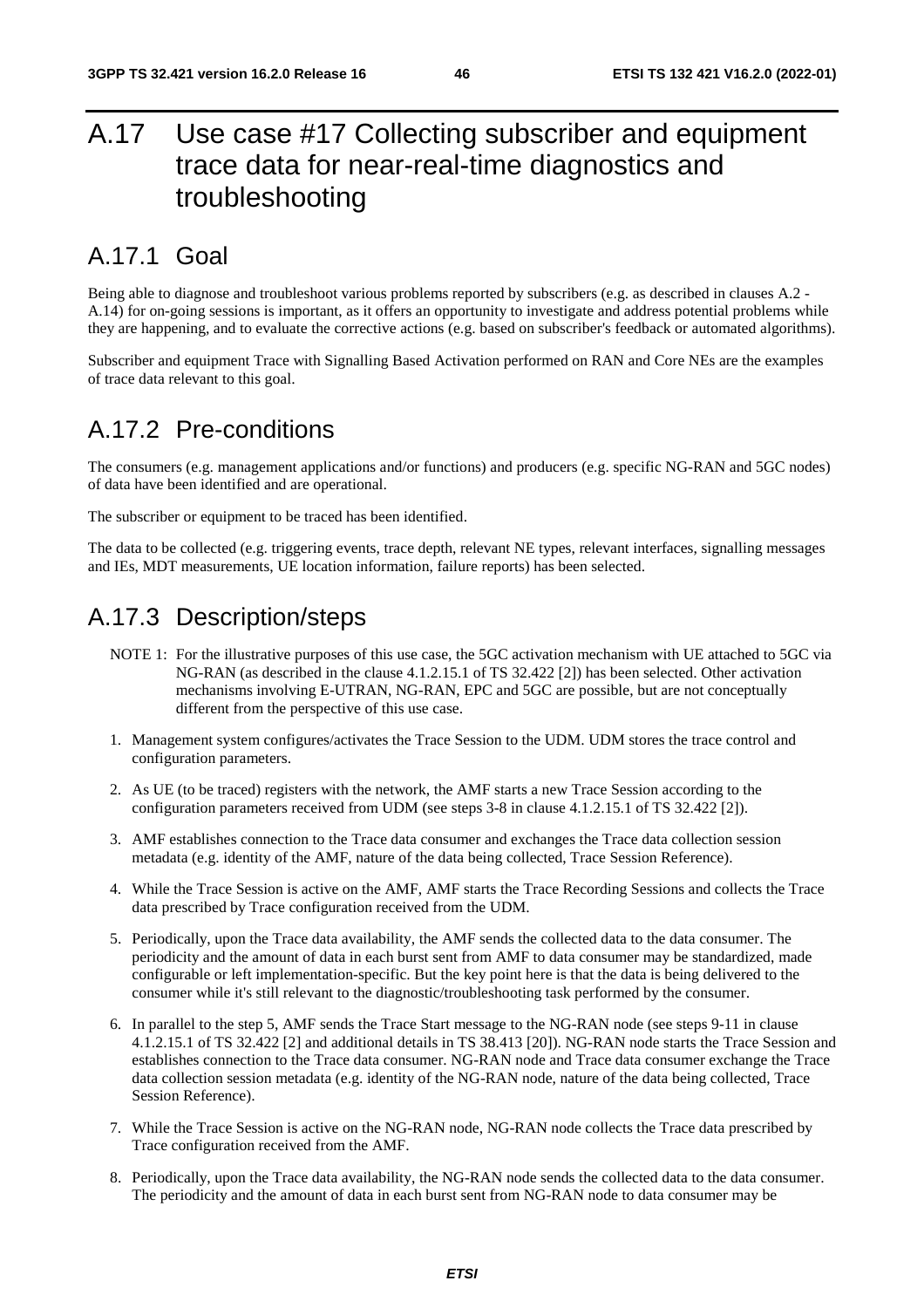standardized, made configurable or left implementation-specific. But the key point here is that the data is being delivered to the consumer while it's still relevant to the diagnostic/troubleshooting task performed by the consumer.

- 9. In parallel with steps 3-5, AMF activates the Trace sessions on PCF and SMF (see steps 12-17 in clause 4.1.2.15.1 of TS 32.422 [2]). The PCF and SMF start Trace sessions and establish connections to the Trace data consumer. PCF and SMF exchange Trace data collection session metadata (e.g. identity of PCF or SMF, nature of the data being collected, Trace Session Reference).
- 10. Periodically, upon the Trace data availability, the PCF and SMF send the collected data to the data consumer. The data is being delivered to the consumer while it's still relevant to the diagnostic/troubleshooting task performed by the consumer.
- 11. When traced UE hands-over from one NG-RAN node to another (e.g. Xn handover), the Trace configuration is propagated in the Trace activation IE of the HANDOVER REQUEST message (see TS 38.423 [21]). The target NG-RAN node starts the Trace Session and establishes connection to the Trace data consumer. The target NG-RAN node and Trace data consumer exchange the Trace data collection session metadata (e.g. identity of the NG-RAN node, nature of the data being collected, Trace Session Reference).
- 12. While the Trace Session is active on the target NG-RAN node, target NG-RAN node collects the Trace data prescribed by Trace configuration received from the source NG-RAN node.
- 13. The target NG-RAN node reports the collected trace data to the data consumer (performs the actions described in the step 8 above).
- NOTE 2: The steps 6-8 and 11-13 are repeated while the Trace session is active (Trace configuration is propagated to target NG-RAN nodes following the UE handovers). Each NG-RAN node where the Trace is active has an active connection to the Trace data consumer (establishes connection and exchanges trace session metadata upon Trace session activation, and reports trace data upon availability).
- 14. 3GPP Management System configures/deactivates the Trace session at the UDM. It triggers the Trace deactivation process on all NEs where the Trace session was active (see clause 4.1.4.11 in TS 32.422 [2] for additional details).
- 15. Upon the Trace session deactivation, the NEs / Trace data producers terminate the connection to the Trace data consumer and potentially inform it that the data collection tasks have been completed and no further data is expected.

The use case ends upon successful termination of the Trace session and of the data collection tasks on all NEs.

### A.17.4 Post-conditions

The data consumer has the necessary data to perform the near-real-time diagnostics and troubleshooting tasks.

The specific methods for analysing and/or correlating the captured data, as well as any actions that may be triggered by such analysis are out of scope of the present use case.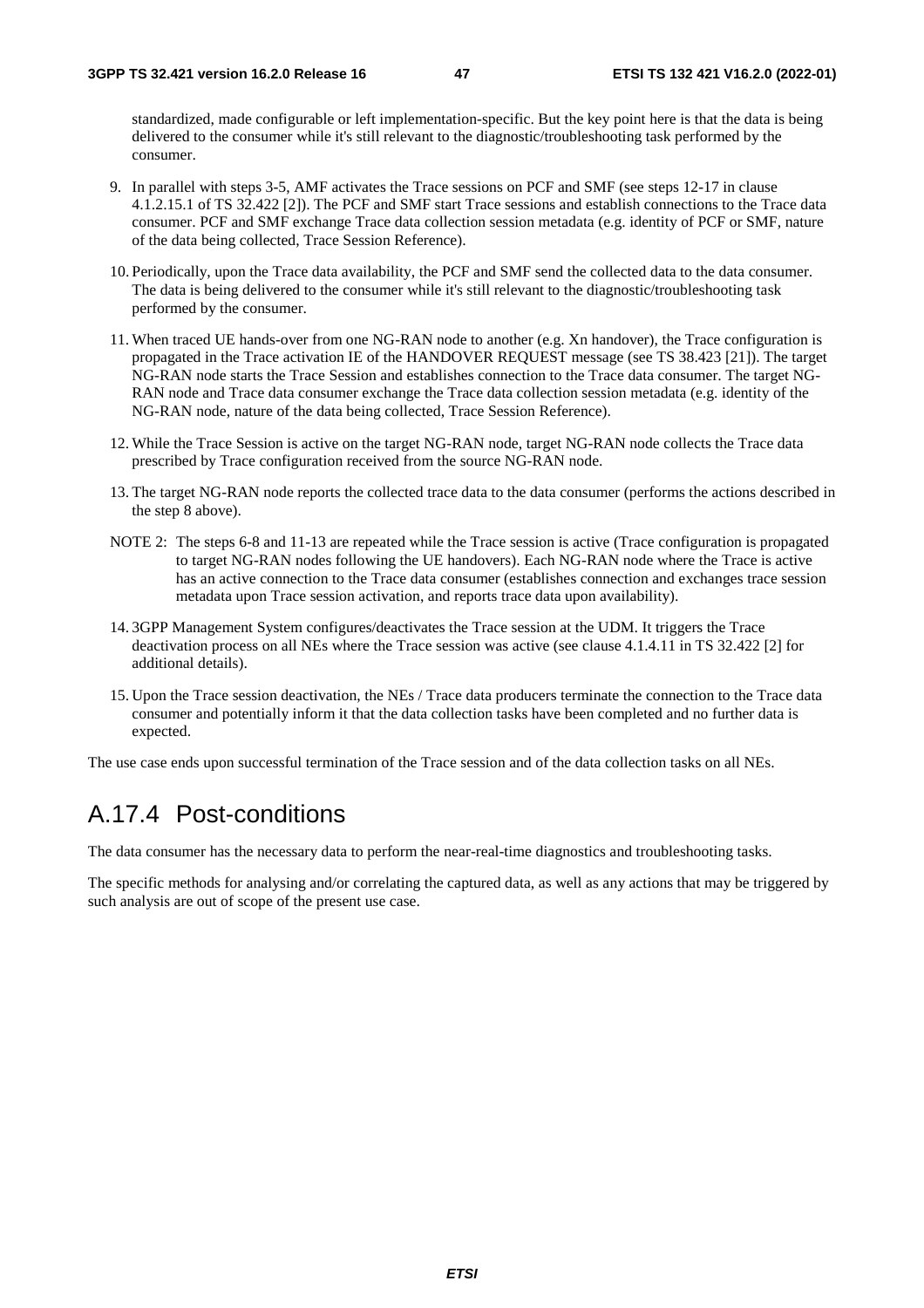Annex B (informative): Change history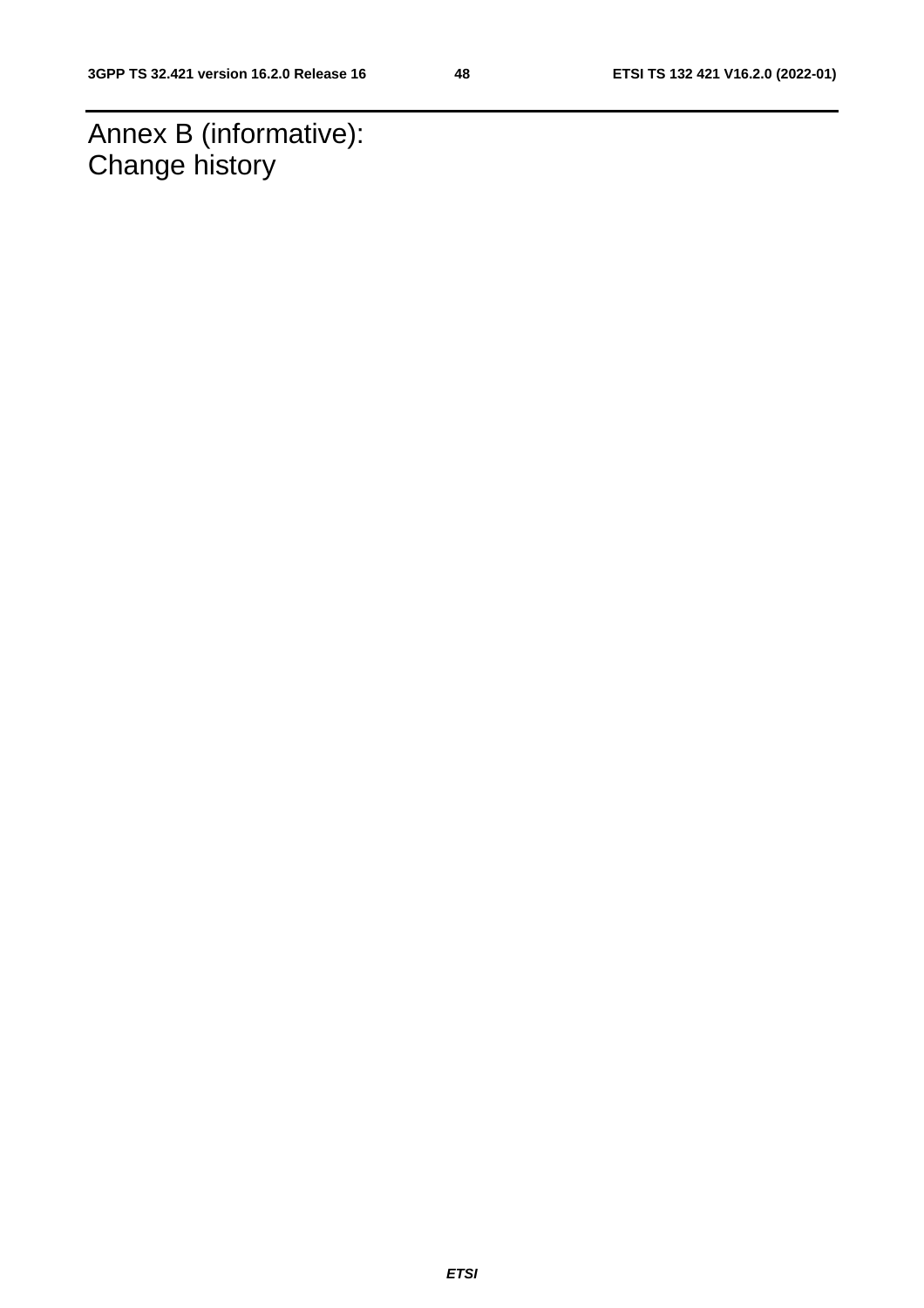| <b>Change history</b> |              |                 |      |                          |                                                                          |                          |       |                              |
|-----------------------|--------------|-----------------|------|--------------------------|--------------------------------------------------------------------------|--------------------------|-------|------------------------------|
| Date                  | TSG #        | <b>TSG Doc.</b> | CR   | Rev                      | Subject/Comment                                                          | Cat                      | Old   | <b>New</b>                   |
| Jun 2002              |              | SA_16 SP-020330 | ÷.   | L.                       | Submitted to SA #16 for Information                                      | $\overline{\phantom{a}}$ | 1.0.0 |                              |
| Dec 2002              |              | SA_18 SP-020755 |      | --                       | Submitted to SA #18 for Approval                                         |                          | 2.0.0 | 6.0.0                        |
| Mar 2003              |              | SA_19 SP-030147 | 0001 | --                       | Corrections to Trace requirements - alignment with SA2's 23.002<br>F     |                          | 6.0.0 | 6.1.0                        |
| Dec 2003              |              | SA_22 SP-030612 | 0002 | ш,                       | Correction of IMS subscriber identification for Trace                    | F                        | 6.1.0 | 6.2.0                        |
| Mar 2004              |              | SA_23 SP-040116 | 0003 | Ш.                       | Correction in Trace high level architecture                              | F                        | 6.2.0 | 6.3.0                        |
| Sep 2004              |              | SA_25 SP-040542 | 0004 | --                       | Removal of GERAN from Rel-6 32.42x series of Trace                       | F                        | 6.3.0 | 6.4.0                        |
|                       |              |                 |      |                          | specifications                                                           |                          |       |                              |
| Dec 2004              |              | SA_26 SP-040770 | 0005 | ă.                       | Remove requirement for having ASN.1 as Trace record format               | C                        | 6.4.0 | 6.5.0                        |
| Dec 2004              |              | SA_26 SP-040770 | 0006 | --                       | Remove in Rel-6 the signalling based Trace in IMS due to missing         | C                        | 6.4.0 | 6.5.0                        |
|                       |              |                 |      |                          | SIP signalling support from CN1/IETF                                     |                          |       |                              |
| Mar 2005              | SA_27        | SP-050043       | 0007 | --                       | Remove ambiguity on the file format for trace data at the Network        | F                        | 6.5.0 | 6.6.0                        |
|                       |              |                 |      |                          | Elements (NEs)                                                           |                          |       |                              |
| Mar 2005              | SA_27        | SP-050043       | 0008 | ш,                       | Correction to the Scope                                                  | F                        | 6.5.0 | 6.6.0                        |
| Mar 2005              |              | SA_27 SP-050043 | 0009 | --                       | Correct the list of interfaces trace parameter - Align with 32.422 and F |                          | 6.5.0 | 6.6.0                        |
|                       |              |                 |      |                          | 32.423                                                                   |                          |       |                              |
| Jun 2005              | SA_28        | SP-050294       | 0010 | щ.                       | BM-SC Network Element and Gmb interface addition for MBMS                | B                        | 6.6.0 | 6.7.0                        |
|                       |              |                 |      |                          |                                                                          |                          |       |                              |
|                       |              |                 | 0011 | ш,                       | tracing                                                                  | B                        |       |                              |
| Sep 2005              |              | SA_29 SP-050623 |      |                          | Add support for UTRAN TDD - Declare RAT Type                             |                          | 6.7.0 | 7.0.0                        |
| Mar 2006              |              | SA_31 SP-060100 | 0012 | --                       | Introduction of Service Level Tracing for IMS                            | B                        | 7.0.0 | 7.1.0                        |
| Sep 2006              |              | SA_33 SP-060552 | 0013 | $\overline{\phantom{a}}$ | Add Cell Traffic Trace capability to 32.421 Trace concepts and           | C                        | 7.1.0 | 7.2.0                        |
|                       |              |                 |      |                          | requirements                                                             |                          |       |                              |
| Sep 2007              |              | SA_37 SP-070614 | 0014 | --                       | Add extended trace depth to include Vendor Specific Extension            | C                        | 7.2.0 | 8.0.0                        |
|                       |              |                 |      |                          | (VSE)                                                                    |                          |       |                              |
| Sep 2007              |              | SA_37 SP-070614 | 0015 | --                       | Add LTE nodes and interfaces                                             | С                        | 7.2.0 | 8.0.0                        |
| Mar 2008              | SP-39        | SP-080069       | 0016 | $\overline{\phantom{a}}$ | Add trace functionality for E-UTRAN                                      | B                        | 8.0.0 | 8.1.0                        |
| Mar 2008              | SP-39        | SP-080069       | 0017 | ш,                       | Add trace activation failure response                                    | B                        | 8.0.0 | 8.1.0                        |
| Jun 2008              | SP-40        | SP-080329       | 0018 | --                       | Introduction of UE identifiers for trace in E-UTRAN                      | C                        | 8.1.0 | 8.2.0                        |
| Sep 2008              | SP-41        | SP-081260       | 0019 | $\overline{\phantom{a}}$ | Change the description for Trace Recording Session Reference             | С                        | 8.2.0 | 8.3.0                        |
| Dec 2008              | $ SP-42$     | SP-080846       | 0020 |                          | Correction of trace depth extensions                                     | F                        | 8.3.0 | 8.4.0                        |
| Jun 2009              | <b>SP-44</b> | SP-090289       | 0022 | --                       | Add missing Trace Interface for SGSN and HSS list                        | F                        | 8.4.0 | 8.5.0                        |
| Dec 2009              |              |                 |      |                          | Update to Rel-9 version (MCC)                                            | Ξ.                       | 8.5.0 | 9.0.0                        |
| Mar 2010              | <b>SP-47</b> | SP-100034       | 0024 | цü                       | Align the handling of security keys for E-UTRAN with 33.401              | A                        | 9.0.0 | 9.1.0                        |
| Sep 2010              | <b>SP-49</b> | SP-100492       | 0025 | ш,                       | Adding Requirements for managing UE based network performance            |                          | 9.1.0 | 10.0.0                       |
|                       |              |                 |      |                          | measurements                                                             | F                        |       |                              |
| Dec 2010              | SP-50        | SP-100833       | 0026 | $\mathbf{1}$             | Add requirements for trace data of S13, S13' interfaces                  | C                        |       | 10.0.0 10.1.0                |
| Dec 2010              | $ SP-50 $    | SP-100833       | 0027 | 1                        | Correcting the Identification of IMS Subscriber Tracing - Align with     |                          |       | 10.0.0 10.1.0                |
|                       |              |                 |      |                          | 32.422                                                                   | F                        |       |                              |
| Mar 2011              | SP-51        |                 |      |                          | Add requirements for security and privacy of UE-based Network            |                          |       | 10.1.0 10.2.0                |
|                       |              | SP-110102       | 0029 | 3                        | Performance Measurements / MDT as required by SA3 (Security)             | С                        |       |                              |
| Mar 2011              | SP-51        |                 |      |                          | Change "UE based network performance measurements" to "MDT"              |                          |       | 10.1.0 10.2.0                |
|                       |              | SP-110102       | 0030 |                          | - Align cross-3GPP terminology on MDT work                               | F                        |       |                              |
| Mar 2011              | SP-51        | SP-110095       | 0031 |                          | Add the missing interfaces for EIR                                       | B                        |       | $10.1.0$ $10.\overline{2.0}$ |
| Mar 2011              | $SP-51$      | SP-110095       | 0032 | 1                        | Clarify and cleanup MDT requirements                                     | F                        |       | 10.1.0 10.2.0                |
| Sep 2011              | SP-53        | SP-110634       | 0035 | $\mathbf{r}$             | MDT for multiple PLMN IDs                                                | F                        |       | 10.2.0 11.0.0                |
| Sep 2011 SP-53        |              | SP-110538       | 0033 | 1                        |                                                                          | в                        |       | 10.2.0 11.0.0                |
|                       |              |                 |      |                          | Adding requirements for MDT positioning                                  | B                        |       | 10.2.0 11.0.0                |
| Sep 2011              | SP-53        | SP-110538       | 0037 | $\overline{c}$           | Add MDT location correlation requirements                                |                          |       |                              |
| Dec 2011              | SP-54        | SP-110716       | 0048 | $\overline{2}$           | Adding RLF specific use cases and requirements                           | B                        |       | 11.0.0 11.1.0                |
| Dec 2011 SP-54        |              | SP-110715       | 0051 |                          | Support multiple cells in area based MDT                                 | Α                        |       | 11.0.0 11.1.0                |
| Dec 2011              | SP-54        | SP-110715       | 0039 | $\overline{c}$           | Introduce the missing MDT data controller user privacy requiremens       | Α                        |       | 11.0.0 11.1.0                |
| Dec 2011              | SP-54        | SP-110715       | 0046 | 1                        | Add MDT data deletion note                                               | Α                        |       | 11.0.0 11.1.0                |
| Dec 2011              | SP-54        | SP-110716       | 0044 | 1                        | Add MDT support requirements in RAN sharing scenario                     | в                        |       | 11.0.0 11.1.0                |
| Mar 2012              | SP-55        | SP-120054       | 0047 | 3                        | Add requirement on reduction of redundant MDT data                       | B                        |       | 11.1.0 11.2.0                |
| Mar 2012              | SP-55        | SP-120054       | 0054 | 1                        | Add MDT data collection criteria requirements                            | B                        |       | 11.1.0 11.2.0                |
| June-                 | SP-56        | SP-120368       | 0058 | $\mathbf{1}$             | Remove MDT Country Restriction                                           | A                        |       | 11.2.0 11.3.0                |
| 2012                  |              |                 |      |                          |                                                                          |                          |       |                              |
| June-                 | SP-56        | SP-120369       | 0059 | $\mathbf{1}$             | <b>Remove MDT Country Restriction</b>                                    | F                        |       | 11.2.0 11.3.0                |
| 2012                  |              |                 |      |                          |                                                                          |                          |       |                              |
| June-                 | SP-56        | SP-120369       | 0060 | $\overline{\phantom{a}}$ | Add MDT for Periodical sampling of network performance use case          | B                        |       | 11.2.0 11.3.0                |
| 2012                  |              |                 |      |                          |                                                                          |                          |       |                              |
| Sep-2012              | Sp-57        | Sp-120571       | 0061 | 1                        | Clarify requirements on counting of distinct UEs                         | F                        |       | 11.3.0 11.4.0                |
| Dic 2012              | <b>SP-58</b> | SP-120795       | 0064 | 1                        | Correction on the scope, references and abbreviations related to         | F                        |       | 11.4.0 11.5.0                |
|                       |              |                 |      |                          | MDT and RLF                                                              |                          |       |                              |
| Dic 2012              | SP-58        | SP-120796       | 0065 | 1                        | Addition of Network Sharin                                               | С                        |       | 11.4.0 11.5.0                |
| Mar 2013              | SP-59        | SP-130048       | 0066 | 1                        | Add IMEI-TAC usecase for UMTS and LTE area based MDT                     | F                        |       | 11.5.0 11.6.0                |
| Oct 2014              |              |                 |      |                          | Update to Rel-12 version (MCC)                                           |                          |       | 11.6.0 12.0.0                |
| Dec 2014 SP-60        |              | SP-140800       | 0073 | 1                        | Super CR for work item Network Sharing.                                  | F                        |       | 12.0.0 12.1.0                |
| Jun 2015              | <b>SP-68</b> | SP-150315       | 0074 | 2                        | Multi-Broadcast Single Frequency Network (MBSFN) Minimization            | В                        |       | 12.1.0 13.0.0                |
|                       |              |                 |      |                          | of Drive Tests (MDT) enhancement.                                        |                          |       |                              |
|                       |              |                 |      |                          |                                                                          |                          |       |                              |
| 2017-04               | SA#75        |                 |      |                          | Promotion to Release 14 without technical change                         |                          |       | 13.0.0 14.0.0                |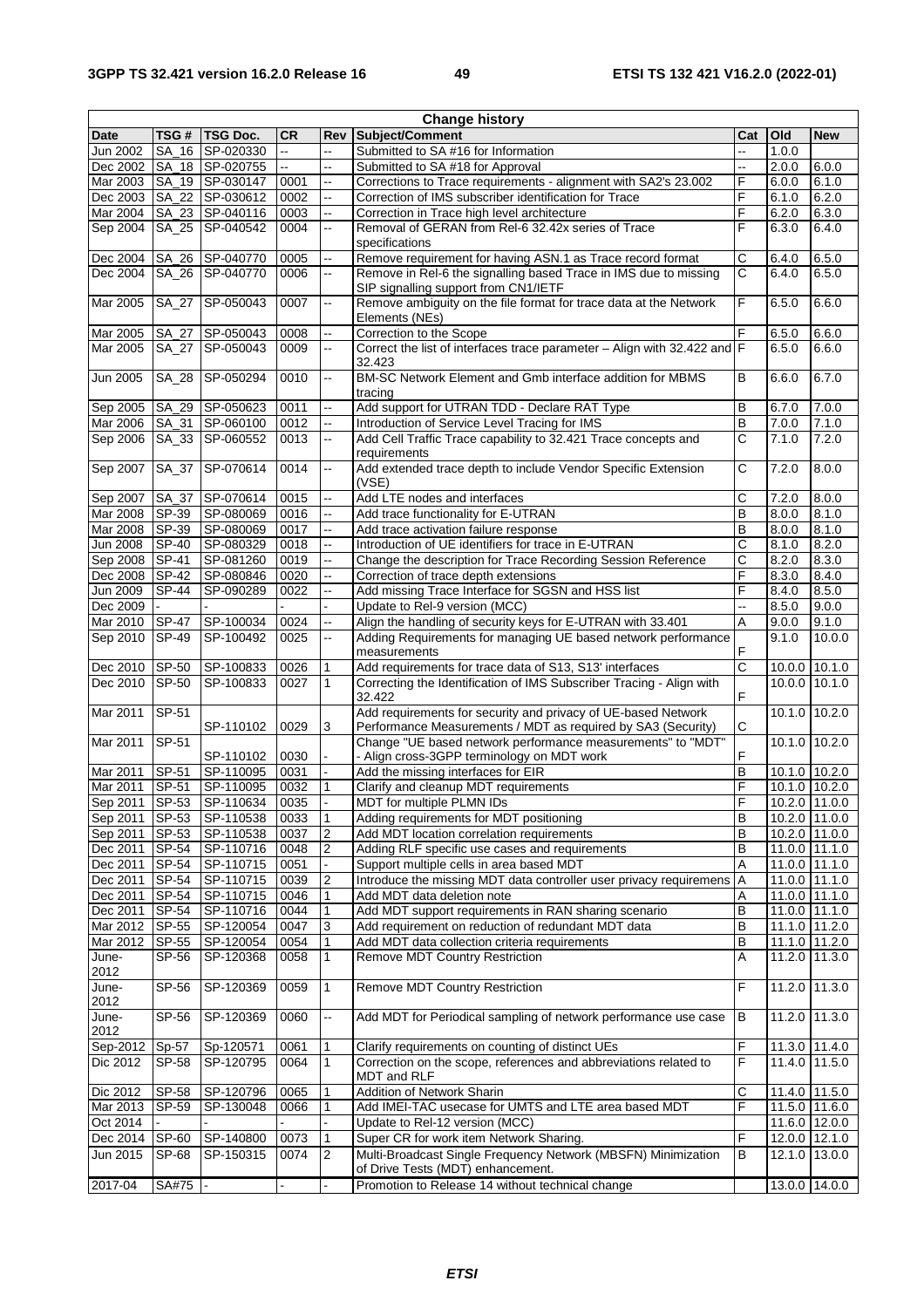| <b>Change history</b> |                |             |      |                          |            |                                                               |            |  |
|-----------------------|----------------|-------------|------|--------------------------|------------|---------------------------------------------------------------|------------|--|
| <b>Date</b>           | <b>Meeting</b> | <b>TDoc</b> | ICR. | <b>Rev</b>               | <b>Cat</b> | Subject/Comment                                               | <b>New</b> |  |
|                       |                |             |      |                          |            |                                                               | version    |  |
| 2018-06               | SA#80          | SP-180434   | 0075 | 3                        | B          | Add support for 5G Trace                                      | 15.0.0     |  |
| 2019-06               | SA#84          | SP-190385   | 0076 |                          | F          | Update eNB/NG-RAN List of interfaces for NSA support of trace | 15.1.0     |  |
|                       |                |             |      |                          |            | activation of trace activation                                |            |  |
| 2019-09               | SA#85          | SP-190752   | 0077 |                          | A          | Add the missing requirements on RCEF reports to align with TS | 15.2.0     |  |
|                       |                |             |      |                          |            | 32.422                                                        |            |  |
| 2019-12               | SA#86          | SP-191157   | 0086 | 3                        | A          | Remove the editor's notes                                     | 15.3.0     |  |
| 2019-12               | SA#86          | SP-191169   | 0087 |                          | в          | Addition of streaming trace requirements                      | 16.0.0     |  |
| 2019-12               | SA#86          | SP-191181   | 0088 |                          | B          | Terminology clean-up                                          | 16.0.0     |  |
| 2019-12               | SA#86          | SP-191191   | 0091 |                          | B          | Update MDT requirement to include support of MDT in 5G        | 16.0.0     |  |
| 2019-12               | SA#86          | SP-191191   | 0092 |                          | B          | Add MDT business level requirements                           | 16.0.0     |  |
| 2020-03               | <b>SA#87E</b>  | SP-200173   | 0093 |                          | B          | Add MDT requirements for NR                                   | 16.1.0     |  |
| 2020-03               | <b>SA#87E</b>  | SP-200173   | 0095 | $\overline{\phantom{0}}$ | F          | Alignment with RAN2, Replace area based MDT with management   | 16.1.0     |  |
|                       |                |             |      |                          |            | based MDT                                                     |            |  |
| 2021-12               | SA#94e         | SP-211458   | 0103 |                          | F          | Introduce missing interfaces of HSS                           | 16.2.0     |  |